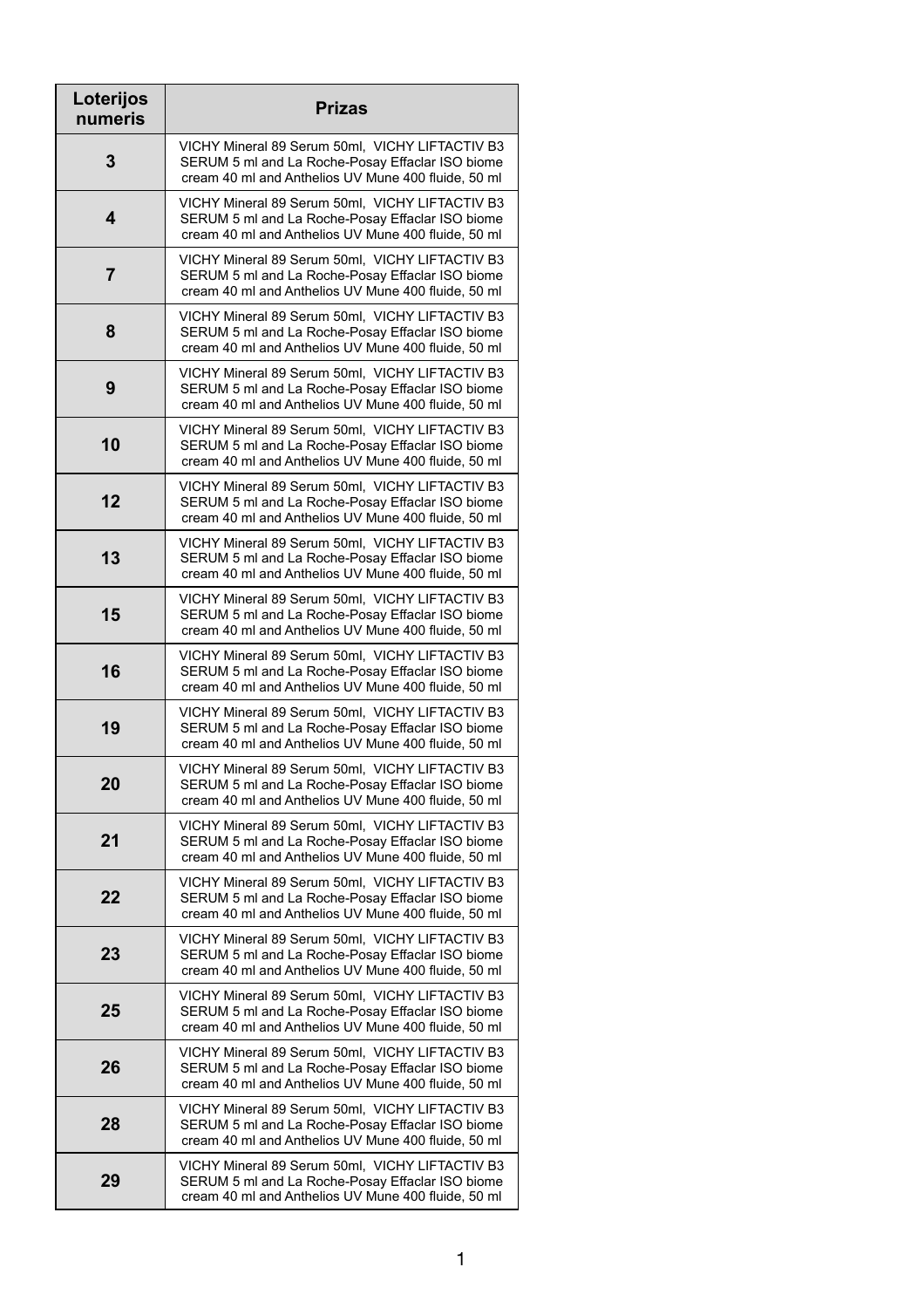| Loterijos<br>numeris | <b>Prizas</b>                                                                                                                                              |
|----------------------|------------------------------------------------------------------------------------------------------------------------------------------------------------|
| 30                   | VICHY Mineral 89 Serum 50ml, VICHY LIFTACTIV B3<br>SERUM 5 ml and La Roche-Posay Effaclar ISO biome<br>cream 40 ml and Anthelios UV Mune 400 fluide, 50 ml |
| 32                   | VICHY Mineral 89 Serum 50ml, VICHY LIFTACTIV B3<br>SERUM 5 ml and La Roche-Posay Effaclar ISO biome<br>cream 40 ml and Anthelios UV Mune 400 fluide, 50 ml |
| 33                   | VICHY Mineral 89 Serum 50ml, VICHY LIFTACTIV B3<br>SERUM 5 ml and La Roche-Posay Effaclar ISO biome<br>cream 40 ml and Anthelios UV Mune 400 fluide, 50 ml |
| 34                   | VICHY Mineral 89 Serum 50ml, VICHY LIFTACTIV B3<br>SERUM 5 ml and La Roche-Posay Effaclar ISO biome<br>cream 40 ml and Anthelios UV Mune 400 fluide, 50 ml |
| 37                   | VICHY Mineral 89 Serum 50ml, VICHY LIFTACTIV B3<br>SERUM 5 ml and La Roche-Posay Effaclar ISO biome<br>cream 40 ml and Anthelios UV Mune 400 fluide, 50 ml |
| 38                   | VICHY Mineral 89 Serum 50ml, VICHY LIFTACTIV B3<br>SERUM 5 ml and La Roche-Posay Effaclar ISO biome<br>cream 40 ml and Anthelios UV Mune 400 fluide, 50 ml |
| 40                   | VICHY Mineral 89 Serum 50ml, VICHY LIFTACTIV B3<br>SERUM 5 ml and La Roche-Posay Effaclar ISO biome<br>cream 40 ml and Anthelios UV Mune 400 fluide, 50 ml |
| 43                   | VICHY Mineral 89 Serum 50ml, VICHY LIFTACTIV B3<br>SERUM 5 ml and La Roche-Posay Effaclar ISO biome<br>cream 40 ml and Anthelios UV Mune 400 fluide, 50 ml |
| 44                   | VICHY Mineral 89 Serum 50ml, VICHY LIFTACTIV B3<br>SERUM 5 ml and La Roche-Posay Effaclar ISO biome<br>cream 40 ml and Anthelios UV Mune 400 fluide, 50 ml |
| 45                   | VICHY Mineral 89 Serum 50ml, VICHY LIFTACTIV B3<br>SERUM 5 ml and La Roche-Posay Effaclar ISO biome<br>cream 40 ml and Anthelios UV Mune 400 fluide, 50 ml |
| 48                   | VICHY Mineral 89 Serum 50ml, VICHY LIFTACTIV B3<br>SERUM 5 ml and La Roche-Posay Effaclar ISO biome<br>cream 40 ml and Anthelios UV Mune 400 fluide, 50 ml |
| 49                   | VICHY Mineral 89 Serum 50ml, VICHY LIFTACTIV B3<br>SERUM 5 ml and La Roche-Posay Effaclar ISO biome<br>cream 40 ml and Anthelios UV Mune 400 fluide, 50 ml |
| 51                   | VICHY Mineral 89 Serum 50ml, VICHY LIFTACTIV B3<br>SERUM 5 ml and La Roche-Posay Effaclar ISO biome<br>cream 40 ml and Anthelios UV Mune 400 fluide, 50 ml |
| 52                   | VICHY Mineral 89 Serum 50ml, VICHY LIFTACTIV B3<br>SERUM 5 ml and La Roche-Posay Effaclar ISO biome<br>cream 40 ml and Anthelios UV Mune 400 fluide, 50 ml |
| 53                   | VICHY Mineral 89 Serum 50ml, VICHY LIFTACTIV B3<br>SERUM 5 ml and La Roche-Posay Effaclar ISO biome<br>cream 40 ml and Anthelios UV Mune 400 fluide, 50 ml |
| 55                   | VICHY Mineral 89 Serum 50ml, VICHY LIFTACTIV B3<br>SERUM 5 ml and La Roche-Posay Effaclar ISO biome<br>cream 40 ml and Anthelios UV Mune 400 fluide, 50 ml |
| 58                   | VICHY Mineral 89 Serum 50ml, VICHY LIFTACTIV B3<br>SERUM 5 ml and La Roche-Posay Effaclar ISO biome<br>cream 40 ml and Anthelios UV Mune 400 fluide, 50 ml |
| 59                   | VICHY Mineral 89 Serum 50ml, VICHY LIFTACTIV B3<br>SERUM 5 ml and La Roche-Posay Effaclar ISO biome<br>cream 40 ml and Anthelios UV Mune 400 fluide, 50 ml |
| 60                   | VICHY Mineral 89 Serum 50ml, VICHY LIFTACTIV B3<br>SERUM 5 ml and La Roche-Posay Effaclar ISO biome<br>cream 40 ml and Anthelios UV Mune 400 fluide, 50 ml |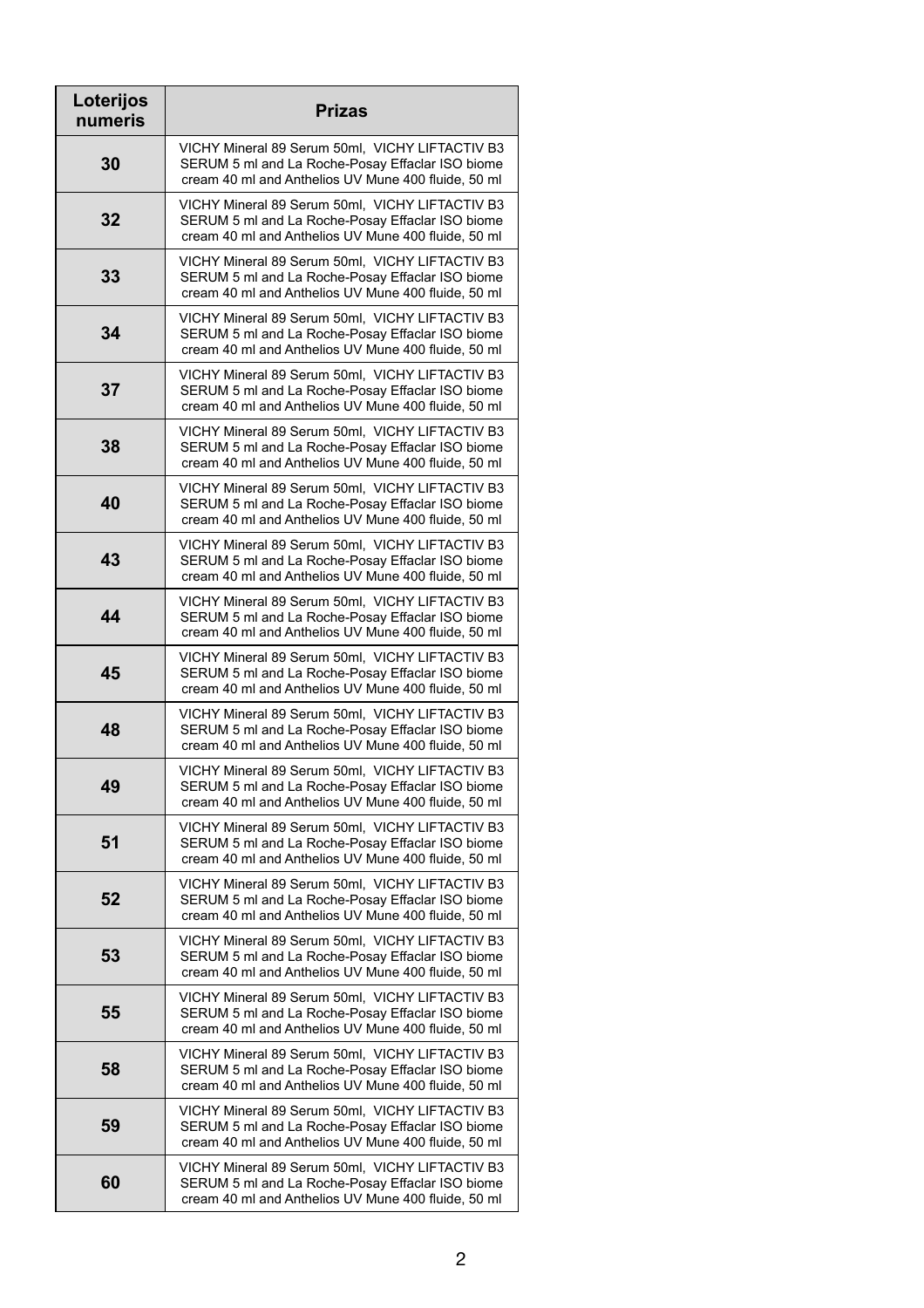| Loterijos<br>numeris | <b>Prizas</b>                                                                                                                                              |
|----------------------|------------------------------------------------------------------------------------------------------------------------------------------------------------|
| 61                   | VICHY Mineral 89 Serum 50ml, VICHY LIFTACTIV B3<br>SERUM 5 ml and La Roche-Posay Effaclar ISO biome<br>cream 40 ml and Anthelios UV Mune 400 fluide, 50 ml |
| 63                   | VICHY Mineral 89 Serum 50ml, VICHY LIFTACTIV B3<br>SERUM 5 ml and La Roche-Posay Effaclar ISO biome<br>cream 40 ml and Anthelios UV Mune 400 fluide, 50 ml |
| 64                   | VICHY Mineral 89 Serum 50ml, VICHY LIFTACTIV B3<br>SERUM 5 ml and La Roche-Posay Effaclar ISO biome<br>cream 40 ml and Anthelios UV Mune 400 fluide, 50 ml |
| 66                   | VICHY Mineral 89 Serum 50ml, VICHY LIFTACTIV B3<br>SERUM 5 ml and La Roche-Posay Effaclar ISO biome<br>cream 40 ml and Anthelios UV Mune 400 fluide, 50 ml |
| 67                   | VICHY Mineral 89 Serum 50ml, VICHY LIFTACTIV B3<br>SERUM 5 ml and La Roche-Posay Effaclar ISO biome<br>cream 40 ml and Anthelios UV Mune 400 fluide, 50 ml |
| 69                   | VICHY Mineral 89 Serum 50ml, VICHY LIFTACTIV B3<br>SERUM 5 ml and La Roche-Posay Effaclar ISO biome<br>cream 40 ml and Anthelios UV Mune 400 fluide, 50 ml |
| 71                   | VICHY Mineral 89 Serum 50ml, VICHY LIFTACTIV B3<br>SERUM 5 ml and La Roche-Posay Effaclar ISO biome<br>cream 40 ml and Anthelios UV Mune 400 fluide, 50 ml |
| 72                   | VICHY Mineral 89 Serum 50ml, VICHY LIFTACTIV B3<br>SERUM 5 ml and La Roche-Posay Effaclar ISO biome<br>cream 40 ml and Anthelios UV Mune 400 fluide, 50 ml |
| 74                   | VICHY Mineral 89 Serum 50ml, VICHY LIFTACTIV B3<br>SERUM 5 ml and La Roche-Posay Effaclar ISO biome<br>cream 40 ml and Anthelios UV Mune 400 fluide, 50 ml |
| 76                   | VICHY Mineral 89 Serum 50ml, VICHY LIFTACTIV B3<br>SERUM 5 ml and La Roche-Posay Effaclar ISO biome<br>cream 40 ml and Anthelios UV Mune 400 fluide, 50 ml |
| 77                   | VICHY Mineral 89 Serum 50ml, VICHY LIFTACTIV B3<br>SERUM 5 ml and La Roche-Posay Effaclar ISO biome<br>cream 40 ml and Anthelios UV Mune 400 fluide, 50 ml |
| 78                   | VICHY Mineral 89 Serum 50ml, VICHY LIFTACTIV B3<br>SERUM 5 ml and La Roche-Posay Effaclar ISO biome<br>cream 40 ml and Anthelios UV Mune 400 fluide, 50 ml |
| 80                   | VICHY Mineral 89 Serum 50ml, VICHY LIFTACTIV B3<br>SERUM 5 ml and La Roche-Posay Effaclar ISO biome<br>cream 40 ml and Anthelios UV Mune 400 fluide, 50 ml |
| 83                   | VICHY Mineral 89 Serum 50ml, VICHY LIFTACTIV B3<br>SERUM 5 ml and La Roche-Posay Effaclar ISO biome<br>cream 40 ml and Anthelios UV Mune 400 fluide, 50 ml |
| 85                   | VICHY Mineral 89 Serum 50ml, VICHY LIFTACTIV B3<br>SERUM 5 ml and La Roche-Posay Effaclar ISO biome<br>cream 40 ml and Anthelios UV Mune 400 fluide, 50 ml |
| 86                   | VICHY Mineral 89 Serum 50ml, VICHY LIFTACTIV B3<br>SERUM 5 ml and La Roche-Posay Effaclar ISO biome<br>cream 40 ml and Anthelios UV Mune 400 fluide, 50 ml |
| 87                   | VICHY Mineral 89 Serum 50ml, VICHY LIFTACTIV B3<br>SERUM 5 ml and La Roche-Posay Effaclar ISO biome<br>cream 40 ml and Anthelios UV Mune 400 fluide, 50 ml |
| 88                   | VICHY Mineral 89 Serum 50ml, VICHY LIFTACTIV B3<br>SERUM 5 ml and La Roche-Posay Effaclar ISO biome<br>cream 40 ml and Anthelios UV Mune 400 fluide, 50 ml |
| 90                   | VICHY Mineral 89 Serum 50ml, VICHY LIFTACTIV B3<br>SERUM 5 ml and La Roche-Posay Effaclar ISO biome<br>cream 40 ml and Anthelios UV Mune 400 fluide, 50 ml |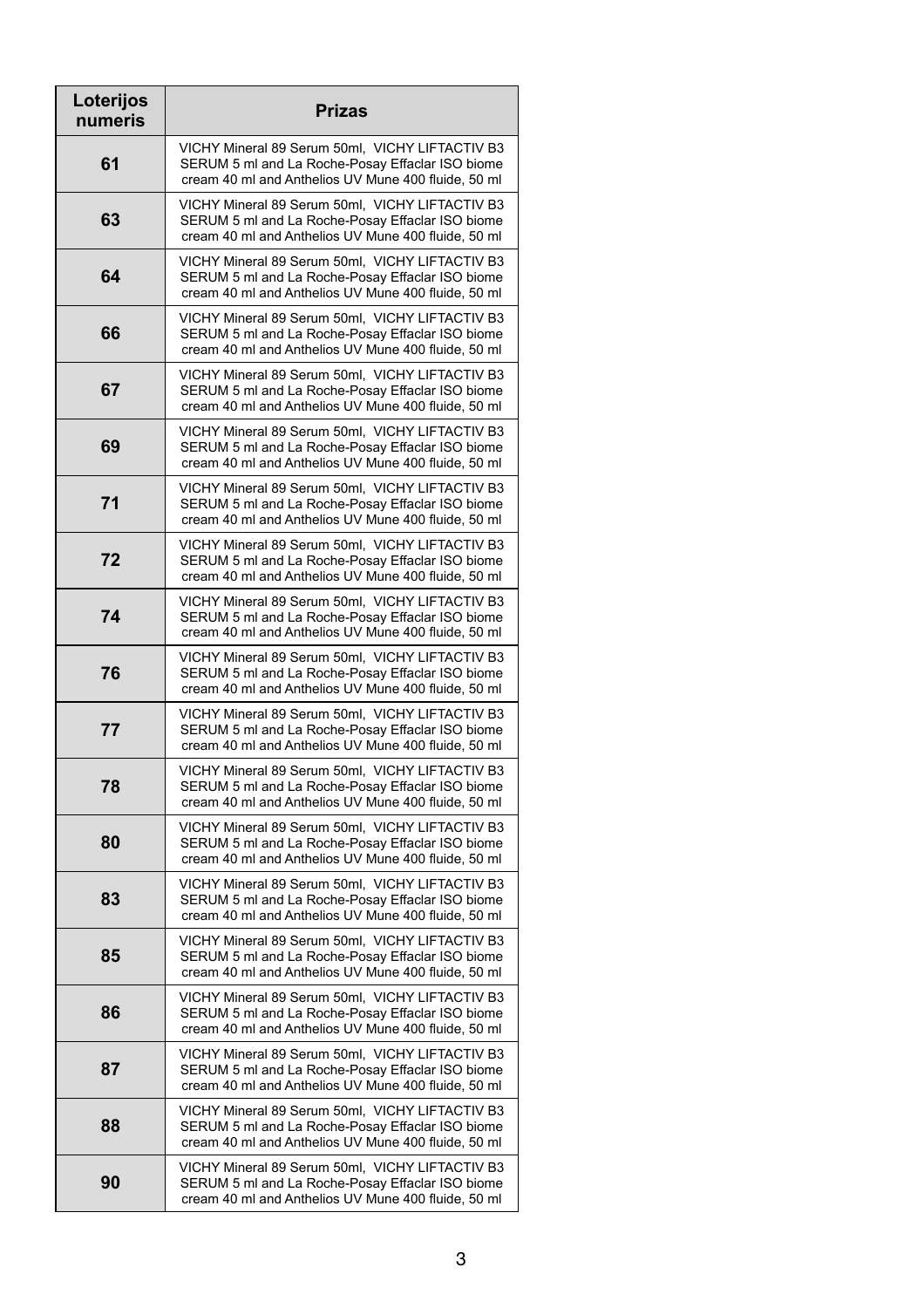| Loterijos<br>numeris | <b>Prizas</b>                                                                                                                                              |
|----------------------|------------------------------------------------------------------------------------------------------------------------------------------------------------|
| 91                   | VICHY Mineral 89 Serum 50ml, VICHY LIFTACTIV B3<br>SERUM 5 ml and La Roche-Posay Effaclar ISO biome<br>cream 40 ml and Anthelios UV Mune 400 fluide, 50 ml |
| 92                   | VICHY Mineral 89 Serum 50ml, VICHY LIFTACTIV B3<br>SERUM 5 ml and La Roche-Posay Effaclar ISO biome<br>cream 40 ml and Anthelios UV Mune 400 fluide, 50 ml |
| 93                   | VICHY Mineral 89 Serum 50ml, VICHY LIFTACTIV B3<br>SERUM 5 ml and La Roche-Posay Effaclar ISO biome<br>cream 40 ml and Anthelios UV Mune 400 fluide, 50 ml |
| 96                   | VICHY Mineral 89 Serum 50ml, VICHY LIFTACTIV B3<br>SERUM 5 ml and La Roche-Posay Effaclar ISO biome<br>cream 40 ml and Anthelios UV Mune 400 fluide, 50 ml |
| 97                   | VICHY Mineral 89 Serum 50ml, VICHY LIFTACTIV B3<br>SERUM 5 ml and La Roche-Posay Effaclar ISO biome<br>cream 40 ml and Anthelios UV Mune 400 fluide, 50 ml |
| 98                   | VICHY Mineral 89 Serum 50ml, VICHY LIFTACTIV B3<br>SERUM 5 ml and La Roche-Posay Effaclar ISO biome<br>cream 40 ml and Anthelios UV Mune 400 fluide, 50 ml |
| 99                   | VICHY Mineral 89 Serum 50ml, VICHY LIFTACTIV B3<br>SERUM 5 ml and La Roche-Posay Effaclar ISO biome<br>cream 40 ml and Anthelios UV Mune 400 fluide, 50 ml |
| 100                  | VICHY Mineral 89 Serum 50ml, VICHY LIFTACTIV B3<br>SERUM 5 ml and La Roche-Posay Effaclar ISO biome<br>cream 40 ml and Anthelios UV Mune 400 fluide, 50 ml |
| 102                  | VICHY Mineral 89 Serum 50ml, VICHY LIFTACTIV B3<br>SERUM 5 ml and La Roche-Posay Effaclar ISO biome<br>cream 40 ml and Anthelios UV Mune 400 fluide, 50 ml |
| 104                  | VICHY Mineral 89 Serum 50ml, VICHY LIFTACTIV B3<br>SERUM 5 ml and La Roche-Posay Effaclar ISO biome<br>cream 40 ml and Anthelios UV Mune 400 fluide, 50 ml |
| 107                  | VICHY Mineral 89 Serum 50ml, VICHY LIFTACTIV B3<br>SERUM 5 ml and La Roche-Posay Effaclar ISO biome<br>cream 40 ml and Anthelios UV Mune 400 fluide, 50 ml |
| 108                  | VICHY Mineral 89 Serum 50ml, VICHY LIFTACTIV B3<br>SERUM 5 ml and La Roche-Posay Effaclar ISO biome<br>cream 40 ml and Anthelios UV Mune 400 fluide, 50 ml |
| 109                  | VICHY Mineral 89 Serum 50ml, VICHY LIFTACTIV B3<br>SERUM 5 ml and La Roche-Posay Effaclar ISO biome<br>cream 40 ml and Anthelios UV Mune 400 fluide, 50 ml |
| 111                  | VICHY Mineral 89 Serum 50ml, VICHY LIFTACTIV B3<br>SERUM 5 ml and La Roche-Posay Effaclar ISO biome<br>cream 40 ml and Anthelios UV Mune 400 fluide, 50 ml |
| 112                  | VICHY Mineral 89 Serum 50ml, VICHY LIFTACTIV B3<br>SERUM 5 ml and La Roche-Posay Effaclar ISO biome<br>cream 40 ml and Anthelios UV Mune 400 fluide, 50 ml |
| 114                  | VICHY Mineral 89 Serum 50ml, VICHY LIFTACTIV B3<br>SERUM 5 ml and La Roche-Posay Effaclar ISO biome<br>cream 40 ml and Anthelios UV Mune 400 fluide, 50 ml |
| 116                  | VICHY Mineral 89 Serum 50ml, VICHY LIFTACTIV B3<br>SERUM 5 ml and La Roche-Posay Effaclar ISO biome<br>cream 40 ml and Anthelios UV Mune 400 fluide, 50 ml |
| 117                  | VICHY Mineral 89 Serum 50ml, VICHY LIFTACTIV B3<br>SERUM 5 ml and La Roche-Posay Effaclar ISO biome<br>cream 40 ml and Anthelios UV Mune 400 fluide, 50 ml |
| 119                  | VICHY Mineral 89 Serum 50ml, VICHY LIFTACTIV B3<br>SERUM 5 ml and La Roche-Posay Effaclar ISO biome<br>cream 40 ml and Anthelios UV Mune 400 fluide, 50 ml |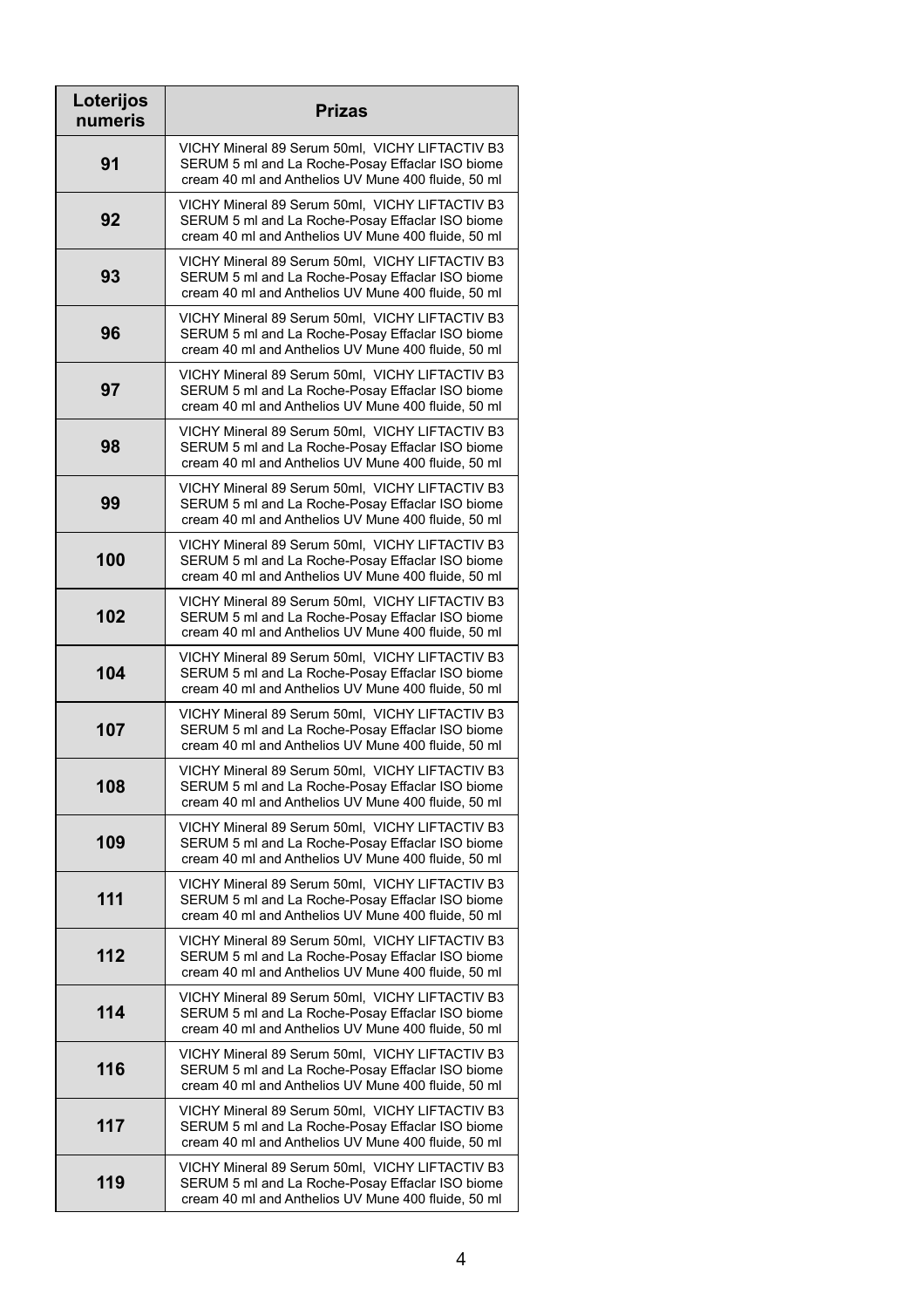| Loterijos<br>numeris | <b>Prizas</b>                                                                                                                                              |
|----------------------|------------------------------------------------------------------------------------------------------------------------------------------------------------|
| 120                  | VICHY Mineral 89 Serum 50ml, VICHY LIFTACTIV B3<br>SERUM 5 ml and La Roche-Posay Effaclar ISO biome<br>cream 40 ml and Anthelios UV Mune 400 fluide, 50 ml |
| 121                  | VICHY Mineral 89 Serum 50ml, VICHY LIFTACTIV B3<br>SERUM 5 ml and La Roche-Posay Effaclar ISO biome<br>cream 40 ml and Anthelios UV Mune 400 fluide, 50 ml |
| 123                  | VICHY Mineral 89 Serum 50ml, VICHY LIFTACTIV B3<br>SERUM 5 ml and La Roche-Posay Effaclar ISO biome<br>cream 40 ml and Anthelios UV Mune 400 fluide, 50 ml |
| 125                  | VICHY Mineral 89 Serum 50ml, VICHY LIFTACTIV B3<br>SERUM 5 ml and La Roche-Posay Effaclar ISO biome<br>cream 40 ml and Anthelios UV Mune 400 fluide, 50 ml |
| 127                  | VICHY Mineral 89 Serum 50ml, VICHY LIFTACTIV B3<br>SERUM 5 ml and La Roche-Posay Effaclar ISO biome<br>cream 40 ml and Anthelios UV Mune 400 fluide, 50 ml |
| 128                  | VICHY Mineral 89 Serum 50ml, VICHY LIFTACTIV B3<br>SERUM 5 ml and La Roche-Posay Effaclar ISO biome<br>cream 40 ml and Anthelios UV Mune 400 fluide, 50 ml |
| 129                  | VICHY Mineral 89 Serum 50ml, VICHY LIFTACTIV B3<br>SERUM 5 ml and La Roche-Posay Effaclar ISO biome<br>cream 40 ml and Anthelios UV Mune 400 fluide, 50 ml |
| 130                  | VICHY Mineral 89 Serum 50ml, VICHY LIFTACTIV B3<br>SERUM 5 ml and La Roche-Posay Effaclar ISO biome<br>cream 40 ml and Anthelios UV Mune 400 fluide, 50 ml |
| 131                  | VICHY Mineral 89 Serum 50ml, VICHY LIFTACTIV B3<br>SERUM 5 ml and La Roche-Posay Effaclar ISO biome<br>cream 40 ml and Anthelios UV Mune 400 fluide, 50 ml |
| 134                  | VICHY Mineral 89 Serum 50ml, VICHY LIFTACTIV B3<br>SERUM 5 ml and La Roche-Posay Effaclar ISO biome<br>cream 40 ml and Anthelios UV Mune 400 fluide, 50 ml |
| 135                  | VICHY Mineral 89 Serum 50ml, VICHY LIFTACTIV B3<br>SERUM 5 ml and La Roche-Posay Effaclar ISO biome<br>cream 40 ml and Anthelios UV Mune 400 fluide, 50 ml |
| 136                  | VICHY Mineral 89 Serum 50ml, VICHY LIFTACTIV B3<br>SERUM 5 ml and La Roche-Posay Effaclar ISO biome<br>cream 40 ml and Anthelios UV Mune 400 fluide, 50 ml |
| 138                  | VICHY Mineral 89 Serum 50ml, VICHY LIFTACTIV B3<br>SERUM 5 ml and La Roche-Posay Effaclar ISO biome<br>cream 40 ml and Anthelios UV Mune 400 fluide, 50 ml |
| 139                  | VICHY Mineral 89 Serum 50ml, VICHY LIFTACTIV B3<br>SERUM 5 ml and La Roche-Posay Effaclar ISO biome<br>cream 40 ml and Anthelios UV Mune 400 fluide, 50 ml |
| 142                  | VICHY Mineral 89 Serum 50ml, VICHY LIFTACTIV B3<br>SERUM 5 ml and La Roche-Posay Effaclar ISO biome<br>cream 40 ml and Anthelios UV Mune 400 fluide, 50 ml |
| 144                  | VICHY Mineral 89 Serum 50ml, VICHY LIFTACTIV B3<br>SERUM 5 ml and La Roche-Posay Effaclar ISO biome<br>cream 40 ml and Anthelios UV Mune 400 fluide, 50 ml |
| 146                  | VICHY Mineral 89 Serum 50ml, VICHY LIFTACTIV B3<br>SERUM 5 ml and La Roche-Posay Effaclar ISO biome<br>cream 40 ml and Anthelios UV Mune 400 fluide, 50 ml |
| 147                  | VICHY Mineral 89 Serum 50ml, VICHY LIFTACTIV B3<br>SERUM 5 ml and La Roche-Posay Effaclar ISO biome<br>cream 40 ml and Anthelios UV Mune 400 fluide, 50 ml |
| 148                  | VICHY Mineral 89 Serum 50ml, VICHY LIFTACTIV B3<br>SERUM 5 ml and La Roche-Posay Effaclar ISO biome<br>cream 40 ml and Anthelios UV Mune 400 fluide, 50 ml |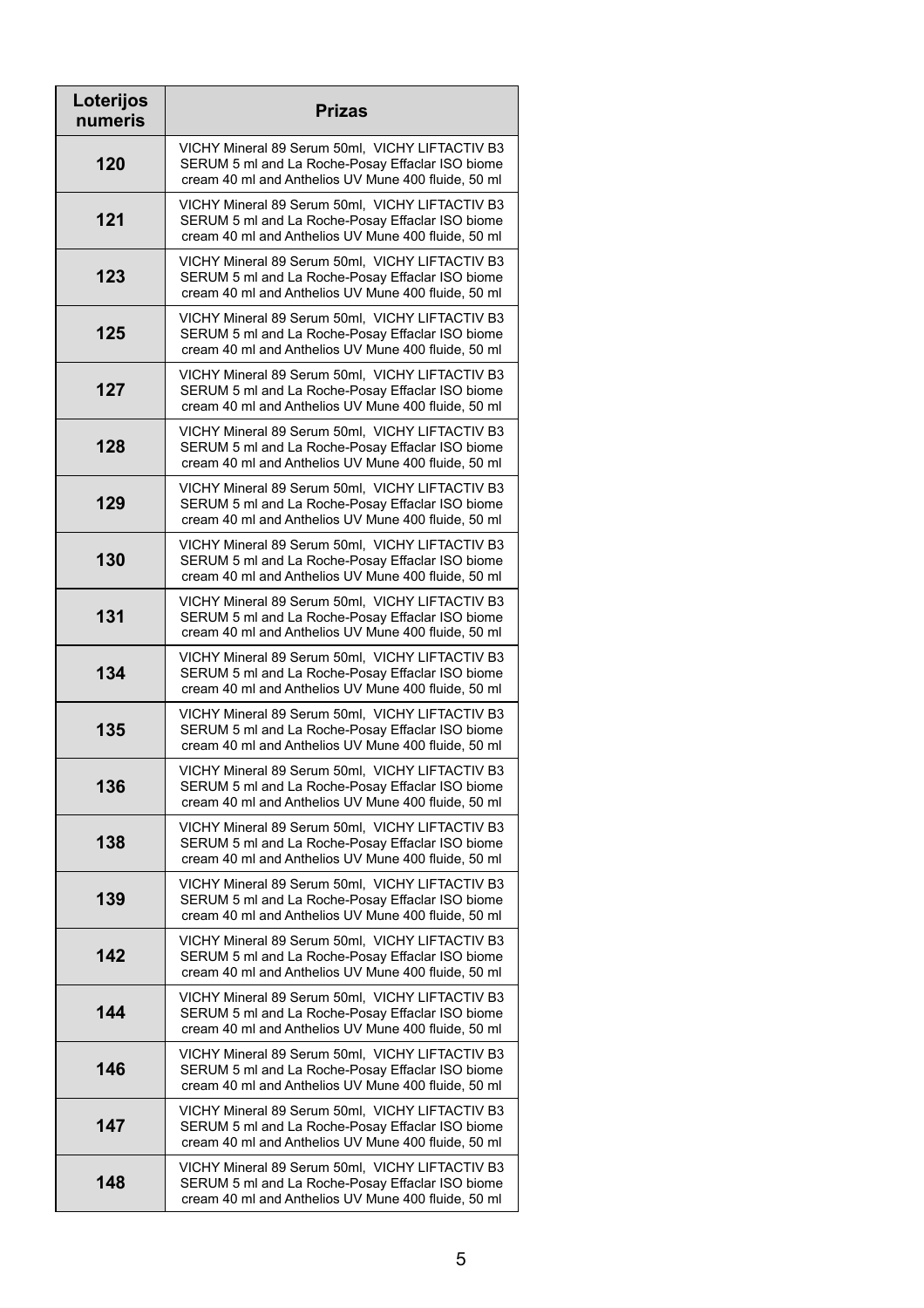| Loterijos<br>numeris | <b>Prizas</b>                                                                                                                                              |
|----------------------|------------------------------------------------------------------------------------------------------------------------------------------------------------|
| 150                  | VICHY Mineral 89 Serum 50ml, VICHY LIFTACTIV B3<br>SERUM 5 ml and La Roche-Posay Effaclar ISO biome<br>cream 40 ml and Anthelios UV Mune 400 fluide, 50 ml |
| 152                  | VICHY Mineral 89 Serum 50ml, VICHY LIFTACTIV B3<br>SERUM 5 ml and La Roche-Posay Effaclar ISO biome<br>cream 40 ml and Anthelios UV Mune 400 fluide, 50 ml |
| 154                  | VICHY Mineral 89 Serum 50ml, VICHY LIFTACTIV B3<br>SERUM 5 ml and La Roche-Posay Effaclar ISO biome<br>cream 40 ml and Anthelios UV Mune 400 fluide, 50 ml |
| 156                  | VICHY Mineral 89 Serum 50ml, VICHY LIFTACTIV B3<br>SERUM 5 ml and La Roche-Posay Effaclar ISO biome<br>cream 40 ml and Anthelios UV Mune 400 fluide, 50 ml |
| 157                  | VICHY Mineral 89 Serum 50ml, VICHY LIFTACTIV B3<br>SERUM 5 ml and La Roche-Posay Effaclar ISO biome<br>cream 40 ml and Anthelios UV Mune 400 fluide, 50 ml |
| 158                  | VICHY Mineral 89 Serum 50ml, VICHY LIFTACTIV B3<br>SERUM 5 ml and La Roche-Posay Effaclar ISO biome<br>cream 40 ml and Anthelios UV Mune 400 fluide, 50 ml |
| 159                  | VICHY Mineral 89 Serum 50ml, VICHY LIFTACTIV B3<br>SERUM 5 ml and La Roche-Posay Effaclar ISO biome<br>cream 40 ml and Anthelios UV Mune 400 fluide, 50 ml |
| 160                  | VICHY Mineral 89 Serum 50ml, VICHY LIFTACTIV B3<br>SERUM 5 ml and La Roche-Posay Effaclar ISO biome<br>cream 40 ml and Anthelios UV Mune 400 fluide, 50 ml |
| 162                  | VICHY Mineral 89 Serum 50ml, VICHY LIFTACTIV B3<br>SERUM 5 ml and La Roche-Posay Effaclar ISO biome<br>cream 40 ml and Anthelios UV Mune 400 fluide, 50 ml |
| 164                  | VICHY Mineral 89 Serum 50ml, VICHY LIFTACTIV B3<br>SERUM 5 ml and La Roche-Posay Effaclar ISO biome<br>cream 40 ml and Anthelios UV Mune 400 fluide, 50 ml |
| 165                  | VICHY Mineral 89 Serum 50ml, VICHY LIFTACTIV B3<br>SERUM 5 ml and La Roche-Posay Effaclar ISO biome<br>cream 40 ml and Anthelios UV Mune 400 fluide, 50 ml |
| 167                  | VICHY Mineral 89 Serum 50ml, VICHY LIFTACTIV B3<br>SERUM 5 ml and La Roche-Posay Effaclar ISO biome<br>cream 40 ml and Anthelios UV Mune 400 fluide, 50 ml |
| 168                  | VICHY Mineral 89 Serum 50ml, VICHY LIFTACTIV B3<br>SERUM 5 ml and La Roche-Posay Effaclar ISO biome<br>cream 40 ml and Anthelios UV Mune 400 fluide, 50 ml |
| 169                  | VICHY Mineral 89 Serum 50ml, VICHY LIFTACTIV B3<br>SERUM 5 ml and La Roche-Posay Effaclar ISO biome<br>cream 40 ml and Anthelios UV Mune 400 fluide, 50 ml |
| 170                  | VICHY Mineral 89 Serum 50ml, VICHY LIFTACTIV B3<br>SERUM 5 ml and La Roche-Posay Effaclar ISO biome<br>cream 40 ml and Anthelios UV Mune 400 fluide, 50 ml |
| 171                  | VICHY Mineral 89 Serum 50ml, VICHY LIFTACTIV B3<br>SERUM 5 ml and La Roche-Posay Effaclar ISO biome<br>cream 40 ml and Anthelios UV Mune 400 fluide, 50 ml |
| 172                  | VICHY Mineral 89 Serum 50ml, VICHY LIFTACTIV B3<br>SERUM 5 ml and La Roche-Posay Effaclar ISO biome<br>cream 40 ml and Anthelios UV Mune 400 fluide, 50 ml |
| 173                  | VICHY Mineral 89 Serum 50ml, VICHY LIFTACTIV B3<br>SERUM 5 ml and La Roche-Posay Effaclar ISO biome<br>cream 40 ml and Anthelios UV Mune 400 fluide, 50 ml |
| 174                  | VICHY Mineral 89 Serum 50ml, VICHY LIFTACTIV B3<br>SERUM 5 ml and La Roche-Posay Effaclar ISO biome<br>cream 40 ml and Anthelios UV Mune 400 fluide, 50 ml |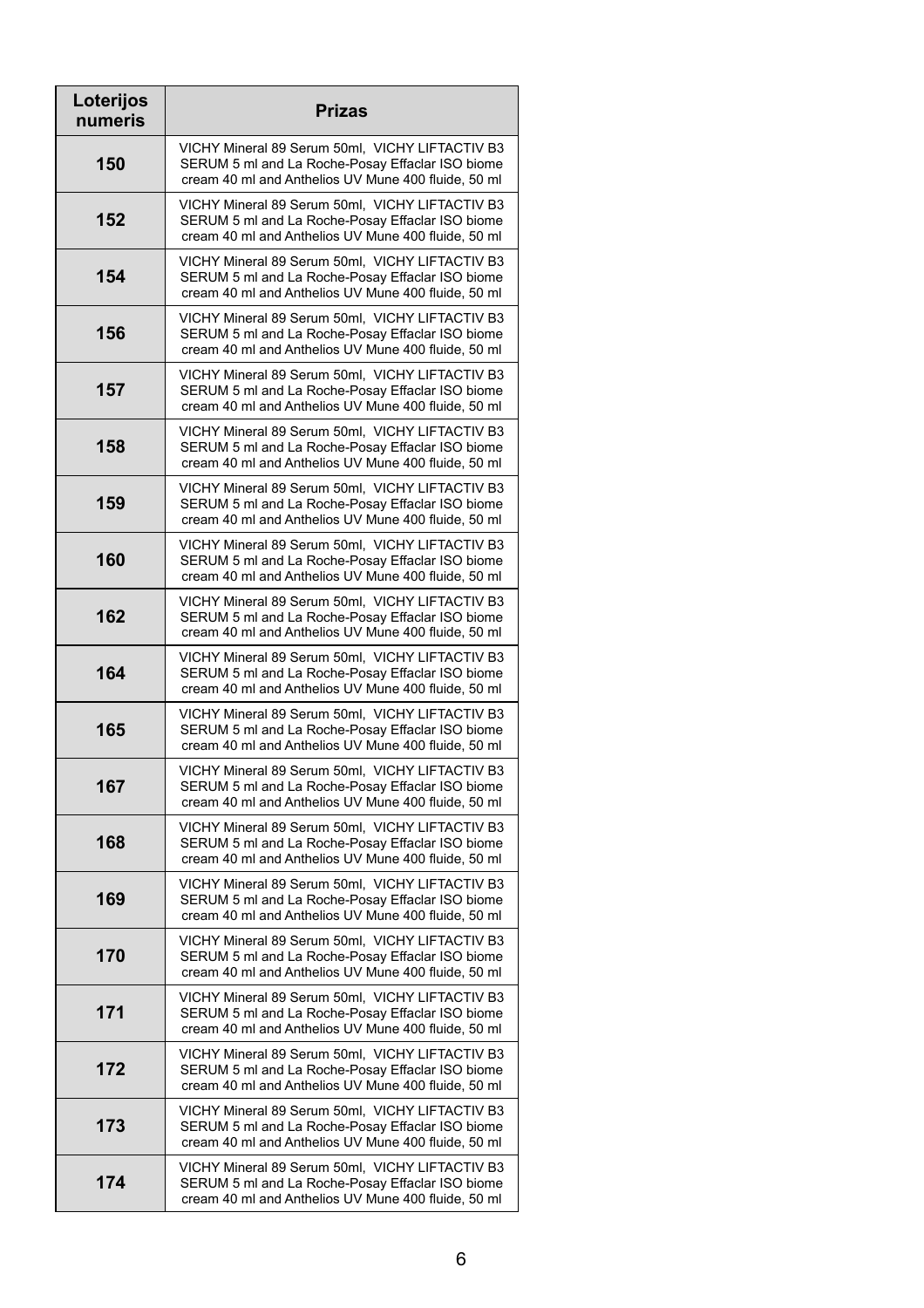| Loterijos<br>numeris | <b>Prizas</b>                                                                                                                                              |
|----------------------|------------------------------------------------------------------------------------------------------------------------------------------------------------|
| 175                  | VICHY Mineral 89 Serum 50ml, VICHY LIFTACTIV B3<br>SERUM 5 ml and La Roche-Posay Effaclar ISO biome<br>cream 40 ml and Anthelios UV Mune 400 fluide, 50 ml |
| 176                  | VICHY Mineral 89 Serum 50ml, VICHY LIFTACTIV B3<br>SERUM 5 ml and La Roche-Posay Effaclar ISO biome<br>cream 40 ml and Anthelios UV Mune 400 fluide, 50 ml |
| 177                  | VICHY Mineral 89 Serum 50ml, VICHY LIFTACTIV B3<br>SERUM 5 ml and La Roche-Posay Effaclar ISO biome<br>cream 40 ml and Anthelios UV Mune 400 fluide, 50 ml |
| 178                  | VICHY Mineral 89 Serum 50ml, VICHY LIFTACTIV B3<br>SERUM 5 ml and La Roche-Posay Effaclar ISO biome<br>cream 40 ml and Anthelios UV Mune 400 fluide, 50 ml |
| 179                  | VICHY Mineral 89 Serum 50ml, VICHY LIFTACTIV B3<br>SERUM 5 ml and La Roche-Posay Effaclar ISO biome<br>cream 40 ml and Anthelios UV Mune 400 fluide, 50 ml |
| 181                  | VICHY Mineral 89 Serum 50ml, VICHY LIFTACTIV B3<br>SERUM 5 ml and La Roche-Posay Effaclar ISO biome<br>cream 40 ml and Anthelios UV Mune 400 fluide, 50 ml |
| 183                  | VICHY Mineral 89 Serum 50ml, VICHY LIFTACTIV B3<br>SERUM 5 ml and La Roche-Posay Effaclar ISO biome<br>cream 40 ml and Anthelios UV Mune 400 fluide, 50 ml |
| 184                  | VICHY Mineral 89 Serum 50ml, VICHY LIFTACTIV B3<br>SERUM 5 ml and La Roche-Posay Effaclar ISO biome<br>cream 40 ml and Anthelios UV Mune 400 fluide, 50 ml |
| 185                  | VICHY Mineral 89 Serum 50ml, VICHY LIFTACTIV B3<br>SERUM 5 ml and La Roche-Posay Effaclar ISO biome<br>cream 40 ml and Anthelios UV Mune 400 fluide, 50 ml |
| 186                  | VICHY Mineral 89 Serum 50ml, VICHY LIFTACTIV B3<br>SERUM 5 ml and La Roche-Posay Effaclar ISO biome<br>cream 40 ml and Anthelios UV Mune 400 fluide, 50 ml |
| 187                  | VICHY Mineral 89 Serum 50ml, VICHY LIFTACTIV B3<br>SERUM 5 ml and La Roche-Posay Effaclar ISO biome<br>cream 40 ml and Anthelios UV Mune 400 fluide, 50 ml |
| 188                  | VICHY Mineral 89 Serum 50ml, VICHY LIFTACTIV B3<br>SERUM 5 ml and La Roche-Posay Effaclar ISO biome<br>cream 40 ml and Anthelios UV Mune 400 fluide, 50 ml |
| 189                  | VICHY Mineral 89 Serum 50ml, VICHY LIFTACTIV B3<br>SERUM 5 ml and La Roche-Posay Effaclar ISO biome<br>cream 40 ml and Anthelios UV Mune 400 fluide, 50 ml |
| 190                  | VICHY Mineral 89 Serum 50ml, VICHY LIFTACTIV B3<br>SERUM 5 ml and La Roche-Posay Effaclar ISO biome<br>cream 40 ml and Anthelios UV Mune 400 fluide, 50 ml |
| 191                  | VICHY Mineral 89 Serum 50ml, VICHY LIFTACTIV B3<br>SERUM 5 ml and La Roche-Posay Effaclar ISO biome<br>cream 40 ml and Anthelios UV Mune 400 fluide, 50 ml |
| 192                  | VICHY Mineral 89 Serum 50ml, VICHY LIFTACTIV B3<br>SERUM 5 ml and La Roche-Posay Effaclar ISO biome<br>cream 40 ml and Anthelios UV Mune 400 fluide, 50 ml |
| 193                  | VICHY Mineral 89 Serum 50ml, VICHY LIFTACTIV B3<br>SERUM 5 ml and La Roche-Posay Effaclar ISO biome<br>cream 40 ml and Anthelios UV Mune 400 fluide, 50 ml |
| 194                  | VICHY Mineral 89 Serum 50ml, VICHY LIFTACTIV B3<br>SERUM 5 ml and La Roche-Posay Effaclar ISO biome<br>cream 40 ml and Anthelios UV Mune 400 fluide, 50 ml |
| 197                  | VICHY Mineral 89 Serum 50ml, VICHY LIFTACTIV B3<br>SERUM 5 ml and La Roche-Posay Effaclar ISO biome<br>cream 40 ml and Anthelios UV Mune 400 fluide, 50 ml |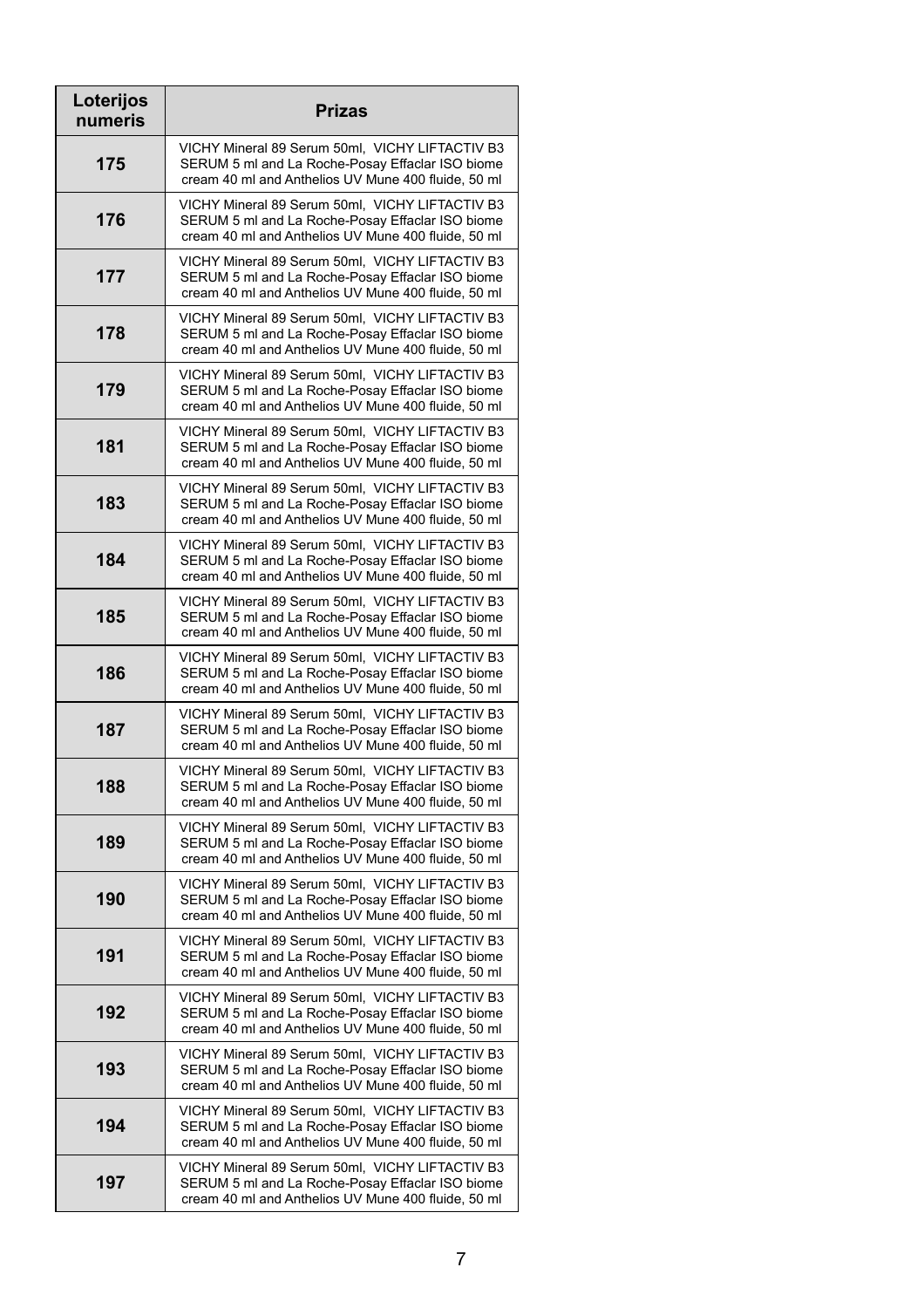| Loterijos<br>numeris | <b>Prizas</b>                                                                                                                                              |
|----------------------|------------------------------------------------------------------------------------------------------------------------------------------------------------|
| 198                  | VICHY Mineral 89 Serum 50ml, VICHY LIFTACTIV B3<br>SERUM 5 ml and La Roche-Posay Effaclar ISO biome<br>cream 40 ml and Anthelios UV Mune 400 fluide, 50 ml |
| 199                  | VICHY Mineral 89 Serum 50ml, VICHY LIFTACTIV B3<br>SERUM 5 ml and La Roche-Posay Effaclar ISO biome<br>cream 40 ml and Anthelios UV Mune 400 fluide, 50 ml |
| 200                  | VICHY Mineral 89 Serum 50ml, VICHY LIFTACTIV B3<br>SERUM 5 ml and La Roche-Posay Effaclar ISO biome<br>cream 40 ml and Anthelios UV Mune 400 fluide, 50 ml |
| 202                  | VICHY Mineral 89 Serum 50ml, VICHY LIFTACTIV B3<br>SERUM 5 ml and La Roche-Posay Effaclar ISO biome<br>cream 40 ml and Anthelios UV Mune 400 fluide, 50 ml |
| 205                  | VICHY Mineral 89 Serum 50ml, VICHY LIFTACTIV B3<br>SERUM 5 ml and La Roche-Posay Effaclar ISO biome<br>cream 40 ml and Anthelios UV Mune 400 fluide, 50 ml |
| 207                  | VICHY Mineral 89 Serum 50ml, VICHY LIFTACTIV B3<br>SERUM 5 ml and La Roche-Posay Effaclar ISO biome<br>cream 40 ml and Anthelios UV Mune 400 fluide, 50 ml |
| 208                  | VICHY Mineral 89 Serum 50ml, VICHY LIFTACTIV B3<br>SERUM 5 ml and La Roche-Posay Effaclar ISO biome<br>cream 40 ml and Anthelios UV Mune 400 fluide, 50 ml |
| 210                  | VICHY Mineral 89 Serum 50ml, VICHY LIFTACTIV B3<br>SERUM 5 ml and La Roche-Posay Effaclar ISO biome<br>cream 40 ml and Anthelios UV Mune 400 fluide, 50 ml |
| 211                  | VICHY Mineral 89 Serum 50ml, VICHY LIFTACTIV B3<br>SERUM 5 ml and La Roche-Posay Effaclar ISO biome<br>cream 40 ml and Anthelios UV Mune 400 fluide, 50 ml |
| 212                  | VICHY Mineral 89 Serum 50ml, VICHY LIFTACTIV B3<br>SERUM 5 ml and La Roche-Posay Effaclar ISO biome<br>cream 40 ml and Anthelios UV Mune 400 fluide, 50 ml |
| 213                  | VICHY Mineral 89 Serum 50ml, VICHY LIFTACTIV B3<br>SERUM 5 ml and La Roche-Posay Effaclar ISO biome<br>cream 40 ml and Anthelios UV Mune 400 fluide, 50 ml |
| 216                  | VICHY Mineral 89 Serum 50ml, VICHY LIFTACTIV B3<br>SERUM 5 ml and La Roche-Posay Effaclar ISO biome<br>cream 40 ml and Anthelios UV Mune 400 fluide, 50 ml |
| 217                  | VICHY Mineral 89 Serum 50ml, VICHY LIFTACTIV B3<br>SERUM 5 ml and La Roche-Posay Effaclar ISO biome<br>cream 40 ml and Anthelios UV Mune 400 fluide, 50 ml |
| 218                  | VICHY Mineral 89 Serum 50ml, VICHY LIFTACTIV B3<br>SERUM 5 ml and La Roche-Posay Effaclar ISO biome<br>cream 40 ml and Anthelios UV Mune 400 fluide, 50 ml |
| 221                  | VICHY Mineral 89 Serum 50ml, VICHY LIFTACTIV B3<br>SERUM 5 ml and La Roche-Posay Effaclar ISO biome<br>cream 40 ml and Anthelios UV Mune 400 fluide, 50 ml |
| 222                  | VICHY Mineral 89 Serum 50ml, VICHY LIFTACTIV B3<br>SERUM 5 ml and La Roche-Posay Effaclar ISO biome<br>cream 40 ml and Anthelios UV Mune 400 fluide, 50 ml |
| 223                  | VICHY Mineral 89 Serum 50ml, VICHY LIFTACTIV B3<br>SERUM 5 ml and La Roche-Posay Effaclar ISO biome<br>cream 40 ml and Anthelios UV Mune 400 fluide, 50 ml |
| 224                  | VICHY Mineral 89 Serum 50ml, VICHY LIFTACTIV B3<br>SERUM 5 ml and La Roche-Posay Effaclar ISO biome<br>cream 40 ml and Anthelios UV Mune 400 fluide, 50 ml |
| 227                  | VICHY Mineral 89 Serum 50ml, VICHY LIFTACTIV B3<br>SERUM 5 ml and La Roche-Posay Effaclar ISO biome<br>cream 40 ml and Anthelios UV Mune 400 fluide, 50 ml |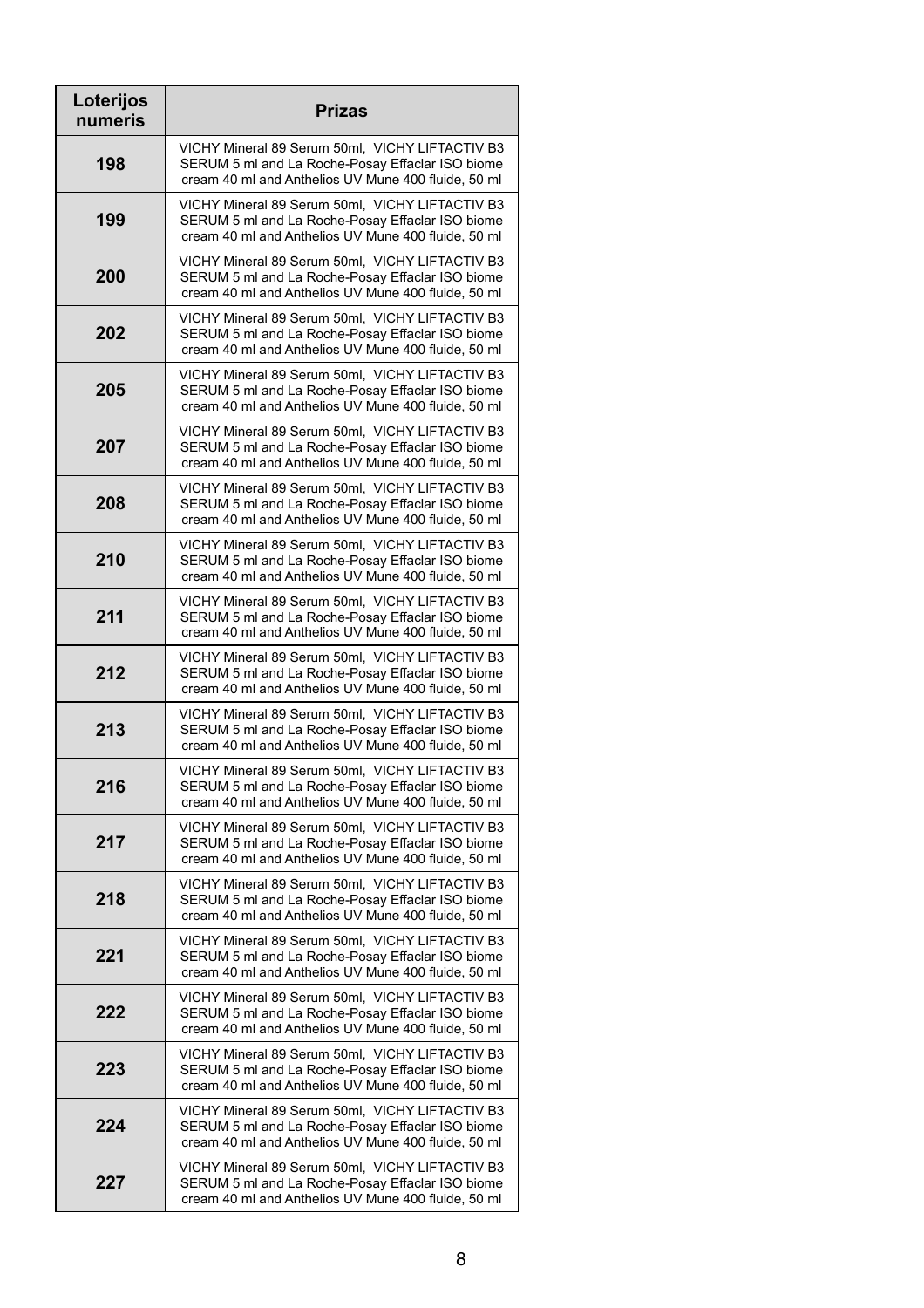| Loterijos<br>numeris | <b>Prizas</b>                                                                                                                                              |
|----------------------|------------------------------------------------------------------------------------------------------------------------------------------------------------|
| 228                  | VICHY Mineral 89 Serum 50ml, VICHY LIFTACTIV B3<br>SERUM 5 ml and La Roche-Posay Effaclar ISO biome<br>cream 40 ml and Anthelios UV Mune 400 fluide, 50 ml |
| 230                  | VICHY Mineral 89 Serum 50ml, VICHY LIFTACTIV B3<br>SERUM 5 ml and La Roche-Posay Effaclar ISO biome<br>cream 40 ml and Anthelios UV Mune 400 fluide, 50 ml |
| 231                  | VICHY Mineral 89 Serum 50ml, VICHY LIFTACTIV B3<br>SERUM 5 ml and La Roche-Posay Effaclar ISO biome<br>cream 40 ml and Anthelios UV Mune 400 fluide, 50 ml |
| 233                  | VICHY Mineral 89 Serum 50ml, VICHY LIFTACTIV B3<br>SERUM 5 ml and La Roche-Posay Effaclar ISO biome<br>cream 40 ml and Anthelios UV Mune 400 fluide, 50 ml |
| 234                  | VICHY Mineral 89 Serum 50ml, VICHY LIFTACTIV B3<br>SERUM 5 ml and La Roche-Posay Effaclar ISO biome<br>cream 40 ml and Anthelios UV Mune 400 fluide, 50 ml |
| 235                  | VICHY Mineral 89 Serum 50ml, VICHY LIFTACTIV B3<br>SERUM 5 ml and La Roche-Posay Effaclar ISO biome<br>cream 40 ml and Anthelios UV Mune 400 fluide, 50 ml |
| 236                  | VICHY Mineral 89 Serum 50ml, VICHY LIFTACTIV B3<br>SERUM 5 ml and La Roche-Posay Effaclar ISO biome<br>cream 40 ml and Anthelios UV Mune 400 fluide, 50 ml |
| 238                  | VICHY Mineral 89 Serum 50ml, VICHY LIFTACTIV B3<br>SERUM 5 ml and La Roche-Posay Effaclar ISO biome<br>cream 40 ml and Anthelios UV Mune 400 fluide, 50 ml |
| 239                  | VICHY Mineral 89 Serum 50ml, VICHY LIFTACTIV B3<br>SERUM 5 ml and La Roche-Posay Effaclar ISO biome<br>cream 40 ml and Anthelios UV Mune 400 fluide, 50 ml |
| 240                  | VICHY Mineral 89 Serum 50ml, VICHY LIFTACTIV B3<br>SERUM 5 ml and La Roche-Posay Effaclar ISO biome<br>cream 40 ml and Anthelios UV Mune 400 fluide, 50 ml |
| 245                  | VICHY Mineral 89 Serum 50ml, VICHY LIFTACTIV B3<br>SERUM 5 ml and La Roche-Posay Effaclar ISO biome<br>cream 40 ml and Anthelios UV Mune 400 fluide, 50 ml |
| 247                  | VICHY Mineral 89 Serum 50ml, VICHY LIFTACTIV B3<br>SERUM 5 ml and La Roche-Posay Effaclar ISO biome<br>cream 40 ml and Anthelios UV Mune 400 fluide, 50 ml |
| 250                  | VICHY Mineral 89 Serum 50ml, VICHY LIFTACTIV B3<br>SERUM 5 ml and La Roche-Posay Effaclar ISO biome<br>cream 40 ml and Anthelios UV Mune 400 fluide, 50 ml |
| 251                  | VICHY Mineral 89 Serum 50ml, VICHY LIFTACTIV B3<br>SERUM 5 ml and La Roche-Posay Effaclar ISO biome<br>cream 40 ml and Anthelios UV Mune 400 fluide, 50 ml |
| 252                  | VICHY Mineral 89 Serum 50ml, VICHY LIFTACTIV B3<br>SERUM 5 ml and La Roche-Posay Effaclar ISO biome<br>cream 40 ml and Anthelios UV Mune 400 fluide, 50 ml |
| 253                  | VICHY Mineral 89 Serum 50ml, VICHY LIFTACTIV B3<br>SERUM 5 ml and La Roche-Posay Effaclar ISO biome<br>cream 40 ml and Anthelios UV Mune 400 fluide, 50 ml |
| 254                  | VICHY Mineral 89 Serum 50ml, VICHY LIFTACTIV B3<br>SERUM 5 ml and La Roche-Posay Effaclar ISO biome<br>cream 40 ml and Anthelios UV Mune 400 fluide, 50 ml |
| 255                  | VICHY Mineral 89 Serum 50ml, VICHY LIFTACTIV B3<br>SERUM 5 ml and La Roche-Posay Effaclar ISO biome<br>cream 40 ml and Anthelios UV Mune 400 fluide, 50 ml |
| 257                  | VICHY Mineral 89 Serum 50ml, VICHY LIFTACTIV B3<br>SERUM 5 ml and La Roche-Posay Effaclar ISO biome<br>cream 40 ml and Anthelios UV Mune 400 fluide, 50 ml |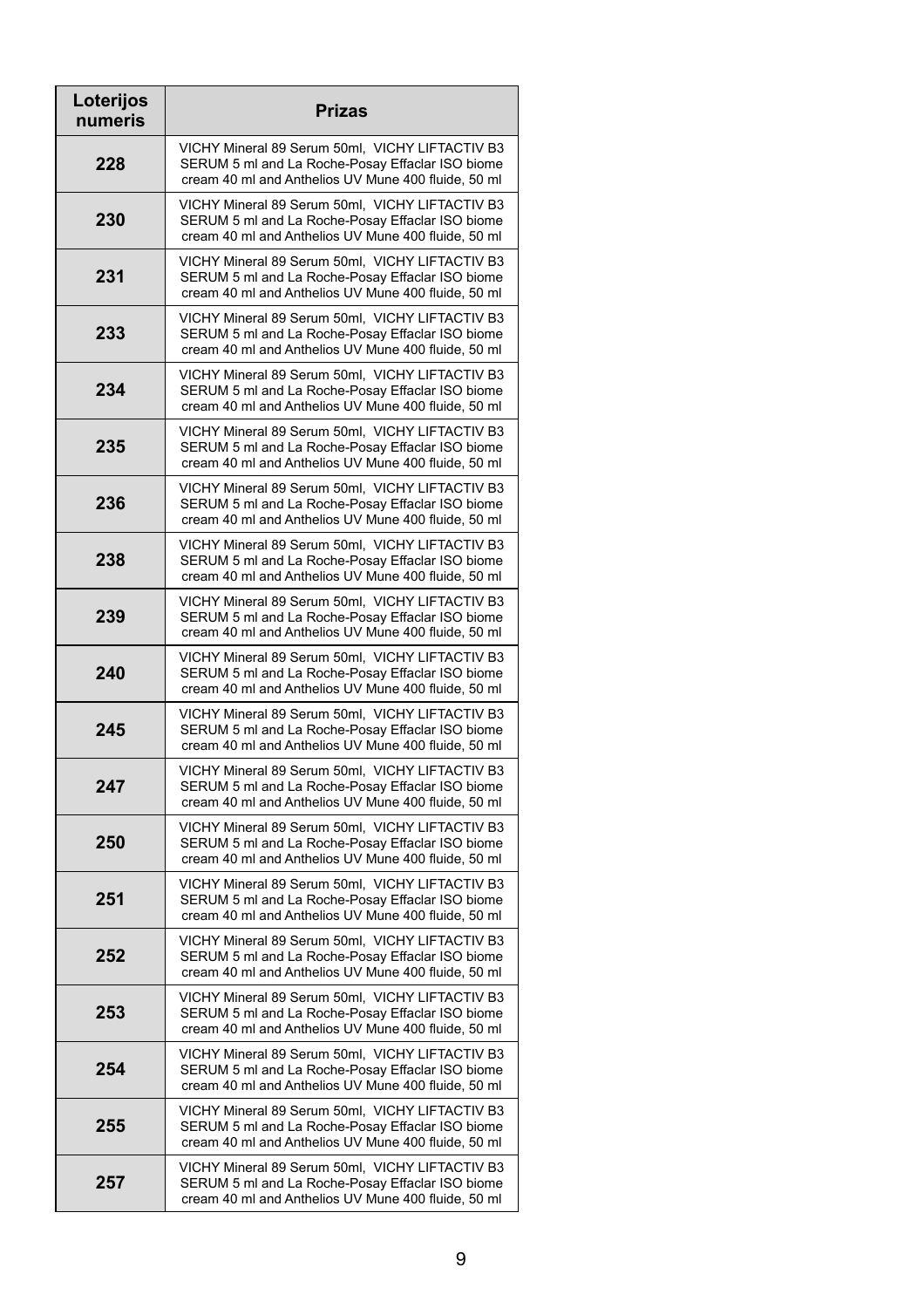| Loterijos<br>numeris | <b>Prizas</b>                                                                                                                                              |
|----------------------|------------------------------------------------------------------------------------------------------------------------------------------------------------|
| 258                  | VICHY Mineral 89 Serum 50ml, VICHY LIFTACTIV B3<br>SERUM 5 ml and La Roche-Posay Effaclar ISO biome<br>cream 40 ml and Anthelios UV Mune 400 fluide, 50 ml |
| 260                  | VICHY Mineral 89 Serum 50ml, VICHY LIFTACTIV B3<br>SERUM 5 ml and La Roche-Posay Effaclar ISO biome<br>cream 40 ml and Anthelios UV Mune 400 fluide, 50 ml |
| 261                  | VICHY Mineral 89 Serum 50ml, VICHY LIFTACTIV B3<br>SERUM 5 ml and La Roche-Posay Effaclar ISO biome<br>cream 40 ml and Anthelios UV Mune 400 fluide, 50 ml |
| 262                  | VICHY Mineral 89 Serum 50ml, VICHY LIFTACTIV B3<br>SERUM 5 ml and La Roche-Posay Effaclar ISO biome<br>cream 40 ml and Anthelios UV Mune 400 fluide, 50 ml |
| 264                  | VICHY Mineral 89 Serum 50ml, VICHY LIFTACTIV B3<br>SERUM 5 ml and La Roche-Posay Effaclar ISO biome<br>cream 40 ml and Anthelios UV Mune 400 fluide, 50 ml |
| 266                  | VICHY Mineral 89 Serum 50ml, VICHY LIFTACTIV B3<br>SERUM 5 ml and La Roche-Posay Effaclar ISO biome<br>cream 40 ml and Anthelios UV Mune 400 fluide, 50 ml |
| 267                  | VICHY Mineral 89 Serum 50ml, VICHY LIFTACTIV B3<br>SERUM 5 ml and La Roche-Posay Effaclar ISO biome<br>cream 40 ml and Anthelios UV Mune 400 fluide, 50 ml |
| 269                  | VICHY Mineral 89 Serum 50ml, VICHY LIFTACTIV B3<br>SERUM 5 ml and La Roche-Posay Effaclar ISO biome<br>cream 40 ml and Anthelios UV Mune 400 fluide, 50 ml |
| 270                  | VICHY Mineral 89 Serum 50ml, VICHY LIFTACTIV B3<br>SERUM 5 ml and La Roche-Posay Effaclar ISO biome<br>cream 40 ml and Anthelios UV Mune 400 fluide, 50 ml |
| 273                  | VICHY Mineral 89 Serum 50ml, VICHY LIFTACTIV B3<br>SERUM 5 ml and La Roche-Posay Effaclar ISO biome<br>cream 40 ml and Anthelios UV Mune 400 fluide, 50 ml |
| 275                  | VICHY Mineral 89 Serum 50ml, VICHY LIFTACTIV B3<br>SERUM 5 ml and La Roche-Posay Effaclar ISO biome<br>cream 40 ml and Anthelios UV Mune 400 fluide, 50 ml |
| 276                  | VICHY Mineral 89 Serum 50ml, VICHY LIFTACTIV B3<br>SERUM 5 ml and La Roche-Posay Effaclar ISO biome<br>cream 40 ml and Anthelios UV Mune 400 fluide, 50 ml |
| 277                  | VICHY Mineral 89 Serum 50ml, VICHY LIFTACTIV B3<br>SERUM 5 ml and La Roche-Posay Effaclar ISO biome<br>cream 40 ml and Anthelios UV Mune 400 fluide, 50 ml |
| 279                  | VICHY Mineral 89 Serum 50ml, VICHY LIFTACTIV B3<br>SERUM 5 ml and La Roche-Posay Effaclar ISO biome<br>cream 40 ml and Anthelios UV Mune 400 fluide, 50 ml |
| 281                  | VICHY Mineral 89 Serum 50ml, VICHY LIFTACTIV B3<br>SERUM 5 ml and La Roche-Posay Effaclar ISO biome<br>cream 40 ml and Anthelios UV Mune 400 fluide, 50 ml |
| 282                  | VICHY Mineral 89 Serum 50ml, VICHY LIFTACTIV B3<br>SERUM 5 ml and La Roche-Posay Effaclar ISO biome<br>cream 40 ml and Anthelios UV Mune 400 fluide, 50 ml |
| 283                  | VICHY Mineral 89 Serum 50ml, VICHY LIFTACTIV B3<br>SERUM 5 ml and La Roche-Posay Effaclar ISO biome<br>cream 40 ml and Anthelios UV Mune 400 fluide, 50 ml |
| 284                  | VICHY Mineral 89 Serum 50ml, VICHY LIFTACTIV B3<br>SERUM 5 ml and La Roche-Posay Effaclar ISO biome<br>cream 40 ml and Anthelios UV Mune 400 fluide, 50 ml |
| 285                  | VICHY Mineral 89 Serum 50ml, VICHY LIFTACTIV B3<br>SERUM 5 ml and La Roche-Posay Effaclar ISO biome<br>cream 40 ml and Anthelios UV Mune 400 fluide, 50 ml |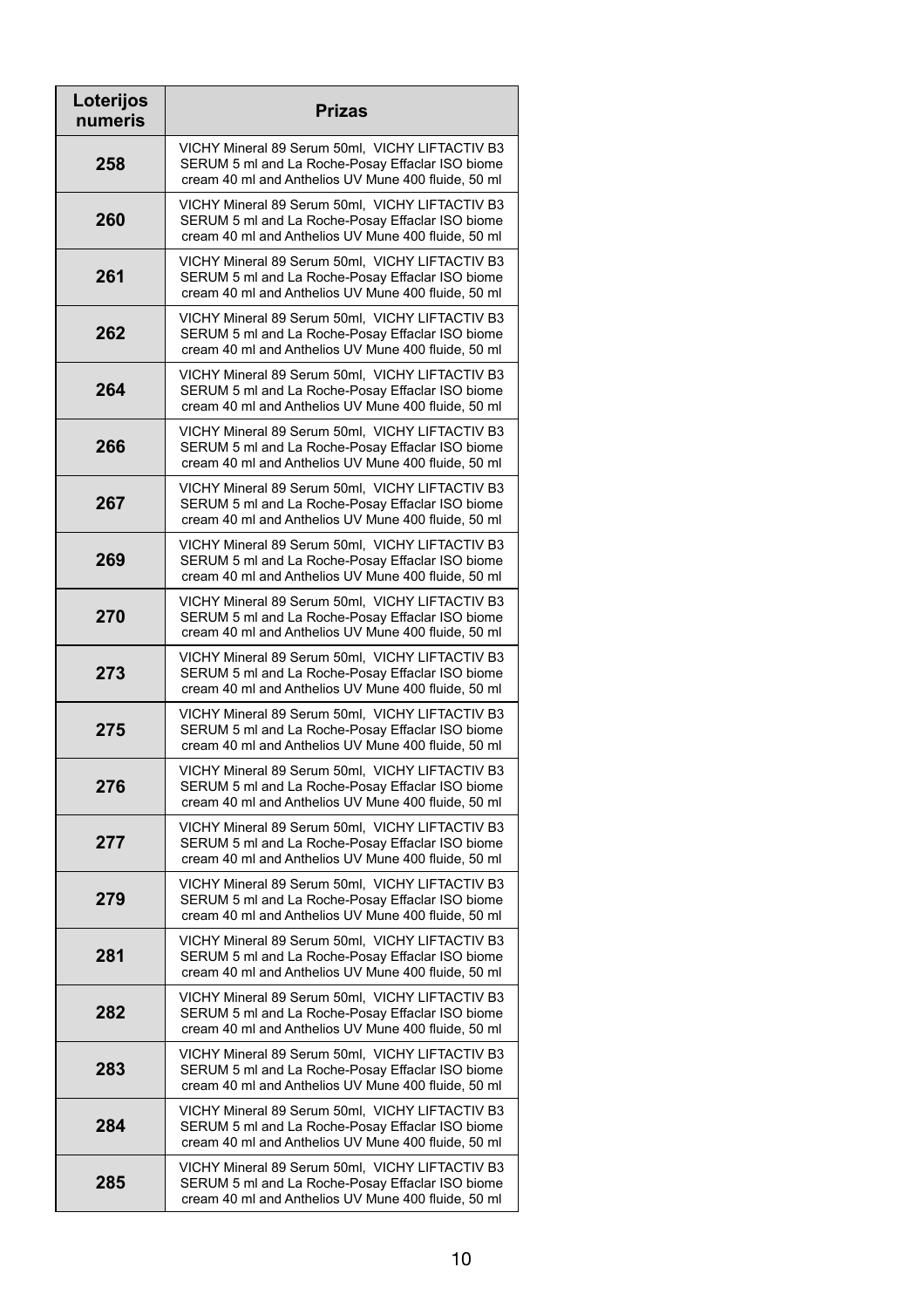| Loterijos<br>numeris | <b>Prizas</b>                                                                                                                                              |
|----------------------|------------------------------------------------------------------------------------------------------------------------------------------------------------|
| 286                  | VICHY Mineral 89 Serum 50ml, VICHY LIFTACTIV B3<br>SERUM 5 ml and La Roche-Posay Effaclar ISO biome<br>cream 40 ml and Anthelios UV Mune 400 fluide, 50 ml |
| 288                  | VICHY Mineral 89 Serum 50ml, VICHY LIFTACTIV B3<br>SERUM 5 ml and La Roche-Posay Effaclar ISO biome<br>cream 40 ml and Anthelios UV Mune 400 fluide, 50 ml |
| 289                  | VICHY Mineral 89 Serum 50ml, VICHY LIFTACTIV B3<br>SERUM 5 ml and La Roche-Posay Effaclar ISO biome<br>cream 40 ml and Anthelios UV Mune 400 fluide, 50 ml |
| 290                  | VICHY Mineral 89 Serum 50ml, VICHY LIFTACTIV B3<br>SERUM 5 ml and La Roche-Posay Effaclar ISO biome<br>cream 40 ml and Anthelios UV Mune 400 fluide, 50 ml |
| 292                  | VICHY Mineral 89 Serum 50ml, VICHY LIFTACTIV B3<br>SERUM 5 ml and La Roche-Posay Effaclar ISO biome<br>cream 40 ml and Anthelios UV Mune 400 fluide, 50 ml |
| 294                  | VICHY Mineral 89 Serum 50ml, VICHY LIFTACTIV B3<br>SERUM 5 ml and La Roche-Posay Effaclar ISO biome<br>cream 40 ml and Anthelios UV Mune 400 fluide, 50 ml |
| 295                  | VICHY Mineral 89 Serum 50ml, VICHY LIFTACTIV B3<br>SERUM 5 ml and La Roche-Posay Effaclar ISO biome<br>cream 40 ml and Anthelios UV Mune 400 fluide, 50 ml |
| 296                  | VICHY Mineral 89 Serum 50ml, VICHY LIFTACTIV B3<br>SERUM 5 ml and La Roche-Posay Effaclar ISO biome<br>cream 40 ml and Anthelios UV Mune 400 fluide, 50 ml |
| 299                  | VICHY Mineral 89 Serum 50ml, VICHY LIFTACTIV B3<br>SERUM 5 ml and La Roche-Posay Effaclar ISO biome<br>cream 40 ml and Anthelios UV Mune 400 fluide, 50 ml |
| 300                  | VICHY Mineral 89 Serum 50ml, VICHY LIFTACTIV B3<br>SERUM 5 ml and La Roche-Posay Effaclar ISO biome<br>cream 40 ml and Anthelios UV Mune 400 fluide, 50 ml |
| 301                  | VICHY Mineral 89 Serum 50ml, VICHY LIFTACTIV B3<br>SERUM 5 ml and La Roche-Posay Effaclar ISO biome<br>cream 40 ml and Anthelios UV Mune 400 fluide, 50 ml |
| 302                  | VICHY Mineral 89 Serum 50ml, VICHY LIFTACTIV B3<br>SERUM 5 ml and La Roche-Posay Effaclar ISO biome<br>cream 40 ml and Anthelios UV Mune 400 fluide, 50 ml |
| 304                  | VICHY Mineral 89 Serum 50ml, VICHY LIFTACTIV B3<br>SERUM 5 ml and La Roche-Posay Effaclar ISO biome<br>cream 40 ml and Anthelios UV Mune 400 fluide, 50 ml |
| 307                  | VICHY Mineral 89 Serum 50ml, VICHY LIFTACTIV B3<br>SERUM 5 ml and La Roche-Posay Effaclar ISO biome<br>cream 40 ml and Anthelios UV Mune 400 fluide, 50 ml |
| 308                  | VICHY Mineral 89 Serum 50ml, VICHY LIFTACTIV B3<br>SERUM 5 ml and La Roche-Posay Effaclar ISO biome<br>cream 40 ml and Anthelios UV Mune 400 fluide, 50 ml |
| 309                  | VICHY Mineral 89 Serum 50ml, VICHY LIFTACTIV B3<br>SERUM 5 ml and La Roche-Posay Effaclar ISO biome<br>cream 40 ml and Anthelios UV Mune 400 fluide, 50 ml |
| 312                  | VICHY Mineral 89 Serum 50ml, VICHY LIFTACTIV B3<br>SERUM 5 ml and La Roche-Posay Effaclar ISO biome<br>cream 40 ml and Anthelios UV Mune 400 fluide, 50 ml |
| 313                  | VICHY Mineral 89 Serum 50ml, VICHY LIFTACTIV B3<br>SERUM 5 ml and La Roche-Posay Effaclar ISO biome<br>cream 40 ml and Anthelios UV Mune 400 fluide, 50 ml |
| 315                  | VICHY Mineral 89 Serum 50ml, VICHY LIFTACTIV B3<br>SERUM 5 ml and La Roche-Posay Effaclar ISO biome<br>cream 40 ml and Anthelios UV Mune 400 fluide, 50 ml |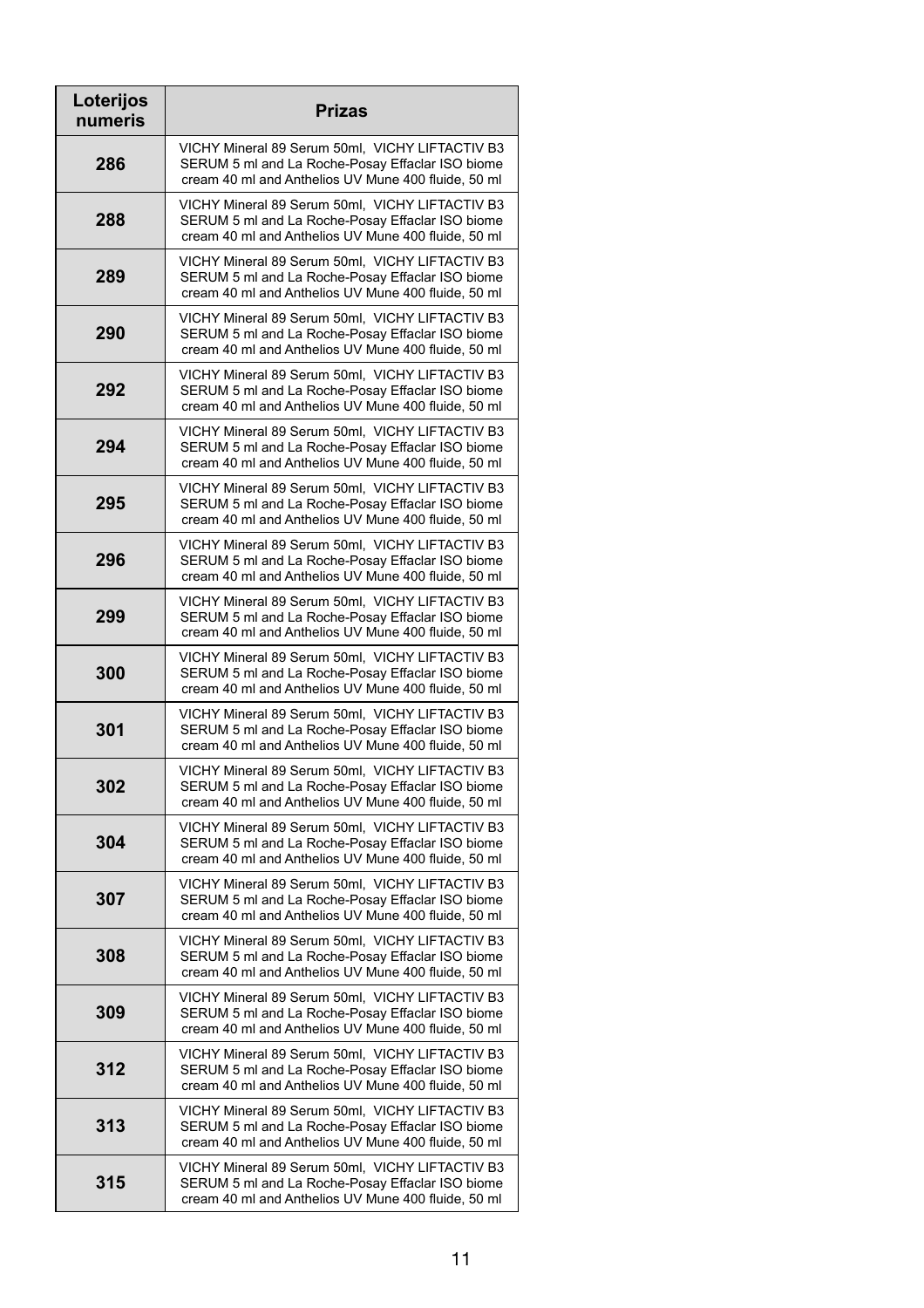| Loterijos<br>numeris | <b>Prizas</b>                                                                                                                                              |
|----------------------|------------------------------------------------------------------------------------------------------------------------------------------------------------|
| 316                  | VICHY Mineral 89 Serum 50ml, VICHY LIFTACTIV B3<br>SERUM 5 ml and La Roche-Posay Effaclar ISO biome<br>cream 40 ml and Anthelios UV Mune 400 fluide, 50 ml |
| 318                  | VICHY Mineral 89 Serum 50ml, VICHY LIFTACTIV B3<br>SERUM 5 ml and La Roche-Posay Effaclar ISO biome<br>cream 40 ml and Anthelios UV Mune 400 fluide, 50 ml |
| 319                  | VICHY Mineral 89 Serum 50ml, VICHY LIFTACTIV B3<br>SERUM 5 ml and La Roche-Posay Effaclar ISO biome<br>cream 40 ml and Anthelios UV Mune 400 fluide, 50 ml |
| 320                  | VICHY Mineral 89 Serum 50ml, VICHY LIFTACTIV B3<br>SERUM 5 ml and La Roche-Posay Effaclar ISO biome<br>cream 40 ml and Anthelios UV Mune 400 fluide, 50 ml |
| 321                  | VICHY Mineral 89 Serum 50ml, VICHY LIFTACTIV B3<br>SERUM 5 ml and La Roche-Posay Effaclar ISO biome<br>cream 40 ml and Anthelios UV Mune 400 fluide, 50 ml |
| 324                  | VICHY Mineral 89 Serum 50ml, VICHY LIFTACTIV B3<br>SERUM 5 ml and La Roche-Posay Effaclar ISO biome<br>cream 40 ml and Anthelios UV Mune 400 fluide, 50 ml |
| 325                  | VICHY Mineral 89 Serum 50ml, VICHY LIFTACTIV B3<br>SERUM 5 ml and La Roche-Posay Effaclar ISO biome<br>cream 40 ml and Anthelios UV Mune 400 fluide, 50 ml |
| 326                  | VICHY Mineral 89 Serum 50ml, VICHY LIFTACTIV B3<br>SERUM 5 ml and La Roche-Posay Effaclar ISO biome<br>cream 40 ml and Anthelios UV Mune 400 fluide, 50 ml |
| 329                  | VICHY Mineral 89 Serum 50ml, VICHY LIFTACTIV B3<br>SERUM 5 ml and La Roche-Posay Effaclar ISO biome<br>cream 40 ml and Anthelios UV Mune 400 fluide, 50 ml |
| 330                  | VICHY Mineral 89 Serum 50ml, VICHY LIFTACTIV B3<br>SERUM 5 ml and La Roche-Posay Effaclar ISO biome<br>cream 40 ml and Anthelios UV Mune 400 fluide, 50 ml |
| 331                  | VICHY Mineral 89 Serum 50ml, VICHY LIFTACTIV B3<br>SERUM 5 ml and La Roche-Posay Effaclar ISO biome<br>cream 40 ml and Anthelios UV Mune 400 fluide, 50 ml |
| 332                  | VICHY Mineral 89 Serum 50ml, VICHY LIFTACTIV B3<br>SERUM 5 ml and La Roche-Posay Effaclar ISO biome<br>cream 40 ml and Anthelios UV Mune 400 fluide, 50 ml |
| 334                  | VICHY Mineral 89 Serum 50ml, VICHY LIFTACTIV B3<br>SERUM 5 ml and La Roche-Posay Effaclar ISO biome<br>cream 40 ml and Anthelios UV Mune 400 fluide, 50 ml |
| 337                  | VICHY Mineral 89 Serum 50ml, VICHY LIFTACTIV B3<br>SERUM 5 ml and La Roche-Posay Effaclar ISO biome<br>cream 40 ml and Anthelios UV Mune 400 fluide, 50 ml |
| 338                  | VICHY Mineral 89 Serum 50ml, VICHY LIFTACTIV B3<br>SERUM 5 ml and La Roche-Posay Effaclar ISO biome<br>cream 40 ml and Anthelios UV Mune 400 fluide, 50 ml |
| 340                  | VICHY Mineral 89 Serum 50ml, VICHY LIFTACTIV B3<br>SERUM 5 ml and La Roche-Posay Effaclar ISO biome<br>cream 40 ml and Anthelios UV Mune 400 fluide, 50 ml |
| 341                  | VICHY Mineral 89 Serum 50ml, VICHY LIFTACTIV B3<br>SERUM 5 ml and La Roche-Posay Effaclar ISO biome<br>cream 40 ml and Anthelios UV Mune 400 fluide, 50 ml |
| 342                  | VICHY Mineral 89 Serum 50ml, VICHY LIFTACTIV B3<br>SERUM 5 ml and La Roche-Posay Effaclar ISO biome<br>cream 40 ml and Anthelios UV Mune 400 fluide, 50 ml |
| 343                  | VICHY Mineral 89 Serum 50ml, VICHY LIFTACTIV B3<br>SERUM 5 ml and La Roche-Posay Effaclar ISO biome<br>cream 40 ml and Anthelios UV Mune 400 fluide, 50 ml |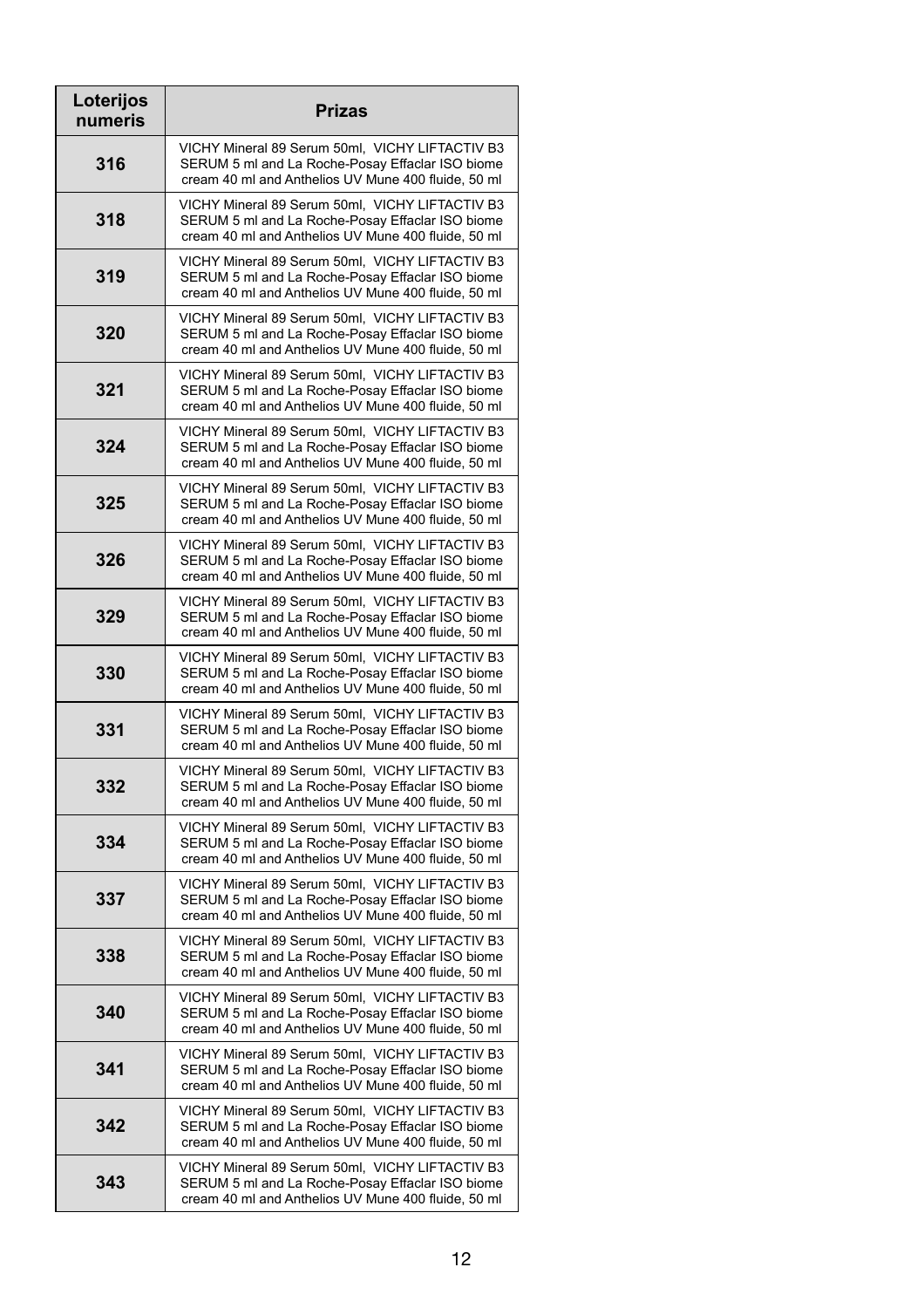| Loterijos<br>numeris | <b>Prizas</b>                                                                                                                                              |
|----------------------|------------------------------------------------------------------------------------------------------------------------------------------------------------|
| 344                  | VICHY Mineral 89 Serum 50ml, VICHY LIFTACTIV B3<br>SERUM 5 ml and La Roche-Posay Effaclar ISO biome<br>cream 40 ml and Anthelios UV Mune 400 fluide, 50 ml |
| 345                  | VICHY Mineral 89 Serum 50ml, VICHY LIFTACTIV B3<br>SERUM 5 ml and La Roche-Posay Effaclar ISO biome<br>cream 40 ml and Anthelios UV Mune 400 fluide, 50 ml |
| 348                  | VICHY Mineral 89 Serum 50ml, VICHY LIFTACTIV B3<br>SERUM 5 ml and La Roche-Posay Effaclar ISO biome<br>cream 40 ml and Anthelios UV Mune 400 fluide, 50 ml |
| 349                  | VICHY Mineral 89 Serum 50ml, VICHY LIFTACTIV B3<br>SERUM 5 ml and La Roche-Posay Effaclar ISO biome<br>cream 40 ml and Anthelios UV Mune 400 fluide, 50 ml |
| 350                  | VICHY Mineral 89 Serum 50ml, VICHY LIFTACTIV B3<br>SERUM 5 ml and La Roche-Posay Effaclar ISO biome<br>cream 40 ml and Anthelios UV Mune 400 fluide, 50 ml |
| 351                  | VICHY Mineral 89 Serum 50ml, VICHY LIFTACTIV B3<br>SERUM 5 ml and La Roche-Posay Effaclar ISO biome<br>cream 40 ml and Anthelios UV Mune 400 fluide, 50 ml |
| 352                  | VICHY Mineral 89 Serum 50ml, VICHY LIFTACTIV B3<br>SERUM 5 ml and La Roche-Posay Effaclar ISO biome<br>cream 40 ml and Anthelios UV Mune 400 fluide, 50 ml |
| 353                  | VICHY Mineral 89 Serum 50ml, VICHY LIFTACTIV B3<br>SERUM 5 ml and La Roche-Posay Effaclar ISO biome<br>cream 40 ml and Anthelios UV Mune 400 fluide, 50 ml |
| 354                  | VICHY Mineral 89 Serum 50ml, VICHY LIFTACTIV B3<br>SERUM 5 ml and La Roche-Posay Effaclar ISO biome<br>cream 40 ml and Anthelios UV Mune 400 fluide, 50 ml |
| 355                  | VICHY Mineral 89 Serum 50ml, VICHY LIFTACTIV B3<br>SERUM 5 ml and La Roche-Posay Effaclar ISO biome<br>cream 40 ml and Anthelios UV Mune 400 fluide, 50 ml |
| 356                  | VICHY Mineral 89 Serum 50ml, VICHY LIFTACTIV B3<br>SERUM 5 ml and La Roche-Posay Effaclar ISO biome<br>cream 40 ml and Anthelios UV Mune 400 fluide, 50 ml |
| 359                  | VICHY Mineral 89 Serum 50ml, VICHY LIFTACTIV B3<br>SERUM 5 ml and La Roche-Posay Effaclar ISO biome<br>cream 40 ml and Anthelios UV Mune 400 fluide, 50 ml |
| 361                  | VICHY Mineral 89 Serum 50ml, VICHY LIFTACTIV B3<br>SERUM 5 ml and La Roche-Posay Effaclar ISO biome<br>cream 40 ml and Anthelios UV Mune 400 fluide, 50 ml |
| 362                  | VICHY Mineral 89 Serum 50ml, VICHY LIFTACTIV B3<br>SERUM 5 ml and La Roche-Posay Effaclar ISO biome<br>cream 40 ml and Anthelios UV Mune 400 fluide, 50 ml |
| 363                  | VICHY Mineral 89 Serum 50ml, VICHY LIFTACTIV B3<br>SERUM 5 ml and La Roche-Posay Effaclar ISO biome<br>cream 40 ml and Anthelios UV Mune 400 fluide, 50 ml |
| 364                  | VICHY Mineral 89 Serum 50ml, VICHY LIFTACTIV B3<br>SERUM 5 ml and La Roche-Posay Effaclar ISO biome<br>cream 40 ml and Anthelios UV Mune 400 fluide, 50 ml |
| 365                  | VICHY Mineral 89 Serum 50ml, VICHY LIFTACTIV B3<br>SERUM 5 ml and La Roche-Posay Effaclar ISO biome<br>cream 40 ml and Anthelios UV Mune 400 fluide, 50 ml |
| 366                  | VICHY Mineral 89 Serum 50ml, VICHY LIFTACTIV B3<br>SERUM 5 ml and La Roche-Posay Effaclar ISO biome<br>cream 40 ml and Anthelios UV Mune 400 fluide, 50 ml |
| 368                  | VICHY Mineral 89 Serum 50ml, VICHY LIFTACTIV B3<br>SERUM 5 ml and La Roche-Posay Effaclar ISO biome<br>cream 40 ml and Anthelios UV Mune 400 fluide, 50 ml |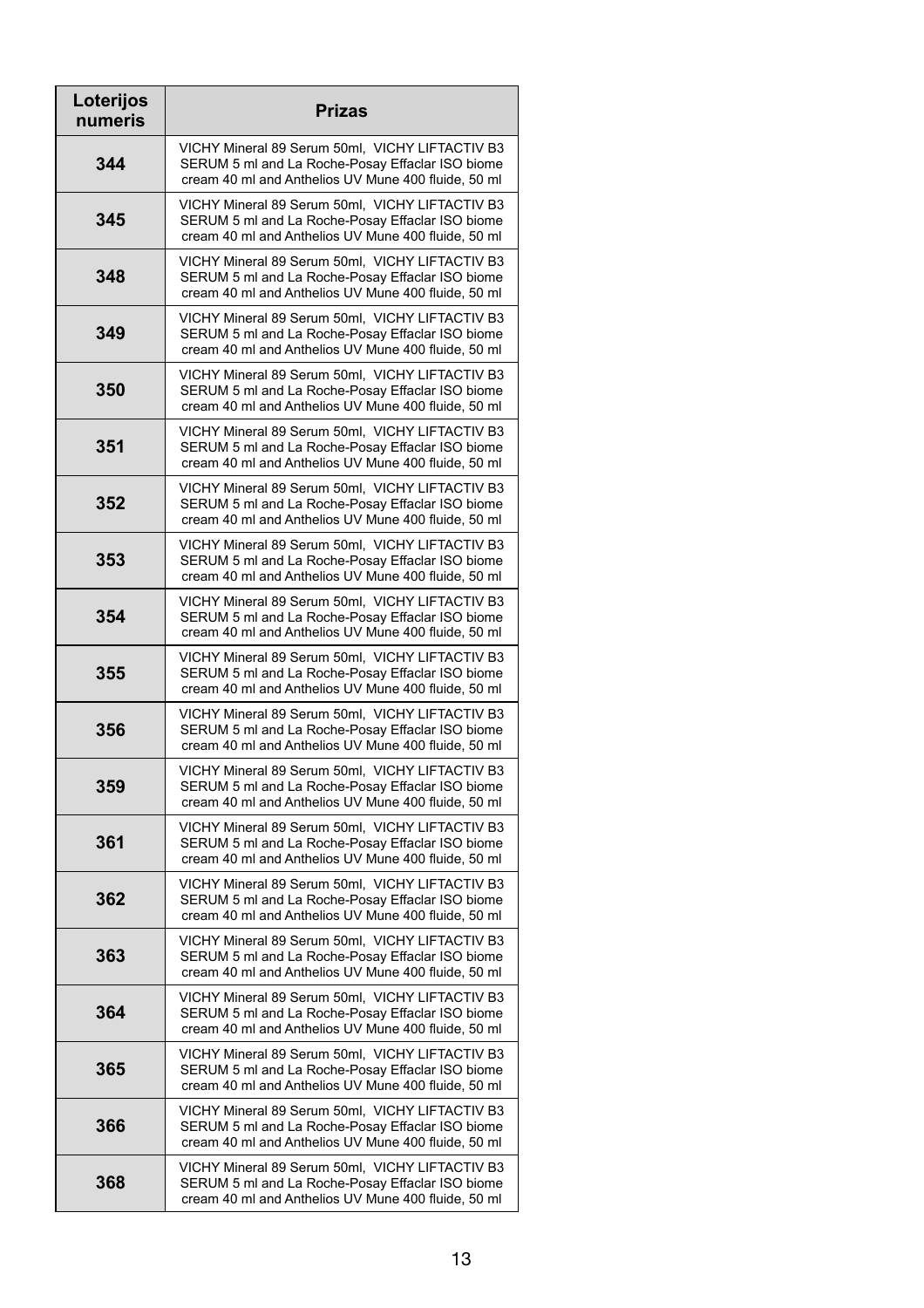| Loterijos<br>numeris | <b>Prizas</b>                                                                                                                                              |
|----------------------|------------------------------------------------------------------------------------------------------------------------------------------------------------|
| 369                  | VICHY Mineral 89 Serum 50ml, VICHY LIFTACTIV B3<br>SERUM 5 ml and La Roche-Posay Effaclar ISO biome<br>cream 40 ml and Anthelios UV Mune 400 fluide, 50 ml |
| 370                  | VICHY Mineral 89 Serum 50ml, VICHY LIFTACTIV B3<br>SERUM 5 ml and La Roche-Posay Effaclar ISO biome<br>cream 40 ml and Anthelios UV Mune 400 fluide, 50 ml |
| 371                  | VICHY Mineral 89 Serum 50ml, VICHY LIFTACTIV B3<br>SERUM 5 ml and La Roche-Posay Effaclar ISO biome<br>cream 40 ml and Anthelios UV Mune 400 fluide, 50 ml |
| 372                  | VICHY Mineral 89 Serum 50ml, VICHY LIFTACTIV B3<br>SERUM 5 ml and La Roche-Posay Effaclar ISO biome<br>cream 40 ml and Anthelios UV Mune 400 fluide, 50 ml |
| 373                  | VICHY Mineral 89 Serum 50ml, VICHY LIFTACTIV B3<br>SERUM 5 ml and La Roche-Posay Effaclar ISO biome<br>cream 40 ml and Anthelios UV Mune 400 fluide, 50 ml |
| 374                  | VICHY Mineral 89 Serum 50ml, VICHY LIFTACTIV B3<br>SERUM 5 ml and La Roche-Posay Effaclar ISO biome<br>cream 40 ml and Anthelios UV Mune 400 fluide, 50 ml |
| 375                  | VICHY Mineral 89 Serum 50ml, VICHY LIFTACTIV B3<br>SERUM 5 ml and La Roche-Posay Effaclar ISO biome<br>cream 40 ml and Anthelios UV Mune 400 fluide, 50 ml |
| 377                  | VICHY Mineral 89 Serum 50ml, VICHY LIFTACTIV B3<br>SERUM 5 ml and La Roche-Posay Effaclar ISO biome<br>cream 40 ml and Anthelios UV Mune 400 fluide, 50 ml |
| 378                  | VICHY Mineral 89 Serum 50ml, VICHY LIFTACTIV B3<br>SERUM 5 ml and La Roche-Posay Effaclar ISO biome<br>cream 40 ml and Anthelios UV Mune 400 fluide, 50 ml |
| 379                  | VICHY Mineral 89 Serum 50ml, VICHY LIFTACTIV B3<br>SERUM 5 ml and La Roche-Posay Effaclar ISO biome<br>cream 40 ml and Anthelios UV Mune 400 fluide, 50 ml |
| 380                  | VICHY Mineral 89 Serum 50ml, VICHY LIFTACTIV B3<br>SERUM 5 ml and La Roche-Posay Effaclar ISO biome<br>cream 40 ml and Anthelios UV Mune 400 fluide, 50 ml |
| 384                  | VICHY Mineral 89 Serum 50ml, VICHY LIFTACTIV B3<br>SERUM 5 ml and La Roche-Posay Effaclar ISO biome<br>cream 40 ml and Anthelios UV Mune 400 fluide, 50 ml |
| 385                  | VICHY Mineral 89 Serum 50ml, VICHY LIFTACTIV B3<br>SERUM 5 ml and La Roche-Posay Effaclar ISO biome<br>cream 40 ml and Anthelios UV Mune 400 fluide, 50 ml |
| 386                  | VICHY Mineral 89 Serum 50ml, VICHY LIFTACTIV B3<br>SERUM 5 ml and La Roche-Posay Effaclar ISO biome<br>cream 40 ml and Anthelios UV Mune 400 fluide, 50 ml |
| 387                  | VICHY Mineral 89 Serum 50ml, VICHY LIFTACTIV B3<br>SERUM 5 ml and La Roche-Posay Effaclar ISO biome<br>cream 40 ml and Anthelios UV Mune 400 fluide, 50 ml |
| 388                  | VICHY Mineral 89 Serum 50ml, VICHY LIFTACTIV B3<br>SERUM 5 ml and La Roche-Posay Effaclar ISO biome<br>cream 40 ml and Anthelios UV Mune 400 fluide, 50 ml |
| 389                  | VICHY Mineral 89 Serum 50ml, VICHY LIFTACTIV B3<br>SERUM 5 ml and La Roche-Posay Effaclar ISO biome<br>cream 40 ml and Anthelios UV Mune 400 fluide, 50 ml |
| 390                  | VICHY Mineral 89 Serum 50ml, VICHY LIFTACTIV B3<br>SERUM 5 ml and La Roche-Posay Effaclar ISO biome<br>cream 40 ml and Anthelios UV Mune 400 fluide, 50 ml |
| 392                  | VICHY Mineral 89 Serum 50ml, VICHY LIFTACTIV B3<br>SERUM 5 ml and La Roche-Posay Effaclar ISO biome<br>cream 40 ml and Anthelios UV Mune 400 fluide, 50 ml |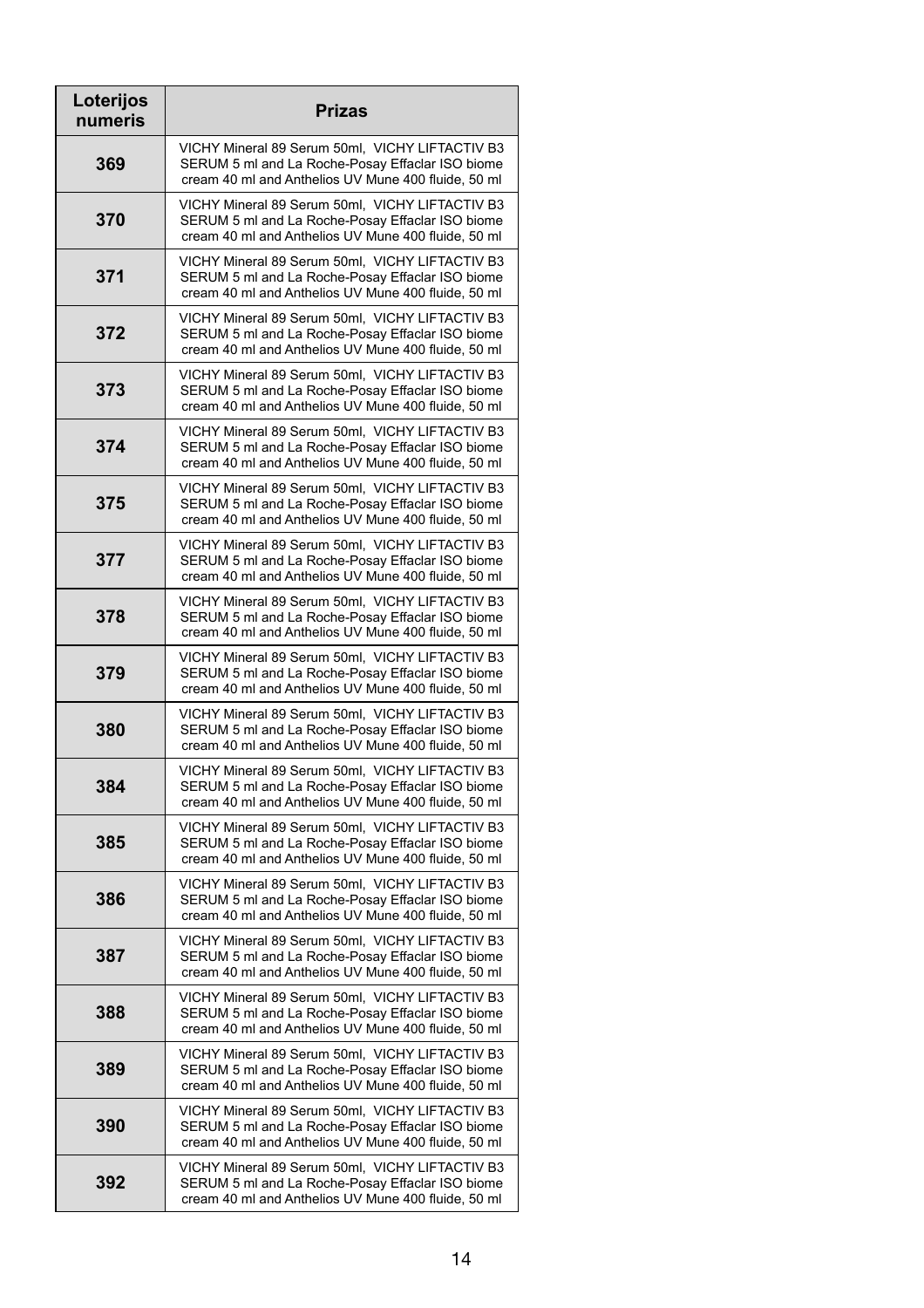| Loterijos<br>numeris | <b>Prizas</b>                                                                                                                                              |
|----------------------|------------------------------------------------------------------------------------------------------------------------------------------------------------|
| 393                  | VICHY Mineral 89 Serum 50ml, VICHY LIFTACTIV B3<br>SERUM 5 ml and La Roche-Posay Effaclar ISO biome<br>cream 40 ml and Anthelios UV Mune 400 fluide, 50 ml |
| 394                  | VICHY Mineral 89 Serum 50ml, VICHY LIFTACTIV B3<br>SERUM 5 ml and La Roche-Posay Effaclar ISO biome<br>cream 40 ml and Anthelios UV Mune 400 fluide, 50 ml |
| 395                  | VICHY Mineral 89 Serum 50ml, VICHY LIFTACTIV B3<br>SERUM 5 ml and La Roche-Posay Effaclar ISO biome<br>cream 40 ml and Anthelios UV Mune 400 fluide, 50 ml |
| 397                  | VICHY Mineral 89 Serum 50ml, VICHY LIFTACTIV B3<br>SERUM 5 ml and La Roche-Posay Effaclar ISO biome<br>cream 40 ml and Anthelios UV Mune 400 fluide, 50 ml |
| 399                  | VICHY Mineral 89 Serum 50ml, VICHY LIFTACTIV B3<br>SERUM 5 ml and La Roche-Posay Effaclar ISO biome<br>cream 40 ml and Anthelios UV Mune 400 fluide, 50 ml |
| 400                  | VICHY Mineral 89 Serum 50ml, VICHY LIFTACTIV B3<br>SERUM 5 ml and La Roche-Posay Effaclar ISO biome<br>cream 40 ml and Anthelios UV Mune 400 fluide, 50 ml |
| 401                  | VICHY Mineral 89 Serum 50ml, VICHY LIFTACTIV B3<br>SERUM 5 ml and La Roche-Posay Effaclar ISO biome<br>cream 40 ml and Anthelios UV Mune 400 fluide, 50 ml |
| 403                  | VICHY Mineral 89 Serum 50ml, VICHY LIFTACTIV B3<br>SERUM 5 ml and La Roche-Posay Effaclar ISO biome<br>cream 40 ml and Anthelios UV Mune 400 fluide, 50 ml |
| 405                  | VICHY Mineral 89 Serum 50ml, VICHY LIFTACTIV B3<br>SERUM 5 ml and La Roche-Posay Effaclar ISO biome<br>cream 40 ml and Anthelios UV Mune 400 fluide, 50 ml |
| 406                  | VICHY Mineral 89 Serum 50ml, VICHY LIFTACTIV B3<br>SERUM 5 ml and La Roche-Posay Effaclar ISO biome<br>cream 40 ml and Anthelios UV Mune 400 fluide, 50 ml |
| 408                  | VICHY Mineral 89 Serum 50ml, VICHY LIFTACTIV B3<br>SERUM 5 ml and La Roche-Posay Effaclar ISO biome<br>cream 40 ml and Anthelios UV Mune 400 fluide, 50 ml |
| 409                  | VICHY Mineral 89 Serum 50ml, VICHY LIFTACTIV B3<br>SERUM 5 ml and La Roche-Posay Effaclar ISO biome<br>cream 40 ml and Anthelios UV Mune 400 fluide, 50 ml |
| 411                  | VICHY Mineral 89 Serum 50ml, VICHY LIFTACTIV B3<br>SERUM 5 ml and La Roche-Posay Effaclar ISO biome<br>cream 40 ml and Anthelios UV Mune 400 fluide, 50 ml |
| 412                  | VICHY Mineral 89 Serum 50ml, VICHY LIFTACTIV B3<br>SERUM 5 ml and La Roche-Posay Effaclar ISO biome<br>cream 40 ml and Anthelios UV Mune 400 fluide, 50 ml |
| 414                  | VICHY Mineral 89 Serum 50ml, VICHY LIFTACTIV B3<br>SERUM 5 ml and La Roche-Posay Effaclar ISO biome<br>cream 40 ml and Anthelios UV Mune 400 fluide, 50 ml |
| 415                  | VICHY Mineral 89 Serum 50ml, VICHY LIFTACTIV B3<br>SERUM 5 ml and La Roche-Posay Effaclar ISO biome<br>cream 40 ml and Anthelios UV Mune 400 fluide, 50 ml |
| 416                  | VICHY Mineral 89 Serum 50ml, VICHY LIFTACTIV B3<br>SERUM 5 ml and La Roche-Posay Effaclar ISO biome<br>cream 40 ml and Anthelios UV Mune 400 fluide, 50 ml |
| 418                  | VICHY Mineral 89 Serum 50ml, VICHY LIFTACTIV B3<br>SERUM 5 ml and La Roche-Posay Effaclar ISO biome<br>cream 40 ml and Anthelios UV Mune 400 fluide, 50 ml |
| 420                  | VICHY Mineral 89 Serum 50ml, VICHY LIFTACTIV B3<br>SERUM 5 ml and La Roche-Posay Effaclar ISO biome<br>cream 40 ml and Anthelios UV Mune 400 fluide, 50 ml |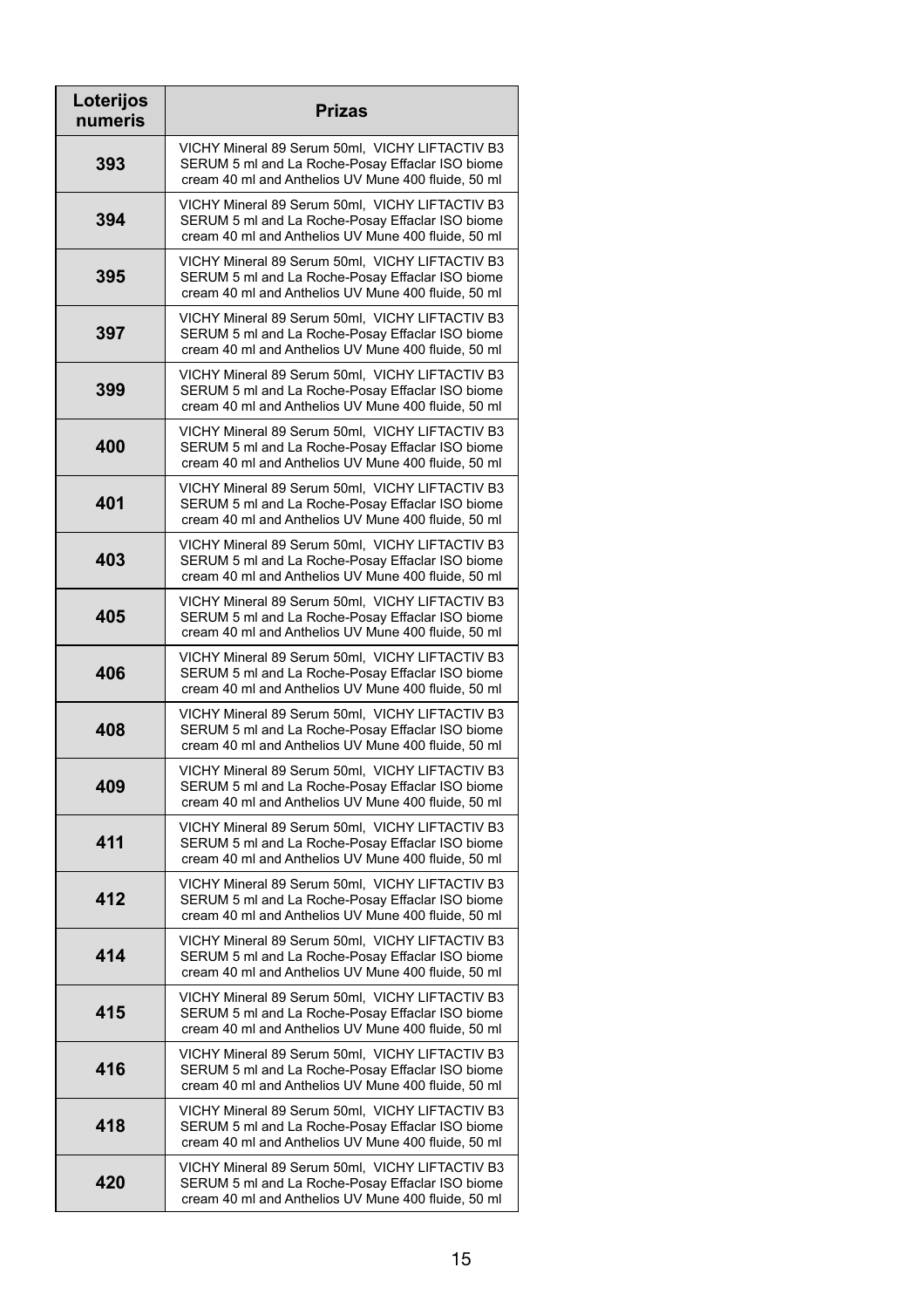| Loterijos<br>numeris | <b>Prizas</b>                                                                                                                                              |
|----------------------|------------------------------------------------------------------------------------------------------------------------------------------------------------|
| 421                  | VICHY Mineral 89 Serum 50ml, VICHY LIFTACTIV B3<br>SERUM 5 ml and La Roche-Posay Effaclar ISO biome<br>cream 40 ml and Anthelios UV Mune 400 fluide, 50 ml |
| 422                  | VICHY Mineral 89 Serum 50ml, VICHY LIFTACTIV B3<br>SERUM 5 ml and La Roche-Posay Effaclar ISO biome<br>cream 40 ml and Anthelios UV Mune 400 fluide, 50 ml |
| 423                  | VICHY Mineral 89 Serum 50ml, VICHY LIFTACTIV B3<br>SERUM 5 ml and La Roche-Posay Effaclar ISO biome<br>cream 40 ml and Anthelios UV Mune 400 fluide, 50 ml |
| 426                  | VICHY Mineral 89 Serum 50ml, VICHY LIFTACTIV B3<br>SERUM 5 ml and La Roche-Posay Effaclar ISO biome<br>cream 40 ml and Anthelios UV Mune 400 fluide, 50 ml |
| 428                  | VICHY Mineral 89 Serum 50ml, VICHY LIFTACTIV B3<br>SERUM 5 ml and La Roche-Posay Effaclar ISO biome<br>cream 40 ml and Anthelios UV Mune 400 fluide, 50 ml |
| 430                  | VICHY Mineral 89 Serum 50ml, VICHY LIFTACTIV B3<br>SERUM 5 ml and La Roche-Posay Effaclar ISO biome<br>cream 40 ml and Anthelios UV Mune 400 fluide, 50 ml |
| 433                  | VICHY Mineral 89 Serum 50ml, VICHY LIFTACTIV B3<br>SERUM 5 ml and La Roche-Posay Effaclar ISO biome<br>cream 40 ml and Anthelios UV Mune 400 fluide, 50 ml |
| 434                  | VICHY Mineral 89 Serum 50ml, VICHY LIFTACTIV B3<br>SERUM 5 ml and La Roche-Posay Effaclar ISO biome<br>cream 40 ml and Anthelios UV Mune 400 fluide, 50 ml |
| 436                  | VICHY Mineral 89 Serum 50ml, VICHY LIFTACTIV B3<br>SERUM 5 ml and La Roche-Posay Effaclar ISO biome<br>cream 40 ml and Anthelios UV Mune 400 fluide, 50 ml |
| 438                  | VICHY Mineral 89 Serum 50ml, VICHY LIFTACTIV B3<br>SERUM 5 ml and La Roche-Posay Effaclar ISO biome<br>cream 40 ml and Anthelios UV Mune 400 fluide, 50 ml |
| 440                  | VICHY Mineral 89 Serum 50ml, VICHY LIFTACTIV B3<br>SERUM 5 ml and La Roche-Posay Effaclar ISO biome<br>cream 40 ml and Anthelios UV Mune 400 fluide, 50 ml |
| 441                  | VICHY Mineral 89 Serum 50ml, VICHY LIFTACTIV B3<br>SERUM 5 ml and La Roche-Posay Effaclar ISO biome<br>cream 40 ml and Anthelios UV Mune 400 fluide, 50 ml |
| 444                  | VICHY Mineral 89 Serum 50ml, VICHY LIFTACTIV B3<br>SERUM 5 ml and La Roche-Posay Effaclar ISO biome<br>cream 40 ml and Anthelios UV Mune 400 fluide, 50 ml |
| 445                  | VICHY Mineral 89 Serum 50ml, VICHY LIFTACTIV B3<br>SERUM 5 ml and La Roche-Posay Effaclar ISO biome<br>cream 40 ml and Anthelios UV Mune 400 fluide, 50 ml |
| 446                  | VICHY Mineral 89 Serum 50ml, VICHY LIFTACTIV B3<br>SERUM 5 ml and La Roche-Posay Effaclar ISO biome<br>cream 40 ml and Anthelios UV Mune 400 fluide, 50 ml |
| 447                  | VICHY Mineral 89 Serum 50ml, VICHY LIFTACTIV B3<br>SERUM 5 ml and La Roche-Posay Effaclar ISO biome<br>cream 40 ml and Anthelios UV Mune 400 fluide, 50 ml |
| 449                  | VICHY Mineral 89 Serum 50ml, VICHY LIFTACTIV B3<br>SERUM 5 ml and La Roche-Posay Effaclar ISO biome<br>cream 40 ml and Anthelios UV Mune 400 fluide, 50 ml |
| 450                  | VICHY Mineral 89 Serum 50ml, VICHY LIFTACTIV B3<br>SERUM 5 ml and La Roche-Posay Effaclar ISO biome<br>cream 40 ml and Anthelios UV Mune 400 fluide, 50 ml |
| 452                  | VICHY Mineral 89 Serum 50ml, VICHY LIFTACTIV B3<br>SERUM 5 ml and La Roche-Posay Effaclar ISO biome<br>cream 40 ml and Anthelios UV Mune 400 fluide, 50 ml |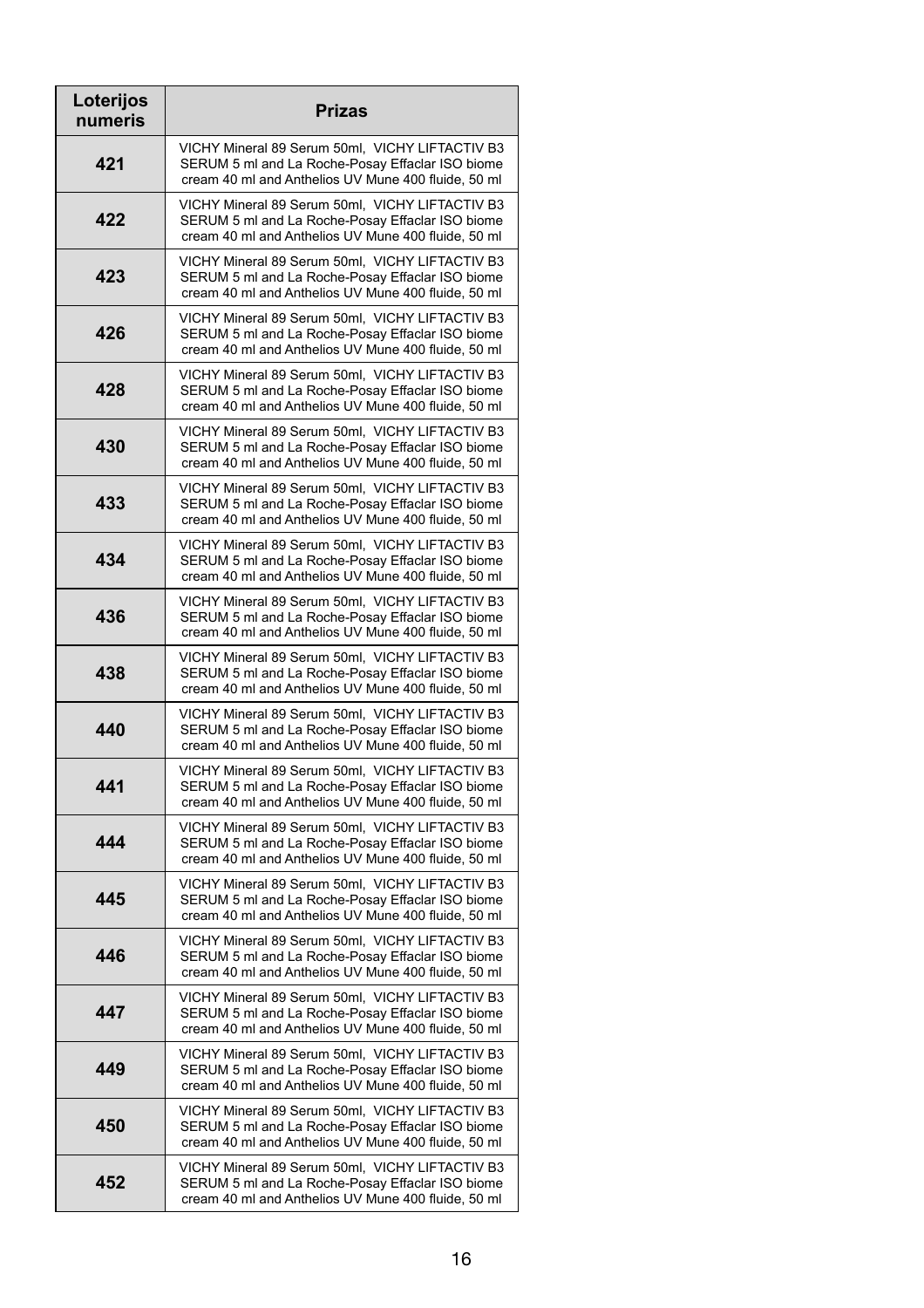| Loterijos<br>numeris | <b>Prizas</b>                                                                                                                                              |
|----------------------|------------------------------------------------------------------------------------------------------------------------------------------------------------|
| 453                  | VICHY Mineral 89 Serum 50ml, VICHY LIFTACTIV B3<br>SERUM 5 ml and La Roche-Posay Effaclar ISO biome<br>cream 40 ml and Anthelios UV Mune 400 fluide, 50 ml |
| 454                  | VICHY Mineral 89 Serum 50ml, VICHY LIFTACTIV B3<br>SERUM 5 ml and La Roche-Posay Effaclar ISO biome<br>cream 40 ml and Anthelios UV Mune 400 fluide, 50 ml |
| 455                  | VICHY Mineral 89 Serum 50ml, VICHY LIFTACTIV B3<br>SERUM 5 ml and La Roche-Posay Effaclar ISO biome<br>cream 40 ml and Anthelios UV Mune 400 fluide, 50 ml |
| 457                  | VICHY Mineral 89 Serum 50ml, VICHY LIFTACTIV B3<br>SERUM 5 ml and La Roche-Posay Effaclar ISO biome<br>cream 40 ml and Anthelios UV Mune 400 fluide, 50 ml |
| 459                  | VICHY Mineral 89 Serum 50ml, VICHY LIFTACTIV B3<br>SERUM 5 ml and La Roche-Posay Effaclar ISO biome<br>cream 40 ml and Anthelios UV Mune 400 fluide, 50 ml |
| 460                  | VICHY Mineral 89 Serum 50ml, VICHY LIFTACTIV B3<br>SERUM 5 ml and La Roche-Posay Effaclar ISO biome<br>cream 40 ml and Anthelios UV Mune 400 fluide, 50 ml |
| 461                  | VICHY Mineral 89 Serum 50ml, VICHY LIFTACTIV B3<br>SERUM 5 ml and La Roche-Posay Effaclar ISO biome<br>cream 40 ml and Anthelios UV Mune 400 fluide, 50 ml |
| 462                  | VICHY Mineral 89 Serum 50ml, VICHY LIFTACTIV B3<br>SERUM 5 ml and La Roche-Posay Effaclar ISO biome<br>cream 40 ml and Anthelios UV Mune 400 fluide, 50 ml |
| 464                  | VICHY Mineral 89 Serum 50ml, VICHY LIFTACTIV B3<br>SERUM 5 ml and La Roche-Posay Effaclar ISO biome<br>cream 40 ml and Anthelios UV Mune 400 fluide, 50 ml |
| 466                  | VICHY Mineral 89 Serum 50ml, VICHY LIFTACTIV B3<br>SERUM 5 ml and La Roche-Posay Effaclar ISO biome<br>cream 40 ml and Anthelios UV Mune 400 fluide, 50 ml |
| 467                  | VICHY Mineral 89 Serum 50ml, VICHY LIFTACTIV B3<br>SERUM 5 ml and La Roche-Posay Effaclar ISO biome<br>cream 40 ml and Anthelios UV Mune 400 fluide, 50 ml |
| 468                  | VICHY Mineral 89 Serum 50ml, VICHY LIFTACTIV B3<br>SERUM 5 ml and La Roche-Posay Effaclar ISO biome<br>cream 40 ml and Anthelios UV Mune 400 fluide, 50 ml |
| 469                  | VICHY Mineral 89 Serum 50ml, VICHY LIFTACTIV B3<br>SERUM 5 ml and La Roche-Posay Effaclar ISO biome<br>cream 40 ml and Anthelios UV Mune 400 fluide, 50 ml |
| 470                  | VICHY Mineral 89 Serum 50ml, VICHY LIFTACTIV B3<br>SERUM 5 ml and La Roche-Posay Effaclar ISO biome<br>cream 40 ml and Anthelios UV Mune 400 fluide, 50 ml |
| 471                  | VICHY Mineral 89 Serum 50ml, VICHY LIFTACTIV B3<br>SERUM 5 ml and La Roche-Posay Effaclar ISO biome<br>cream 40 ml and Anthelios UV Mune 400 fluide, 50 ml |
| 474                  | VICHY Mineral 89 Serum 50ml, VICHY LIFTACTIV B3<br>SERUM 5 ml and La Roche-Posay Effaclar ISO biome<br>cream 40 ml and Anthelios UV Mune 400 fluide, 50 ml |
| 475                  | VICHY Mineral 89 Serum 50ml, VICHY LIFTACTIV B3<br>SERUM 5 ml and La Roche-Posay Effaclar ISO biome<br>cream 40 ml and Anthelios UV Mune 400 fluide, 50 ml |
| 476                  | VICHY Mineral 89 Serum 50ml, VICHY LIFTACTIV B3<br>SERUM 5 ml and La Roche-Posay Effaclar ISO biome<br>cream 40 ml and Anthelios UV Mune 400 fluide, 50 ml |
| 477                  | VICHY Mineral 89 Serum 50ml, VICHY LIFTACTIV B3<br>SERUM 5 ml and La Roche-Posay Effaclar ISO biome<br>cream 40 ml and Anthelios UV Mune 400 fluide, 50 ml |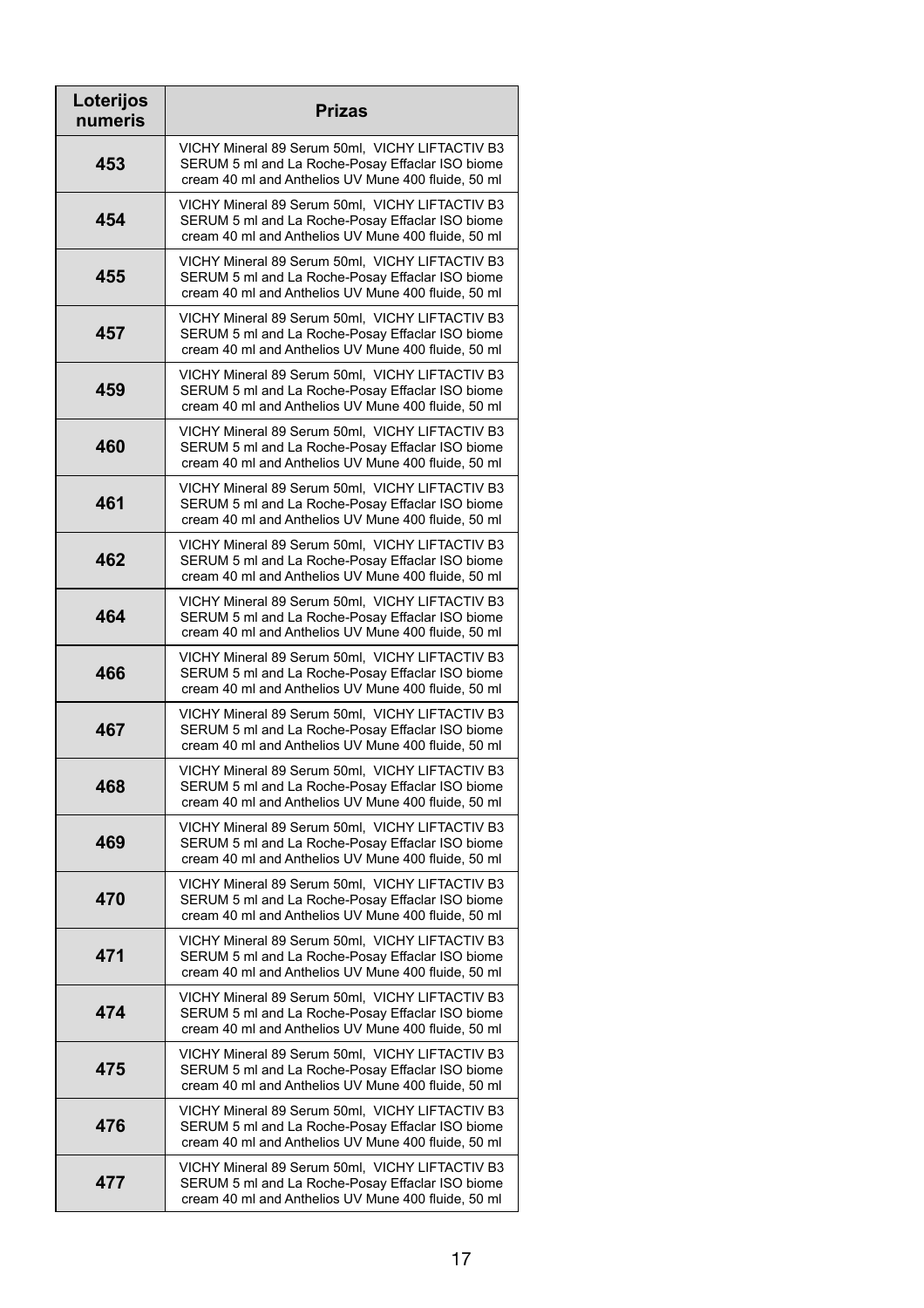| Loterijos<br>numeris | <b>Prizas</b>                                                                                                                                              |
|----------------------|------------------------------------------------------------------------------------------------------------------------------------------------------------|
| 478                  | VICHY Mineral 89 Serum 50ml, VICHY LIFTACTIV B3<br>SERUM 5 ml and La Roche-Posay Effaclar ISO biome<br>cream 40 ml and Anthelios UV Mune 400 fluide, 50 ml |
| 480                  | VICHY Mineral 89 Serum 50ml, VICHY LIFTACTIV B3<br>SERUM 5 ml and La Roche-Posay Effaclar ISO biome<br>cream 40 ml and Anthelios UV Mune 400 fluide, 50 ml |
| 481                  | VICHY Mineral 89 Serum 50ml, VICHY LIFTACTIV B3<br>SERUM 5 ml and La Roche-Posay Effaclar ISO biome<br>cream 40 ml and Anthelios UV Mune 400 fluide, 50 ml |
| 482                  | VICHY Mineral 89 Serum 50ml, VICHY LIFTACTIV B3<br>SERUM 5 ml and La Roche-Posay Effaclar ISO biome<br>cream 40 ml and Anthelios UV Mune 400 fluide, 50 ml |
| 483                  | VICHY Mineral 89 Serum 50ml, VICHY LIFTACTIV B3<br>SERUM 5 ml and La Roche-Posay Effaclar ISO biome<br>cream 40 ml and Anthelios UV Mune 400 fluide, 50 ml |
| 485                  | VICHY Mineral 89 Serum 50ml, VICHY LIFTACTIV B3<br>SERUM 5 ml and La Roche-Posay Effaclar ISO biome<br>cream 40 ml and Anthelios UV Mune 400 fluide, 50 ml |
| 486                  | VICHY Mineral 89 Serum 50ml, VICHY LIFTACTIV B3<br>SERUM 5 ml and La Roche-Posay Effaclar ISO biome<br>cream 40 ml and Anthelios UV Mune 400 fluide, 50 ml |
| 487                  | VICHY Mineral 89 Serum 50ml, VICHY LIFTACTIV B3<br>SERUM 5 ml and La Roche-Posay Effaclar ISO biome<br>cream 40 ml and Anthelios UV Mune 400 fluide, 50 ml |
| 488                  | VICHY Mineral 89 Serum 50ml, VICHY LIFTACTIV B3<br>SERUM 5 ml and La Roche-Posay Effaclar ISO biome<br>cream 40 ml and Anthelios UV Mune 400 fluide, 50 ml |
| 489                  | VICHY Mineral 89 Serum 50ml, VICHY LIFTACTIV B3<br>SERUM 5 ml and La Roche-Posay Effaclar ISO biome<br>cream 40 ml and Anthelios UV Mune 400 fluide, 50 ml |
| 490                  | VICHY Mineral 89 Serum 50ml, VICHY LIFTACTIV B3<br>SERUM 5 ml and La Roche-Posay Effaclar ISO biome<br>cream 40 ml and Anthelios UV Mune 400 fluide, 50 ml |
| 491                  | VICHY Mineral 89 Serum 50ml, VICHY LIFTACTIV B3<br>SERUM 5 ml and La Roche-Posay Effaclar ISO biome<br>cream 40 ml and Anthelios UV Mune 400 fluide, 50 ml |
| 494                  | VICHY Mineral 89 Serum 50ml, VICHY LIFTACTIV B3<br>SERUM 5 ml and La Roche-Posay Effaclar ISO biome<br>cream 40 ml and Anthelios UV Mune 400 fluide, 50 ml |
| 495                  | VICHY Mineral 89 Serum 50ml, VICHY LIFTACTIV B3<br>SERUM 5 ml and La Roche-Posay Effaclar ISO biome<br>cream 40 ml and Anthelios UV Mune 400 fluide, 50 ml |
| 496                  | VICHY Mineral 89 Serum 50ml, VICHY LIFTACTIV B3<br>SERUM 5 ml and La Roche-Posay Effaclar ISO biome<br>cream 40 ml and Anthelios UV Mune 400 fluide, 50 ml |
| 497                  | VICHY Mineral 89 Serum 50ml, VICHY LIFTACTIV B3<br>SERUM 5 ml and La Roche-Posay Effaclar ISO biome<br>cream 40 ml and Anthelios UV Mune 400 fluide, 50 ml |
| 498                  | VICHY Mineral 89 Serum 50ml, VICHY LIFTACTIV B3<br>SERUM 5 ml and La Roche-Posay Effaclar ISO biome<br>cream 40 ml and Anthelios UV Mune 400 fluide, 50 ml |
| 499                  | VICHY Mineral 89 Serum 50ml, VICHY LIFTACTIV B3<br>SERUM 5 ml and La Roche-Posay Effaclar ISO biome<br>cream 40 ml and Anthelios UV Mune 400 fluide, 50 ml |
| 500                  | VICHY Mineral 89 Serum 50ml, VICHY LIFTACTIV B3<br>SERUM 5 ml and La Roche-Posay Effaclar ISO biome<br>cream 40 ml and Anthelios UV Mune 400 fluide, 50 ml |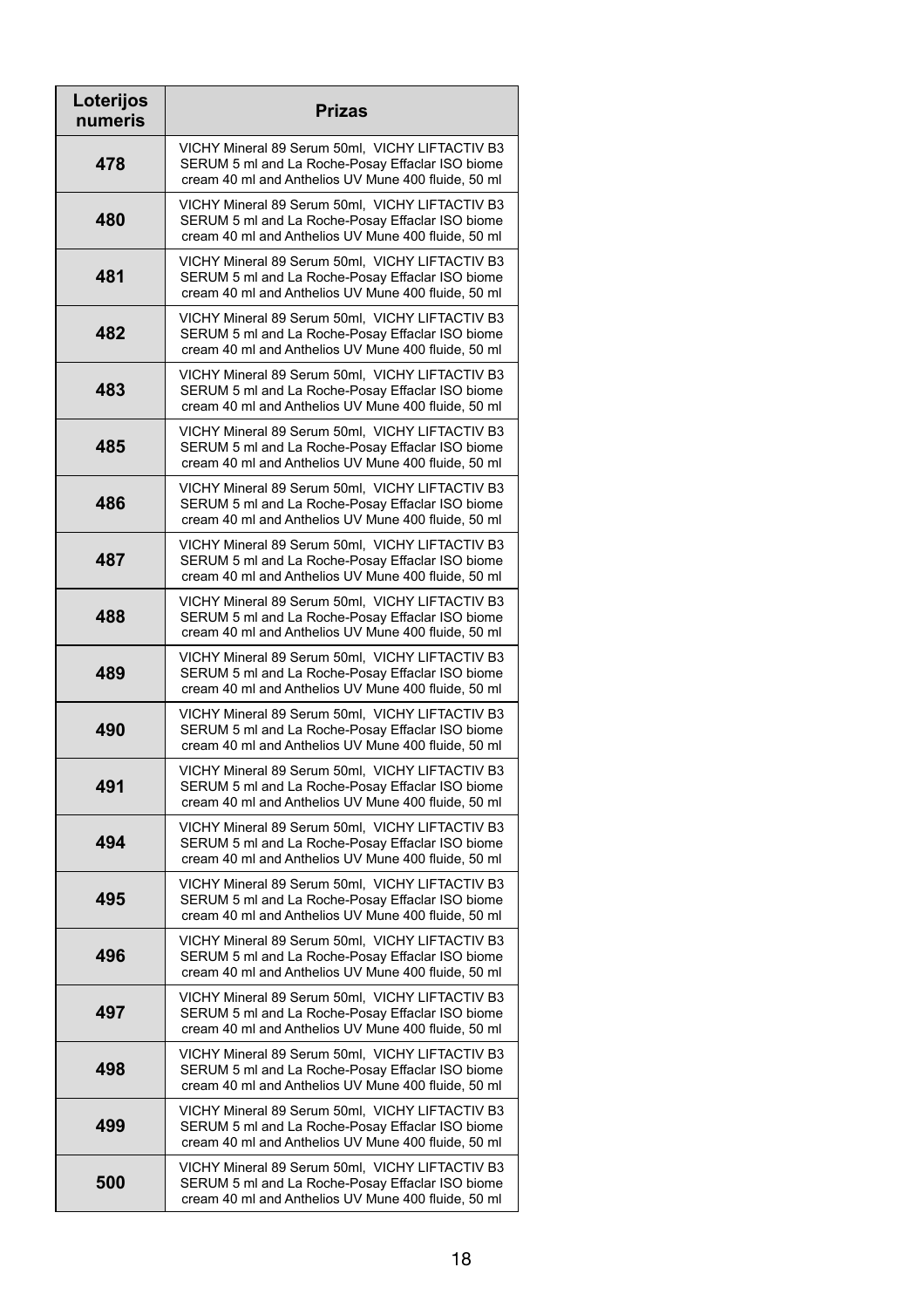| Loterijos<br>numeris | <b>Prizas</b>                                                                                                                                              |
|----------------------|------------------------------------------------------------------------------------------------------------------------------------------------------------|
| 501                  | VICHY Mineral 89 Serum 50ml, VICHY LIFTACTIV B3<br>SERUM 5 ml and La Roche-Posay Effaclar ISO biome<br>cream 40 ml and Anthelios UV Mune 400 fluide, 50 ml |
| 502                  | VICHY Mineral 89 Serum 50ml, VICHY LIFTACTIV B3<br>SERUM 5 ml and La Roche-Posay Effaclar ISO biome<br>cream 40 ml and Anthelios UV Mune 400 fluide, 50 ml |
| 505                  | VICHY Mineral 89 Serum 50ml, VICHY LIFTACTIV B3<br>SERUM 5 ml and La Roche-Posay Effaclar ISO biome<br>cream 40 ml and Anthelios UV Mune 400 fluide, 50 ml |
| 506                  | VICHY Mineral 89 Serum 50ml, VICHY LIFTACTIV B3<br>SERUM 5 ml and La Roche-Posay Effaclar ISO biome<br>cream 40 ml and Anthelios UV Mune 400 fluide, 50 ml |
| 507                  | VICHY Mineral 89 Serum 50ml, VICHY LIFTACTIV B3<br>SERUM 5 ml and La Roche-Posay Effaclar ISO biome<br>cream 40 ml and Anthelios UV Mune 400 fluide, 50 ml |
| 508                  | VICHY Mineral 89 Serum 50ml, VICHY LIFTACTIV B3<br>SERUM 5 ml and La Roche-Posay Effaclar ISO biome<br>cream 40 ml and Anthelios UV Mune 400 fluide, 50 ml |
| 509                  | VICHY Mineral 89 Serum 50ml, VICHY LIFTACTIV B3<br>SERUM 5 ml and La Roche-Posay Effaclar ISO biome<br>cream 40 ml and Anthelios UV Mune 400 fluide, 50 ml |
| 510                  | VICHY Mineral 89 Serum 50ml, VICHY LIFTACTIV B3<br>SERUM 5 ml and La Roche-Posay Effaclar ISO biome<br>cream 40 ml and Anthelios UV Mune 400 fluide, 50 ml |
| 511                  | VICHY Mineral 89 Serum 50ml, VICHY LIFTACTIV B3<br>SERUM 5 ml and La Roche-Posay Effaclar ISO biome<br>cream 40 ml and Anthelios UV Mune 400 fluide, 50 ml |
| 512                  | VICHY Mineral 89 Serum 50ml, VICHY LIFTACTIV B3<br>SERUM 5 ml and La Roche-Posay Effaclar ISO biome<br>cream 40 ml and Anthelios UV Mune 400 fluide, 50 ml |
| 516                  | VICHY Mineral 89 Serum 50ml, VICHY LIFTACTIV B3<br>SERUM 5 ml and La Roche-Posay Effaclar ISO biome<br>cream 40 ml and Anthelios UV Mune 400 fluide, 50 ml |
| 517                  | VICHY Mineral 89 Serum 50ml, VICHY LIFTACTIV B3<br>SERUM 5 ml and La Roche-Posay Effaclar ISO biome<br>cream 40 ml and Anthelios UV Mune 400 fluide, 50 ml |
| 518                  | VICHY Mineral 89 Serum 50ml, VICHY LIFTACTIV B3<br>SERUM 5 ml and La Roche-Posay Effaclar ISO biome<br>cream 40 ml and Anthelios UV Mune 400 fluide, 50 ml |
| 519                  | VICHY Mineral 89 Serum 50ml, VICHY LIFTACTIV B3<br>SERUM 5 ml and La Roche-Posay Effaclar ISO biome<br>cream 40 ml and Anthelios UV Mune 400 fluide, 50 ml |
| 520                  | VICHY Mineral 89 Serum 50ml, VICHY LIFTACTIV B3<br>SERUM 5 ml and La Roche-Posay Effaclar ISO biome<br>cream 40 ml and Anthelios UV Mune 400 fluide, 50 ml |
| 521                  | VICHY Mineral 89 Serum 50ml, VICHY LIFTACTIV B3<br>SERUM 5 ml and La Roche-Posay Effaclar ISO biome<br>cream 40 ml and Anthelios UV Mune 400 fluide, 50 ml |
| 523                  | VICHY Mineral 89 Serum 50ml, VICHY LIFTACTIV B3<br>SERUM 5 ml and La Roche-Posay Effaclar ISO biome<br>cream 40 ml and Anthelios UV Mune 400 fluide, 50 ml |
| 525                  | VICHY Mineral 89 Serum 50ml, VICHY LIFTACTIV B3<br>SERUM 5 ml and La Roche-Posay Effaclar ISO biome<br>cream 40 ml and Anthelios UV Mune 400 fluide, 50 ml |
| 526                  | VICHY Mineral 89 Serum 50ml, VICHY LIFTACTIV B3<br>SERUM 5 ml and La Roche-Posay Effaclar ISO biome<br>cream 40 ml and Anthelios UV Mune 400 fluide, 50 ml |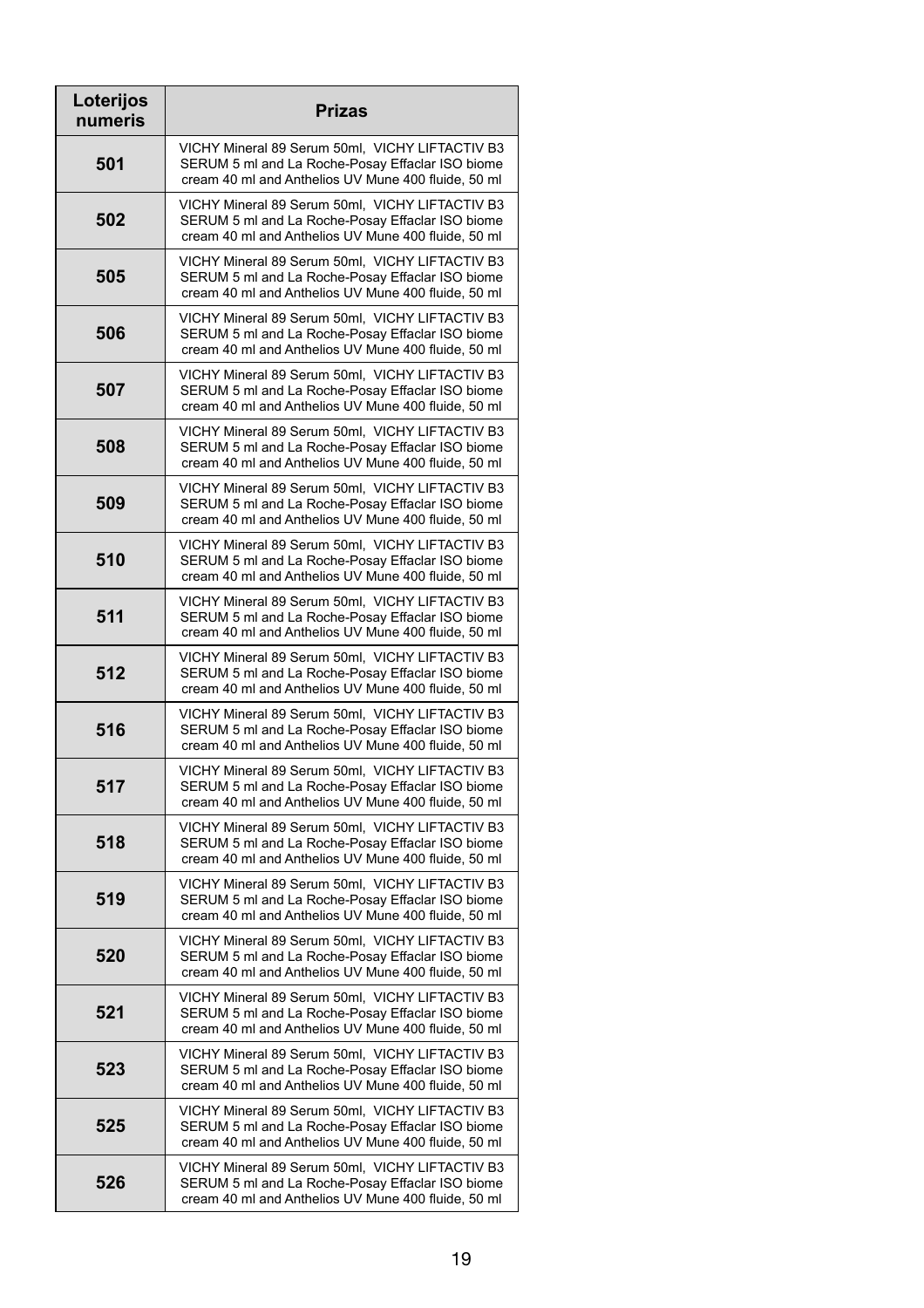| Loterijos<br>numeris | <b>Prizas</b>                                                                                                                                              |
|----------------------|------------------------------------------------------------------------------------------------------------------------------------------------------------|
| 528                  | VICHY Mineral 89 Serum 50ml, VICHY LIFTACTIV B3<br>SERUM 5 ml and La Roche-Posay Effaclar ISO biome<br>cream 40 ml and Anthelios UV Mune 400 fluide, 50 ml |
| 529                  | VICHY Mineral 89 Serum 50ml, VICHY LIFTACTIV B3<br>SERUM 5 ml and La Roche-Posay Effaclar ISO biome<br>cream 40 ml and Anthelios UV Mune 400 fluide, 50 ml |
| 530                  | VICHY Mineral 89 Serum 50ml, VICHY LIFTACTIV B3<br>SERUM 5 ml and La Roche-Posay Effaclar ISO biome<br>cream 40 ml and Anthelios UV Mune 400 fluide, 50 ml |
| 531                  | VICHY Mineral 89 Serum 50ml, VICHY LIFTACTIV B3<br>SERUM 5 ml and La Roche-Posay Effaclar ISO biome<br>cream 40 ml and Anthelios UV Mune 400 fluide, 50 ml |
| 534                  | VICHY Mineral 89 Serum 50ml, VICHY LIFTACTIV B3<br>SERUM 5 ml and La Roche-Posay Effaclar ISO biome<br>cream 40 ml and Anthelios UV Mune 400 fluide, 50 ml |
| 535                  | VICHY Mineral 89 Serum 50ml, VICHY LIFTACTIV B3<br>SERUM 5 ml and La Roche-Posay Effaclar ISO biome<br>cream 40 ml and Anthelios UV Mune 400 fluide, 50 ml |
| 536                  | VICHY Mineral 89 Serum 50ml, VICHY LIFTACTIV B3<br>SERUM 5 ml and La Roche-Posay Effaclar ISO biome<br>cream 40 ml and Anthelios UV Mune 400 fluide, 50 ml |
| 537                  | VICHY Mineral 89 Serum 50ml, VICHY LIFTACTIV B3<br>SERUM 5 ml and La Roche-Posay Effaclar ISO biome<br>cream 40 ml and Anthelios UV Mune 400 fluide, 50 ml |
| 538                  | VICHY Mineral 89 Serum 50ml, VICHY LIFTACTIV B3<br>SERUM 5 ml and La Roche-Posay Effaclar ISO biome<br>cream 40 ml and Anthelios UV Mune 400 fluide, 50 ml |
| 542                  | VICHY Mineral 89 Serum 50ml, VICHY LIFTACTIV B3<br>SERUM 5 ml and La Roche-Posay Effaclar ISO biome<br>cream 40 ml and Anthelios UV Mune 400 fluide, 50 ml |
| 543                  | VICHY Mineral 89 Serum 50ml, VICHY LIFTACTIV B3<br>SERUM 5 ml and La Roche-Posay Effaclar ISO biome<br>cream 40 ml and Anthelios UV Mune 400 fluide, 50 ml |
| 545                  | VICHY Mineral 89 Serum 50ml, VICHY LIFTACTIV B3<br>SERUM 5 ml and La Roche-Posay Effaclar ISO biome<br>cream 40 ml and Anthelios UV Mune 400 fluide, 50 ml |
| 546                  | VICHY Mineral 89 Serum 50ml, VICHY LIFTACTIV B3<br>SERUM 5 ml and La Roche-Posay Effaclar ISO biome<br>cream 40 ml and Anthelios UV Mune 400 fluide, 50 ml |
| 547                  | VICHY Mineral 89 Serum 50ml, VICHY LIFTACTIV B3<br>SERUM 5 ml and La Roche-Posay Effaclar ISO biome<br>cream 40 ml and Anthelios UV Mune 400 fluide, 50 ml |
| 549                  | VICHY Mineral 89 Serum 50ml, VICHY LIFTACTIV B3<br>SERUM 5 ml and La Roche-Posay Effaclar ISO biome<br>cream 40 ml and Anthelios UV Mune 400 fluide, 50 ml |
| 550                  | VICHY Mineral 89 Serum 50ml, VICHY LIFTACTIV B3<br>SERUM 5 ml and La Roche-Posay Effaclar ISO biome<br>cream 40 ml and Anthelios UV Mune 400 fluide, 50 ml |
| 551                  | VICHY Mineral 89 Serum 50ml, VICHY LIFTACTIV B3<br>SERUM 5 ml and La Roche-Posay Effaclar ISO biome<br>cream 40 ml and Anthelios UV Mune 400 fluide, 50 ml |
| 552                  | VICHY Mineral 89 Serum 50ml, VICHY LIFTACTIV B3<br>SERUM 5 ml and La Roche-Posay Effaclar ISO biome<br>cream 40 ml and Anthelios UV Mune 400 fluide, 50 ml |
| 554                  | VICHY Mineral 89 Serum 50ml, VICHY LIFTACTIV B3<br>SERUM 5 ml and La Roche-Posay Effaclar ISO biome<br>cream 40 ml and Anthelios UV Mune 400 fluide, 50 ml |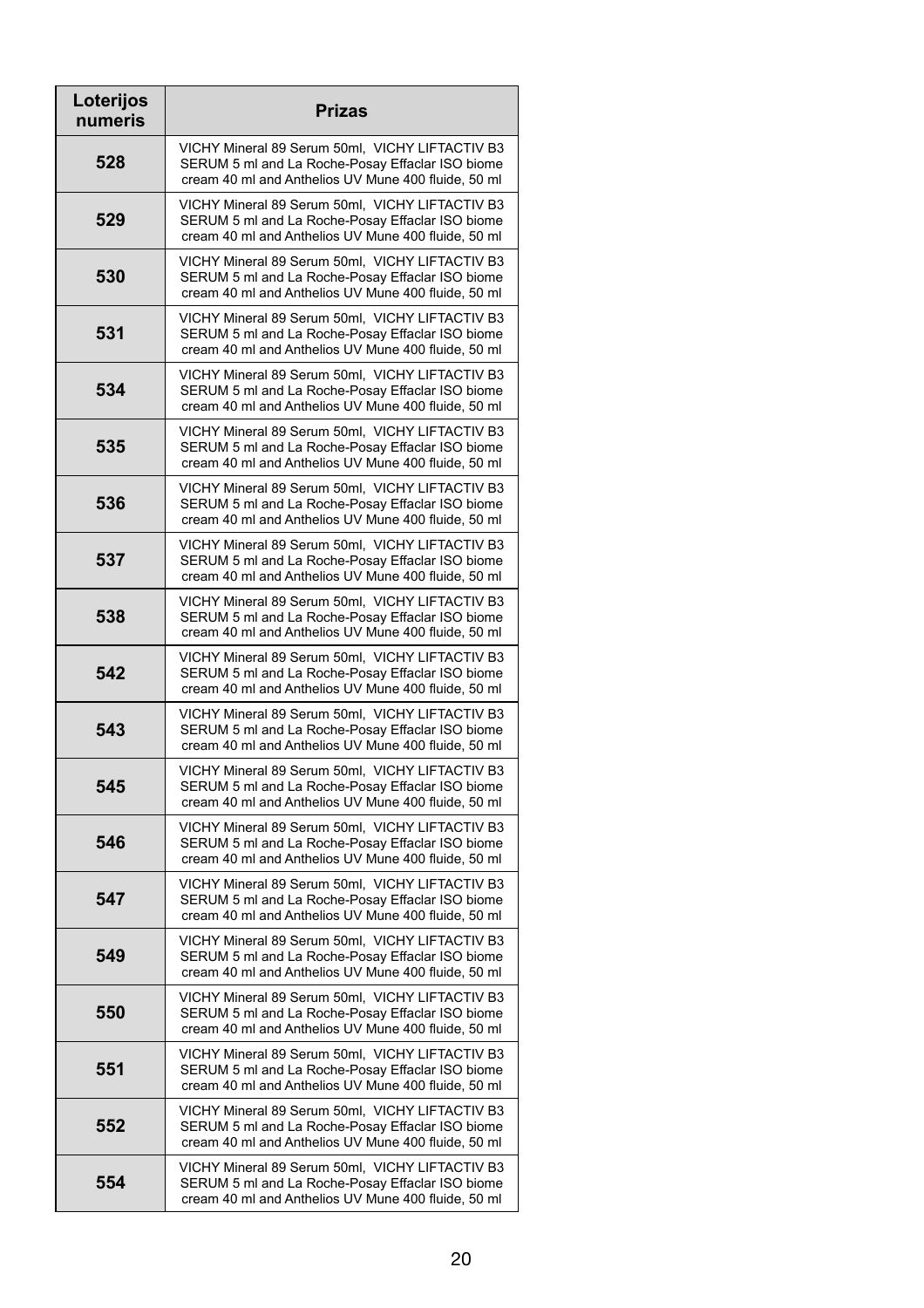| Loterijos<br>numeris | <b>Prizas</b>                                                                                                                                              |
|----------------------|------------------------------------------------------------------------------------------------------------------------------------------------------------|
| 557                  | VICHY Mineral 89 Serum 50ml, VICHY LIFTACTIV B3<br>SERUM 5 ml and La Roche-Posay Effaclar ISO biome<br>cream 40 ml and Anthelios UV Mune 400 fluide, 50 ml |
| 559                  | VICHY Mineral 89 Serum 50ml, VICHY LIFTACTIV B3<br>SERUM 5 ml and La Roche-Posay Effaclar ISO biome<br>cream 40 ml and Anthelios UV Mune 400 fluide, 50 ml |
| 560                  | VICHY Mineral 89 Serum 50ml, VICHY LIFTACTIV B3<br>SERUM 5 ml and La Roche-Posay Effaclar ISO biome<br>cream 40 ml and Anthelios UV Mune 400 fluide, 50 ml |
| 562                  | VICHY Mineral 89 Serum 50ml, VICHY LIFTACTIV B3<br>SERUM 5 ml and La Roche-Posay Effaclar ISO biome<br>cream 40 ml and Anthelios UV Mune 400 fluide, 50 ml |
| 563                  | VICHY Mineral 89 Serum 50ml, VICHY LIFTACTIV B3<br>SERUM 5 ml and La Roche-Posay Effaclar ISO biome<br>cream 40 ml and Anthelios UV Mune 400 fluide, 50 ml |
| 568                  | VICHY Mineral 89 Serum 50ml, VICHY LIFTACTIV B3<br>SERUM 5 ml and La Roche-Posay Effaclar ISO biome<br>cream 40 ml and Anthelios UV Mune 400 fluide, 50 ml |
| 569                  | VICHY Mineral 89 Serum 50ml, VICHY LIFTACTIV B3<br>SERUM 5 ml and La Roche-Posay Effaclar ISO biome<br>cream 40 ml and Anthelios UV Mune 400 fluide, 50 ml |
| 570                  | VICHY Mineral 89 Serum 50ml, VICHY LIFTACTIV B3<br>SERUM 5 ml and La Roche-Posay Effaclar ISO biome<br>cream 40 ml and Anthelios UV Mune 400 fluide, 50 ml |
| 571                  | VICHY Mineral 89 Serum 50ml, VICHY LIFTACTIV B3<br>SERUM 5 ml and La Roche-Posay Effaclar ISO biome<br>cream 40 ml and Anthelios UV Mune 400 fluide, 50 ml |
| 573                  | VICHY Mineral 89 Serum 50ml, VICHY LIFTACTIV B3<br>SERUM 5 ml and La Roche-Posay Effaclar ISO biome<br>cream 40 ml and Anthelios UV Mune 400 fluide, 50 ml |
| 574                  | VICHY Mineral 89 Serum 50ml, VICHY LIFTACTIV B3<br>SERUM 5 ml and La Roche-Posay Effaclar ISO biome<br>cream 40 ml and Anthelios UV Mune 400 fluide, 50 ml |
| 575                  | VICHY Mineral 89 Serum 50ml, VICHY LIFTACTIV B3<br>SERUM 5 ml and La Roche-Posay Effaclar ISO biome<br>cream 40 ml and Anthelios UV Mune 400 fluide, 50 ml |
| 577                  | VICHY Mineral 89 Serum 50ml, VICHY LIFTACTIV B3<br>SERUM 5 ml and La Roche-Posay Effaclar ISO biome<br>cream 40 ml and Anthelios UV Mune 400 fluide, 50 ml |
| 578                  | VICHY Mineral 89 Serum 50ml, VICHY LIFTACTIV B3<br>SERUM 5 ml and La Roche-Posay Effaclar ISO biome<br>cream 40 ml and Anthelios UV Mune 400 fluide, 50 ml |
| 579                  | VICHY Mineral 89 Serum 50ml, VICHY LIFTACTIV B3<br>SERUM 5 ml and La Roche-Posay Effaclar ISO biome<br>cream 40 ml and Anthelios UV Mune 400 fluide, 50 ml |
| 581                  | VICHY Mineral 89 Serum 50ml, VICHY LIFTACTIV B3<br>SERUM 5 ml and La Roche-Posay Effaclar ISO biome<br>cream 40 ml and Anthelios UV Mune 400 fluide, 50 ml |
| 583                  | VICHY Mineral 89 Serum 50ml, VICHY LIFTACTIV B3<br>SERUM 5 ml and La Roche-Posay Effaclar ISO biome<br>cream 40 ml and Anthelios UV Mune 400 fluide, 50 ml |
| 584                  | VICHY Mineral 89 Serum 50ml, VICHY LIFTACTIV B3<br>SERUM 5 ml and La Roche-Posay Effaclar ISO biome<br>cream 40 ml and Anthelios UV Mune 400 fluide, 50 ml |
| 585                  | VICHY Mineral 89 Serum 50ml, VICHY LIFTACTIV B3<br>SERUM 5 ml and La Roche-Posay Effaclar ISO biome<br>cream 40 ml and Anthelios UV Mune 400 fluide, 50 ml |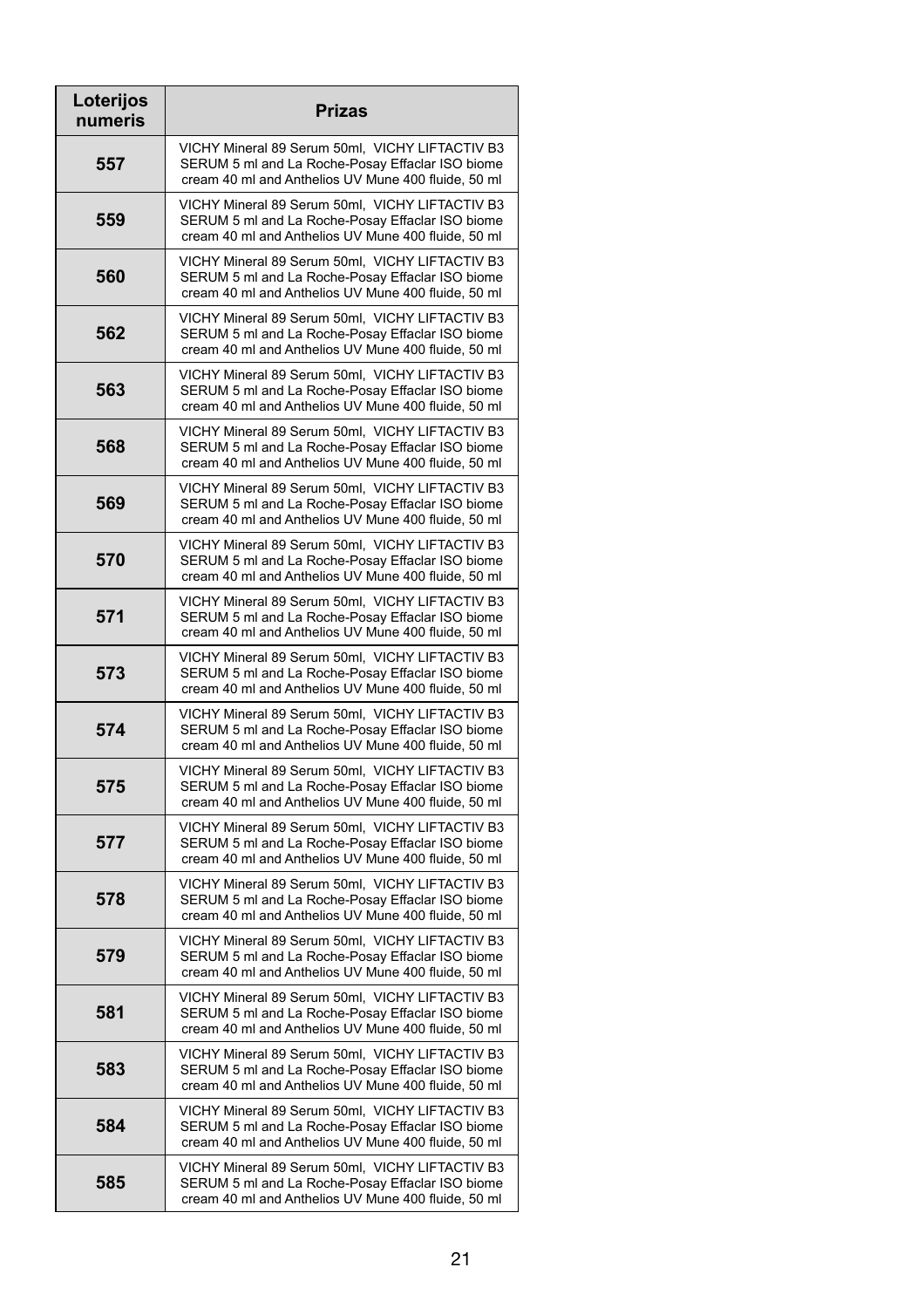| Loterijos<br>numeris | <b>Prizas</b>                                                                                                                                              |
|----------------------|------------------------------------------------------------------------------------------------------------------------------------------------------------|
| 586                  | VICHY Mineral 89 Serum 50ml, VICHY LIFTACTIV B3<br>SERUM 5 ml and La Roche-Posay Effaclar ISO biome<br>cream 40 ml and Anthelios UV Mune 400 fluide, 50 ml |
| 587                  | VICHY Mineral 89 Serum 50ml, VICHY LIFTACTIV B3<br>SERUM 5 ml and La Roche-Posay Effaclar ISO biome<br>cream 40 ml and Anthelios UV Mune 400 fluide, 50 ml |
| 588                  | VICHY Mineral 89 Serum 50ml, VICHY LIFTACTIV B3<br>SERUM 5 ml and La Roche-Posay Effaclar ISO biome<br>cream 40 ml and Anthelios UV Mune 400 fluide, 50 ml |
| 590                  | VICHY Mineral 89 Serum 50ml, VICHY LIFTACTIV B3<br>SERUM 5 ml and La Roche-Posay Effaclar ISO biome<br>cream 40 ml and Anthelios UV Mune 400 fluide, 50 ml |
| 592                  | VICHY Mineral 89 Serum 50ml, VICHY LIFTACTIV B3<br>SERUM 5 ml and La Roche-Posay Effaclar ISO biome<br>cream 40 ml and Anthelios UV Mune 400 fluide, 50 ml |
| 595                  | VICHY Mineral 89 Serum 50ml, VICHY LIFTACTIV B3<br>SERUM 5 ml and La Roche-Posay Effaclar ISO biome<br>cream 40 ml and Anthelios UV Mune 400 fluide, 50 ml |
| 596                  | VICHY Mineral 89 Serum 50ml, VICHY LIFTACTIV B3<br>SERUM 5 ml and La Roche-Posay Effaclar ISO biome<br>cream 40 ml and Anthelios UV Mune 400 fluide, 50 ml |
| 597                  | VICHY Mineral 89 Serum 50ml, VICHY LIFTACTIV B3<br>SERUM 5 ml and La Roche-Posay Effaclar ISO biome<br>cream 40 ml and Anthelios UV Mune 400 fluide, 50 ml |
| 598                  | VICHY Mineral 89 Serum 50ml, VICHY LIFTACTIV B3<br>SERUM 5 ml and La Roche-Posay Effaclar ISO biome<br>cream 40 ml and Anthelios UV Mune 400 fluide, 50 ml |
| 599                  | VICHY Mineral 89 Serum 50ml, VICHY LIFTACTIV B3<br>SERUM 5 ml and La Roche-Posay Effaclar ISO biome<br>cream 40 ml and Anthelios UV Mune 400 fluide, 50 ml |
| 600                  | VICHY Mineral 89 Serum 50ml, VICHY LIFTACTIV B3<br>SERUM 5 ml and La Roche-Posay Effaclar ISO biome<br>cream 40 ml and Anthelios UV Mune 400 fluide, 50 ml |
| 601                  | VICHY Mineral 89 Serum 50ml, VICHY LIFTACTIV B3<br>SERUM 5 ml and La Roche-Posay Effaclar ISO biome<br>cream 40 ml and Anthelios UV Mune 400 fluide, 50 ml |
| 603                  | VICHY Mineral 89 Serum 50ml, VICHY LIFTACTIV B3<br>SERUM 5 ml and La Roche-Posay Effaclar ISO biome<br>cream 40 ml and Anthelios UV Mune 400 fluide, 50 ml |
| 606                  | VICHY Mineral 89 Serum 50ml, VICHY LIFTACTIV B3<br>SERUM 5 ml and La Roche-Posay Effaclar ISO biome<br>cream 40 ml and Anthelios UV Mune 400 fluide, 50 ml |
| 607                  | VICHY Mineral 89 Serum 50ml, VICHY LIFTACTIV B3<br>SERUM 5 ml and La Roche-Posay Effaclar ISO biome<br>cream 40 ml and Anthelios UV Mune 400 fluide, 50 ml |
| 608                  | VICHY Mineral 89 Serum 50ml, VICHY LIFTACTIV B3<br>SERUM 5 ml and La Roche-Posay Effaclar ISO biome<br>cream 40 ml and Anthelios UV Mune 400 fluide, 50 ml |
| 609                  | VICHY Mineral 89 Serum 50ml, VICHY LIFTACTIV B3<br>SERUM 5 ml and La Roche-Posay Effaclar ISO biome<br>cream 40 ml and Anthelios UV Mune 400 fluide, 50 ml |
| 610                  | VICHY Mineral 89 Serum 50ml, VICHY LIFTACTIV B3<br>SERUM 5 ml and La Roche-Posay Effaclar ISO biome<br>cream 40 ml and Anthelios UV Mune 400 fluide, 50 ml |
| 612                  | VICHY Mineral 89 Serum 50ml, VICHY LIFTACTIV B3<br>SERUM 5 ml and La Roche-Posay Effaclar ISO biome<br>cream 40 ml and Anthelios UV Mune 400 fluide, 50 ml |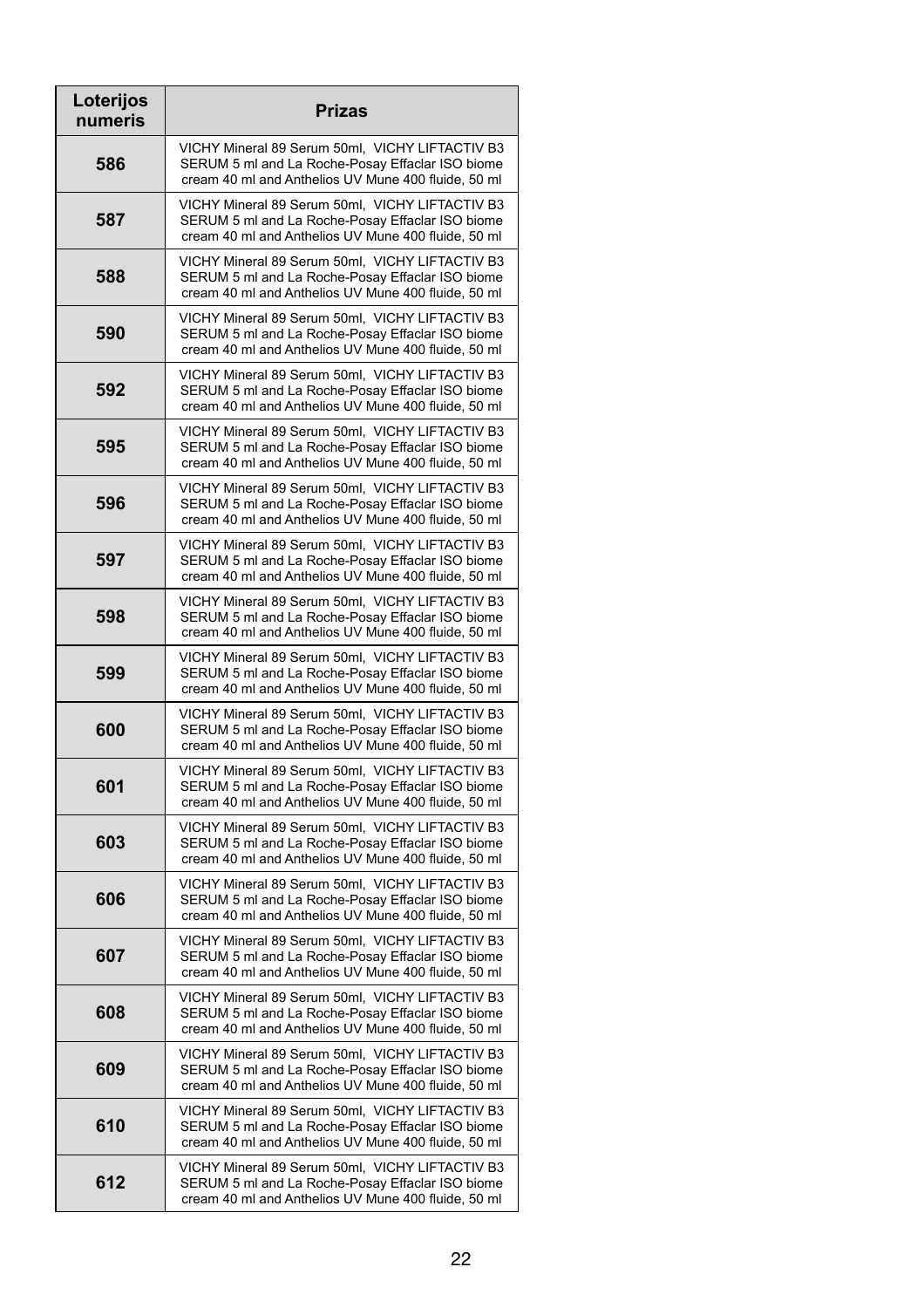| Loterijos<br>numeris | <b>Prizas</b>                                                                                                                                              |
|----------------------|------------------------------------------------------------------------------------------------------------------------------------------------------------|
| 613                  | VICHY Mineral 89 Serum 50ml, VICHY LIFTACTIV B3<br>SERUM 5 ml and La Roche-Posay Effaclar ISO biome<br>cream 40 ml and Anthelios UV Mune 400 fluide, 50 ml |
| 614                  | VICHY Mineral 89 Serum 50ml, VICHY LIFTACTIV B3<br>SERUM 5 ml and La Roche-Posay Effaclar ISO biome<br>cream 40 ml and Anthelios UV Mune 400 fluide, 50 ml |
| 616                  | VICHY Mineral 89 Serum 50ml, VICHY LIFTACTIV B3<br>SERUM 5 ml and La Roche-Posay Effaclar ISO biome<br>cream 40 ml and Anthelios UV Mune 400 fluide, 50 ml |
| 617                  | VICHY Mineral 89 Serum 50ml, VICHY LIFTACTIV B3<br>SERUM 5 ml and La Roche-Posay Effaclar ISO biome<br>cream 40 ml and Anthelios UV Mune 400 fluide, 50 ml |
| 618                  | VICHY Mineral 89 Serum 50ml, VICHY LIFTACTIV B3<br>SERUM 5 ml and La Roche-Posay Effaclar ISO biome<br>cream 40 ml and Anthelios UV Mune 400 fluide, 50 ml |
| 621                  | VICHY Mineral 89 Serum 50ml, VICHY LIFTACTIV B3<br>SERUM 5 ml and La Roche-Posay Effaclar ISO biome<br>cream 40 ml and Anthelios UV Mune 400 fluide, 50 ml |
| 622                  | VICHY Mineral 89 Serum 50ml, VICHY LIFTACTIV B3<br>SERUM 5 ml and La Roche-Posay Effaclar ISO biome<br>cream 40 ml and Anthelios UV Mune 400 fluide, 50 ml |
| 623                  | VICHY Mineral 89 Serum 50ml, VICHY LIFTACTIV B3<br>SERUM 5 ml and La Roche-Posay Effaclar ISO biome<br>cream 40 ml and Anthelios UV Mune 400 fluide, 50 ml |
| 624                  | VICHY Mineral 89 Serum 50ml, VICHY LIFTACTIV B3<br>SERUM 5 ml and La Roche-Posay Effaclar ISO biome<br>cream 40 ml and Anthelios UV Mune 400 fluide, 50 ml |
| 625                  | VICHY Mineral 89 Serum 50ml, VICHY LIFTACTIV B3<br>SERUM 5 ml and La Roche-Posay Effaclar ISO biome<br>cream 40 ml and Anthelios UV Mune 400 fluide, 50 ml |
| 626                  | VICHY Mineral 89 Serum 50ml, VICHY LIFTACTIV B3<br>SERUM 5 ml and La Roche-Posay Effaclar ISO biome<br>cream 40 ml and Anthelios UV Mune 400 fluide, 50 ml |
| 627                  | VICHY Mineral 89 Serum 50ml, VICHY LIFTACTIV B3<br>SERUM 5 ml and La Roche-Posay Effaclar ISO biome<br>cream 40 ml and Anthelios UV Mune 400 fluide, 50 ml |
| 628                  | VICHY Mineral 89 Serum 50ml, VICHY LIFTACTIV B3<br>SERUM 5 ml and La Roche-Posay Effaclar ISO biome<br>cream 40 ml and Anthelios UV Mune 400 fluide, 50 ml |
| 630                  | VICHY Mineral 89 Serum 50ml, VICHY LIFTACTIV B3<br>SERUM 5 ml and La Roche-Posay Effaclar ISO biome<br>cream 40 ml and Anthelios UV Mune 400 fluide, 50 ml |
| 631                  | VICHY Mineral 89 Serum 50ml, VICHY LIFTACTIV B3<br>SERUM 5 ml and La Roche-Posay Effaclar ISO biome<br>cream 40 ml and Anthelios UV Mune 400 fluide, 50 ml |
| 632                  | VICHY Mineral 89 Serum 50ml, VICHY LIFTACTIV B3<br>SERUM 5 ml and La Roche-Posay Effaclar ISO biome<br>cream 40 ml and Anthelios UV Mune 400 fluide, 50 ml |
| 633                  | VICHY Mineral 89 Serum 50ml, VICHY LIFTACTIV B3<br>SERUM 5 ml and La Roche-Posay Effaclar ISO biome<br>cream 40 ml and Anthelios UV Mune 400 fluide, 50 ml |
| 634                  | VICHY Mineral 89 Serum 50ml, VICHY LIFTACTIV B3<br>SERUM 5 ml and La Roche-Posay Effaclar ISO biome<br>cream 40 ml and Anthelios UV Mune 400 fluide, 50 ml |
| 639                  | VICHY Mineral 89 Serum 50ml, VICHY LIFTACTIV B3<br>SERUM 5 ml and La Roche-Posay Effaclar ISO biome<br>cream 40 ml and Anthelios UV Mune 400 fluide, 50 ml |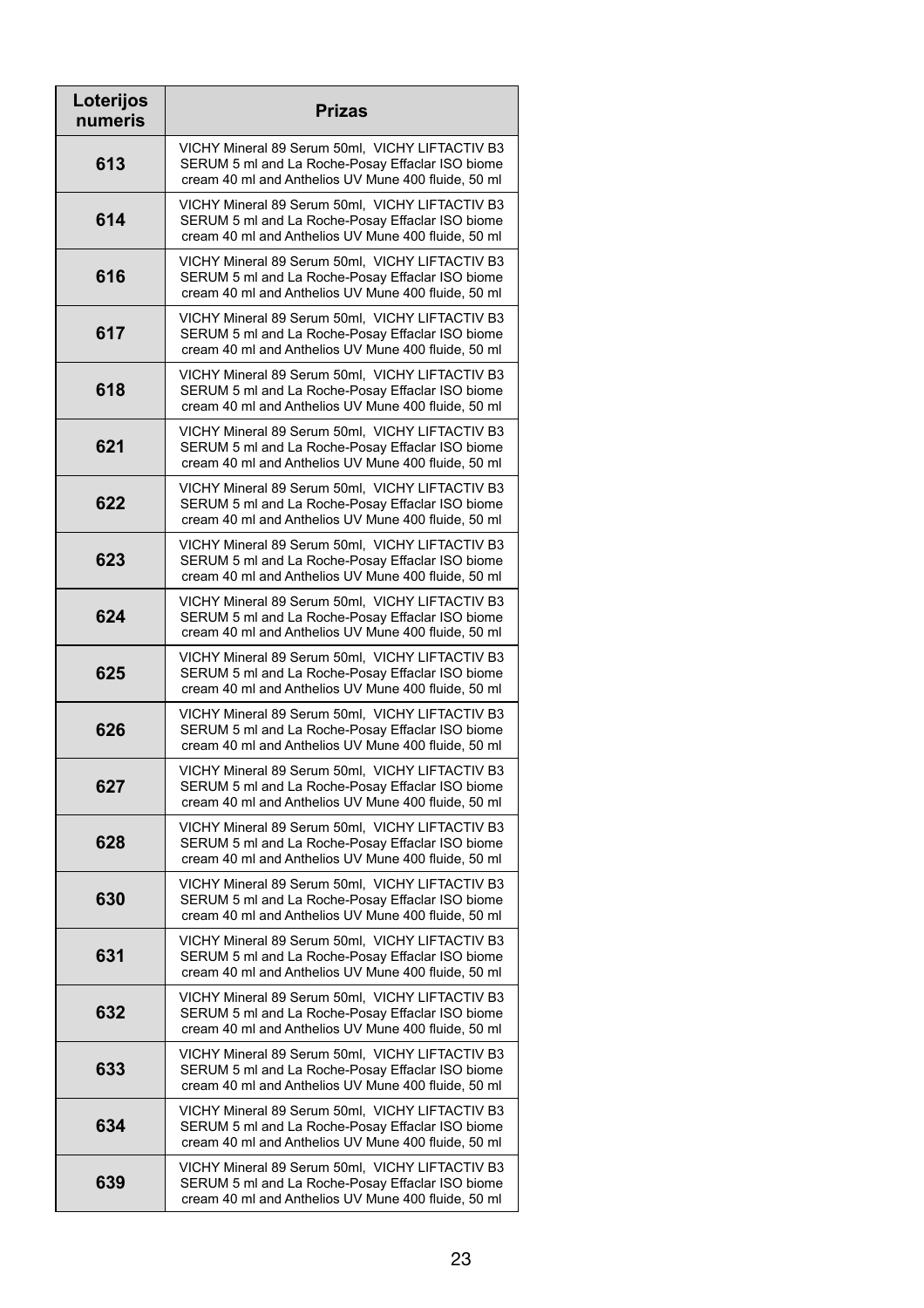| Loterijos<br>numeris | <b>Prizas</b>                                                                                                                                              |
|----------------------|------------------------------------------------------------------------------------------------------------------------------------------------------------|
| 642                  | VICHY Mineral 89 Serum 50ml, VICHY LIFTACTIV B3<br>SERUM 5 ml and La Roche-Posay Effaclar ISO biome<br>cream 40 ml and Anthelios UV Mune 400 fluide, 50 ml |
| 646                  | VICHY Mineral 89 Serum 50ml, VICHY LIFTACTIV B3<br>SERUM 5 ml and La Roche-Posay Effaclar ISO biome<br>cream 40 ml and Anthelios UV Mune 400 fluide, 50 ml |
| 647                  | VICHY Mineral 89 Serum 50ml, VICHY LIFTACTIV B3<br>SERUM 5 ml and La Roche-Posay Effaclar ISO biome<br>cream 40 ml and Anthelios UV Mune 400 fluide, 50 ml |
| 648                  | VICHY Mineral 89 Serum 50ml, VICHY LIFTACTIV B3<br>SERUM 5 ml and La Roche-Posay Effaclar ISO biome<br>cream 40 ml and Anthelios UV Mune 400 fluide, 50 ml |
| 649                  | VICHY Mineral 89 Serum 50ml, VICHY LIFTACTIV B3<br>SERUM 5 ml and La Roche-Posay Effaclar ISO biome<br>cream 40 ml and Anthelios UV Mune 400 fluide, 50 ml |
| 650                  | VICHY Mineral 89 Serum 50ml, VICHY LIFTACTIV B3<br>SERUM 5 ml and La Roche-Posay Effaclar ISO biome<br>cream 40 ml and Anthelios UV Mune 400 fluide, 50 ml |
| 652                  | VICHY Mineral 89 Serum 50ml, VICHY LIFTACTIV B3<br>SERUM 5 ml and La Roche-Posay Effaclar ISO biome<br>cream 40 ml and Anthelios UV Mune 400 fluide, 50 ml |
| 654                  | VICHY Mineral 89 Serum 50ml, VICHY LIFTACTIV B3<br>SERUM 5 ml and La Roche-Posay Effaclar ISO biome<br>cream 40 ml and Anthelios UV Mune 400 fluide, 50 ml |
| 656                  | VICHY Mineral 89 Serum 50ml, VICHY LIFTACTIV B3<br>SERUM 5 ml and La Roche-Posay Effaclar ISO biome<br>cream 40 ml and Anthelios UV Mune 400 fluide, 50 ml |
| 657                  | VICHY Mineral 89 Serum 50ml, VICHY LIFTACTIV B3<br>SERUM 5 ml and La Roche-Posay Effaclar ISO biome<br>cream 40 ml and Anthelios UV Mune 400 fluide, 50 ml |
| 660                  | VICHY Mineral 89 Serum 50ml, VICHY LIFTACTIV B3<br>SERUM 5 ml and La Roche-Posay Effaclar ISO biome<br>cream 40 ml and Anthelios UV Mune 400 fluide, 50 ml |
| 663                  | VICHY Mineral 89 Serum 50ml, VICHY LIFTACTIV B3<br>SERUM 5 ml and La Roche-Posay Effaclar ISO biome<br>cream 40 ml and Anthelios UV Mune 400 fluide, 50 ml |
| 664                  | VICHY Mineral 89 Serum 50ml, VICHY LIFTACTIV B3<br>SERUM 5 ml and La Roche-Posay Effaclar ISO biome<br>cream 40 ml and Anthelios UV Mune 400 fluide, 50 ml |
| 665                  | VICHY Mineral 89 Serum 50ml, VICHY LIFTACTIV B3<br>SERUM 5 ml and La Roche-Posay Effaclar ISO biome<br>cream 40 ml and Anthelios UV Mune 400 fluide, 50 ml |
| 666                  | VICHY Mineral 89 Serum 50ml, VICHY LIFTACTIV B3<br>SERUM 5 ml and La Roche-Posay Effaclar ISO biome<br>cream 40 ml and Anthelios UV Mune 400 fluide, 50 ml |
| 667                  | VICHY Mineral 89 Serum 50ml, VICHY LIFTACTIV B3<br>SERUM 5 ml and La Roche-Posay Effaclar ISO biome<br>cream 40 ml and Anthelios UV Mune 400 fluide, 50 ml |
| 668                  | VICHY Mineral 89 Serum 50ml, VICHY LIFTACTIV B3<br>SERUM 5 ml and La Roche-Posay Effaclar ISO biome<br>cream 40 ml and Anthelios UV Mune 400 fluide, 50 ml |
| 671                  | VICHY Mineral 89 Serum 50ml, VICHY LIFTACTIV B3<br>SERUM 5 ml and La Roche-Posay Effaclar ISO biome<br>cream 40 ml and Anthelios UV Mune 400 fluide, 50 ml |
| 672                  | VICHY Mineral 89 Serum 50ml, VICHY LIFTACTIV B3<br>SERUM 5 ml and La Roche-Posay Effaclar ISO biome<br>cream 40 ml and Anthelios UV Mune 400 fluide, 50 ml |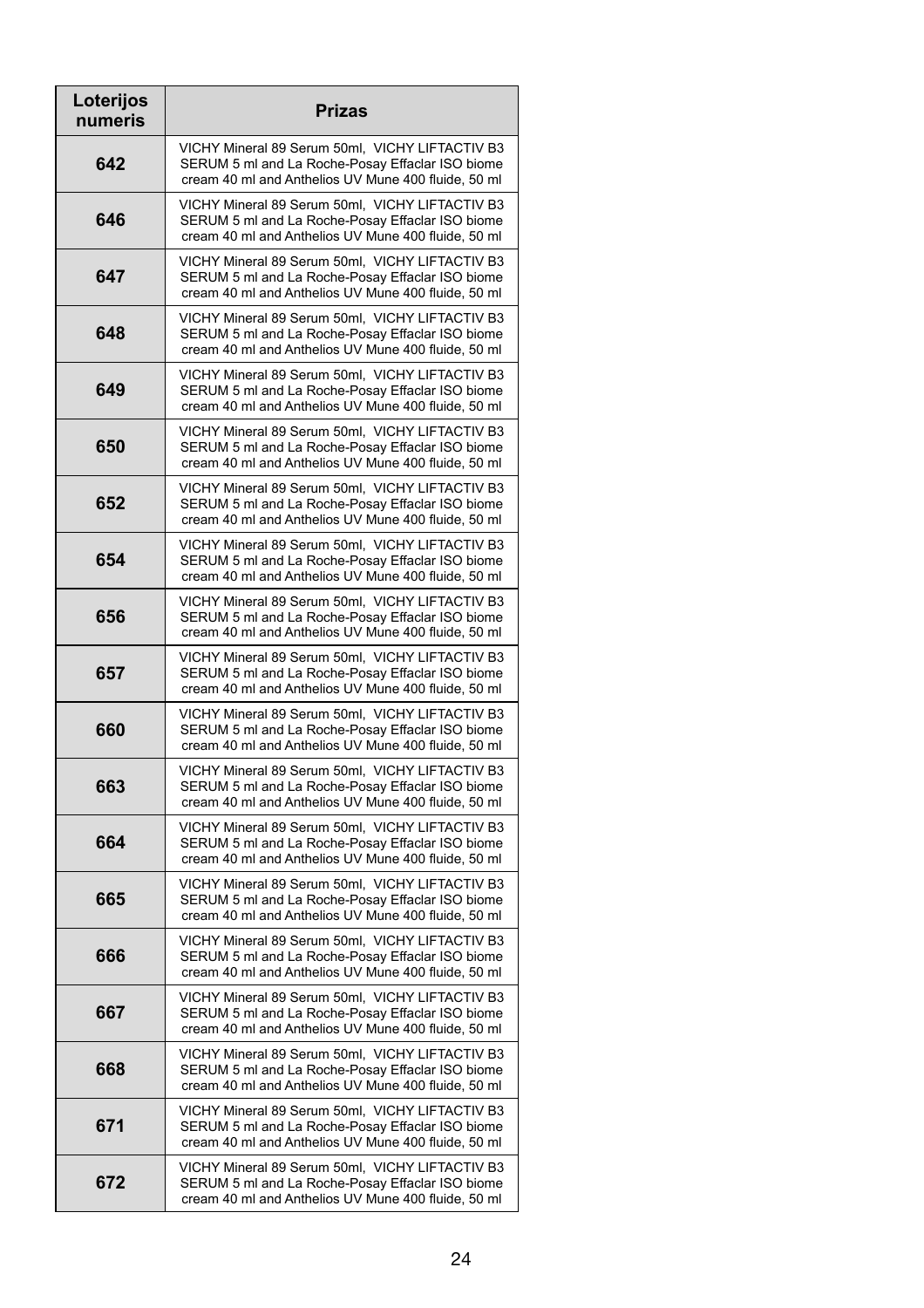| Loterijos<br>numeris | <b>Prizas</b>                                                                                                                                              |
|----------------------|------------------------------------------------------------------------------------------------------------------------------------------------------------|
| 674                  | VICHY Mineral 89 Serum 50ml, VICHY LIFTACTIV B3<br>SERUM 5 ml and La Roche-Posay Effaclar ISO biome<br>cream 40 ml and Anthelios UV Mune 400 fluide, 50 ml |
| 676                  | VICHY Mineral 89 Serum 50ml, VICHY LIFTACTIV B3<br>SERUM 5 ml and La Roche-Posay Effaclar ISO biome<br>cream 40 ml and Anthelios UV Mune 400 fluide, 50 ml |
| 677                  | VICHY Mineral 89 Serum 50ml, VICHY LIFTACTIV B3<br>SERUM 5 ml and La Roche-Posay Effaclar ISO biome<br>cream 40 ml and Anthelios UV Mune 400 fluide, 50 ml |
| 678                  | VICHY Mineral 89 Serum 50ml, VICHY LIFTACTIV B3<br>SERUM 5 ml and La Roche-Posay Effaclar ISO biome<br>cream 40 ml and Anthelios UV Mune 400 fluide, 50 ml |
| 679                  | VICHY Mineral 89 Serum 50ml, VICHY LIFTACTIV B3<br>SERUM 5 ml and La Roche-Posay Effaclar ISO biome<br>cream 40 ml and Anthelios UV Mune 400 fluide, 50 ml |
| 681                  | VICHY Mineral 89 Serum 50ml, VICHY LIFTACTIV B3<br>SERUM 5 ml and La Roche-Posay Effaclar ISO biome<br>cream 40 ml and Anthelios UV Mune 400 fluide, 50 ml |
| 682                  | VICHY Mineral 89 Serum 50ml, VICHY LIFTACTIV B3<br>SERUM 5 ml and La Roche-Posay Effaclar ISO biome<br>cream 40 ml and Anthelios UV Mune 400 fluide, 50 ml |
| 683                  | VICHY Mineral 89 Serum 50ml, VICHY LIFTACTIV B3<br>SERUM 5 ml and La Roche-Posay Effaclar ISO biome<br>cream 40 ml and Anthelios UV Mune 400 fluide, 50 ml |
| 685                  | VICHY Mineral 89 Serum 50ml, VICHY LIFTACTIV B3<br>SERUM 5 ml and La Roche-Posay Effaclar ISO biome<br>cream 40 ml and Anthelios UV Mune 400 fluide, 50 ml |
| 686                  | VICHY Mineral 89 Serum 50ml, VICHY LIFTACTIV B3<br>SERUM 5 ml and La Roche-Posay Effaclar ISO biome<br>cream 40 ml and Anthelios UV Mune 400 fluide, 50 ml |
| 687                  | VICHY Mineral 89 Serum 50ml, VICHY LIFTACTIV B3<br>SERUM 5 ml and La Roche-Posay Effaclar ISO biome<br>cream 40 ml and Anthelios UV Mune 400 fluide, 50 ml |
| 689                  | VICHY Mineral 89 Serum 50ml, VICHY LIFTACTIV B3<br>SERUM 5 ml and La Roche-Posay Effaclar ISO biome<br>cream 40 ml and Anthelios UV Mune 400 fluide, 50 ml |
| 690                  | VICHY Mineral 89 Serum 50ml, VICHY LIFTACTIV B3<br>SERUM 5 ml and La Roche-Posay Effaclar ISO biome<br>cream 40 ml and Anthelios UV Mune 400 fluide, 50 ml |
| 691                  | VICHY Mineral 89 Serum 50ml, VICHY LIFTACTIV B3<br>SERUM 5 ml and La Roche-Posay Effaclar ISO biome<br>cream 40 ml and Anthelios UV Mune 400 fluide, 50 ml |
| 694                  | VICHY Mineral 89 Serum 50ml, VICHY LIFTACTIV B3<br>SERUM 5 ml and La Roche-Posay Effaclar ISO biome<br>cream 40 ml and Anthelios UV Mune 400 fluide, 50 ml |
| 695                  | VICHY Mineral 89 Serum 50ml, VICHY LIFTACTIV B3<br>SERUM 5 ml and La Roche-Posay Effaclar ISO biome<br>cream 40 ml and Anthelios UV Mune 400 fluide, 50 ml |
| 696                  | VICHY Mineral 89 Serum 50ml, VICHY LIFTACTIV B3<br>SERUM 5 ml and La Roche-Posay Effaclar ISO biome<br>cream 40 ml and Anthelios UV Mune 400 fluide, 50 ml |
| 698                  | VICHY Mineral 89 Serum 50ml, VICHY LIFTACTIV B3<br>SERUM 5 ml and La Roche-Posay Effaclar ISO biome<br>cream 40 ml and Anthelios UV Mune 400 fluide, 50 ml |
| 699                  | VICHY Mineral 89 Serum 50ml, VICHY LIFTACTIV B3<br>SERUM 5 ml and La Roche-Posay Effaclar ISO biome<br>cream 40 ml and Anthelios UV Mune 400 fluide, 50 ml |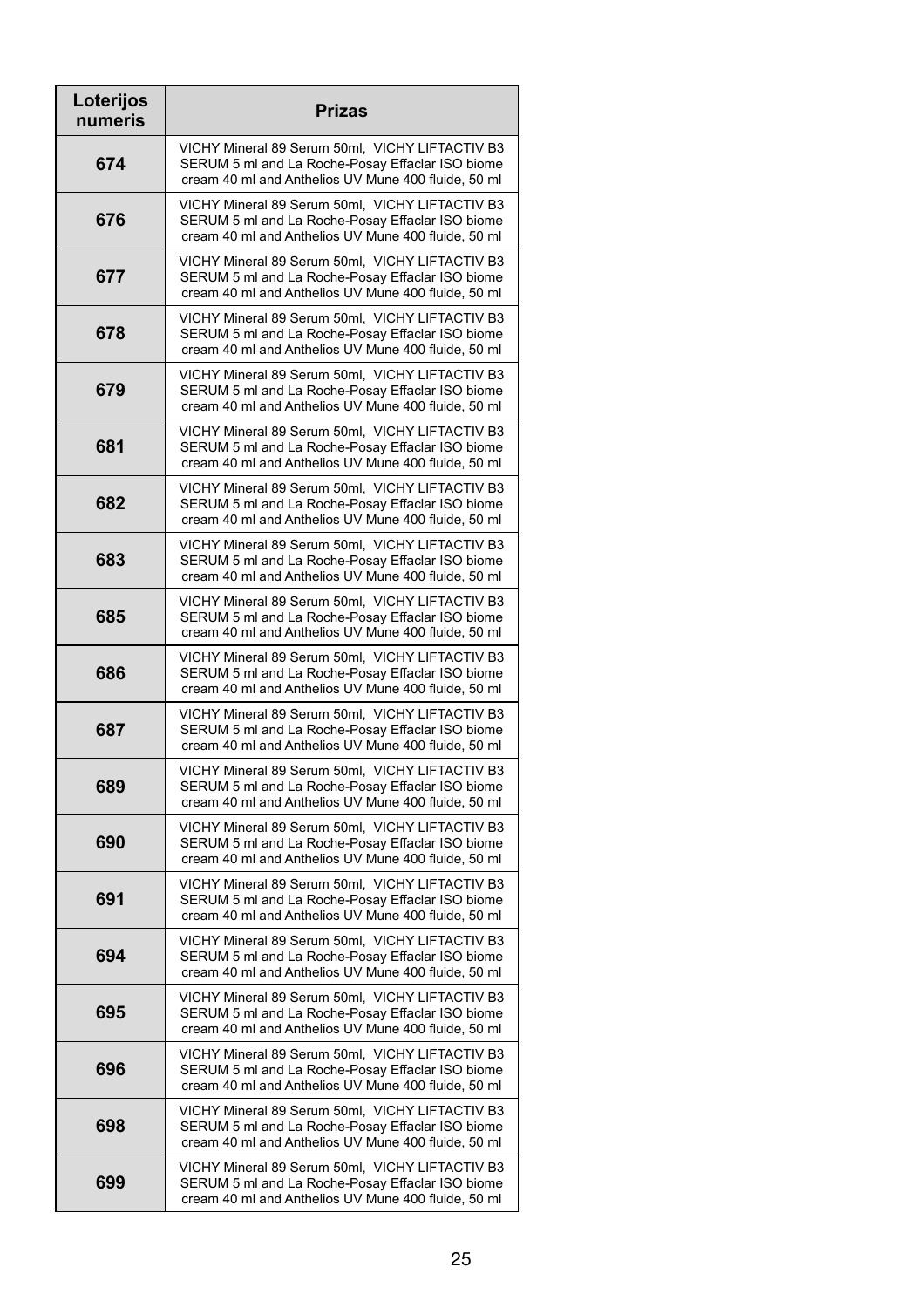| Loterijos<br>numeris | <b>Prizas</b>                                                                                                                                              |
|----------------------|------------------------------------------------------------------------------------------------------------------------------------------------------------|
| 700                  | VICHY Mineral 89 Serum 50ml, VICHY LIFTACTIV B3<br>SERUM 5 ml and La Roche-Posay Effaclar ISO biome<br>cream 40 ml and Anthelios UV Mune 400 fluide, 50 ml |
| 701                  | VICHY Mineral 89 Serum 50ml, VICHY LIFTACTIV B3<br>SERUM 5 ml and La Roche-Posay Effaclar ISO biome<br>cream 40 ml and Anthelios UV Mune 400 fluide, 50 ml |
| 702                  | VICHY Mineral 89 Serum 50ml, VICHY LIFTACTIV B3<br>SERUM 5 ml and La Roche-Posay Effaclar ISO biome<br>cream 40 ml and Anthelios UV Mune 400 fluide, 50 ml |
| 704                  | VICHY Mineral 89 Serum 50ml, VICHY LIFTACTIV B3<br>SERUM 5 ml and La Roche-Posay Effaclar ISO biome<br>cream 40 ml and Anthelios UV Mune 400 fluide, 50 ml |
| 706                  | VICHY Mineral 89 Serum 50ml, VICHY LIFTACTIV B3<br>SERUM 5 ml and La Roche-Posay Effaclar ISO biome<br>cream 40 ml and Anthelios UV Mune 400 fluide, 50 ml |
| 707                  | VICHY Mineral 89 Serum 50ml, VICHY LIFTACTIV B3<br>SERUM 5 ml and La Roche-Posay Effaclar ISO biome<br>cream 40 ml and Anthelios UV Mune 400 fluide, 50 ml |
| 708                  | VICHY Mineral 89 Serum 50ml, VICHY LIFTACTIV B3<br>SERUM 5 ml and La Roche-Posay Effaclar ISO biome<br>cream 40 ml and Anthelios UV Mune 400 fluide, 50 ml |
| 710                  | VICHY Mineral 89 Serum 50ml, VICHY LIFTACTIV B3<br>SERUM 5 ml and La Roche-Posay Effaclar ISO biome<br>cream 40 ml and Anthelios UV Mune 400 fluide, 50 ml |
| 711                  | VICHY Mineral 89 Serum 50ml, VICHY LIFTACTIV B3<br>SERUM 5 ml and La Roche-Posay Effaclar ISO biome<br>cream 40 ml and Anthelios UV Mune 400 fluide, 50 ml |
| 713                  | VICHY Mineral 89 Serum 50ml, VICHY LIFTACTIV B3<br>SERUM 5 ml and La Roche-Posay Effaclar ISO biome<br>cream 40 ml and Anthelios UV Mune 400 fluide, 50 ml |
| 714                  | VICHY Mineral 89 Serum 50ml, VICHY LIFTACTIV B3<br>SERUM 5 ml and La Roche-Posay Effaclar ISO biome<br>cream 40 ml and Anthelios UV Mune 400 fluide, 50 ml |
| 715                  | VICHY Mineral 89 Serum 50ml, VICHY LIFTACTIV B3<br>SERUM 5 ml and La Roche-Posay Effaclar ISO biome<br>cream 40 ml and Anthelios UV Mune 400 fluide, 50 ml |
| 717                  | VICHY Mineral 89 Serum 50ml, VICHY LIFTACTIV B3<br>SERUM 5 ml and La Roche-Posay Effaclar ISO biome<br>cream 40 ml and Anthelios UV Mune 400 fluide, 50 ml |
| 718                  | VICHY Mineral 89 Serum 50ml, VICHY LIFTACTIV B3<br>SERUM 5 ml and La Roche-Posay Effaclar ISO biome<br>cream 40 ml and Anthelios UV Mune 400 fluide, 50 ml |
| 719                  | VICHY Mineral 89 Serum 50ml, VICHY LIFTACTIV B3<br>SERUM 5 ml and La Roche-Posay Effaclar ISO biome<br>cream 40 ml and Anthelios UV Mune 400 fluide, 50 ml |
| 720                  | VICHY Mineral 89 Serum 50ml, VICHY LIFTACTIV B3<br>SERUM 5 ml and La Roche-Posay Effaclar ISO biome<br>cream 40 ml and Anthelios UV Mune 400 fluide, 50 ml |
| 721                  | VICHY Mineral 89 Serum 50ml, VICHY LIFTACTIV B3<br>SERUM 5 ml and La Roche-Posay Effaclar ISO biome<br>cream 40 ml and Anthelios UV Mune 400 fluide, 50 ml |
| 723                  | VICHY Mineral 89 Serum 50ml, VICHY LIFTACTIV B3<br>SERUM 5 ml and La Roche-Posay Effaclar ISO biome<br>cream 40 ml and Anthelios UV Mune 400 fluide, 50 ml |
| 725                  | VICHY Mineral 89 Serum 50ml, VICHY LIFTACTIV B3<br>SERUM 5 ml and La Roche-Posay Effaclar ISO biome<br>cream 40 ml and Anthelios UV Mune 400 fluide, 50 ml |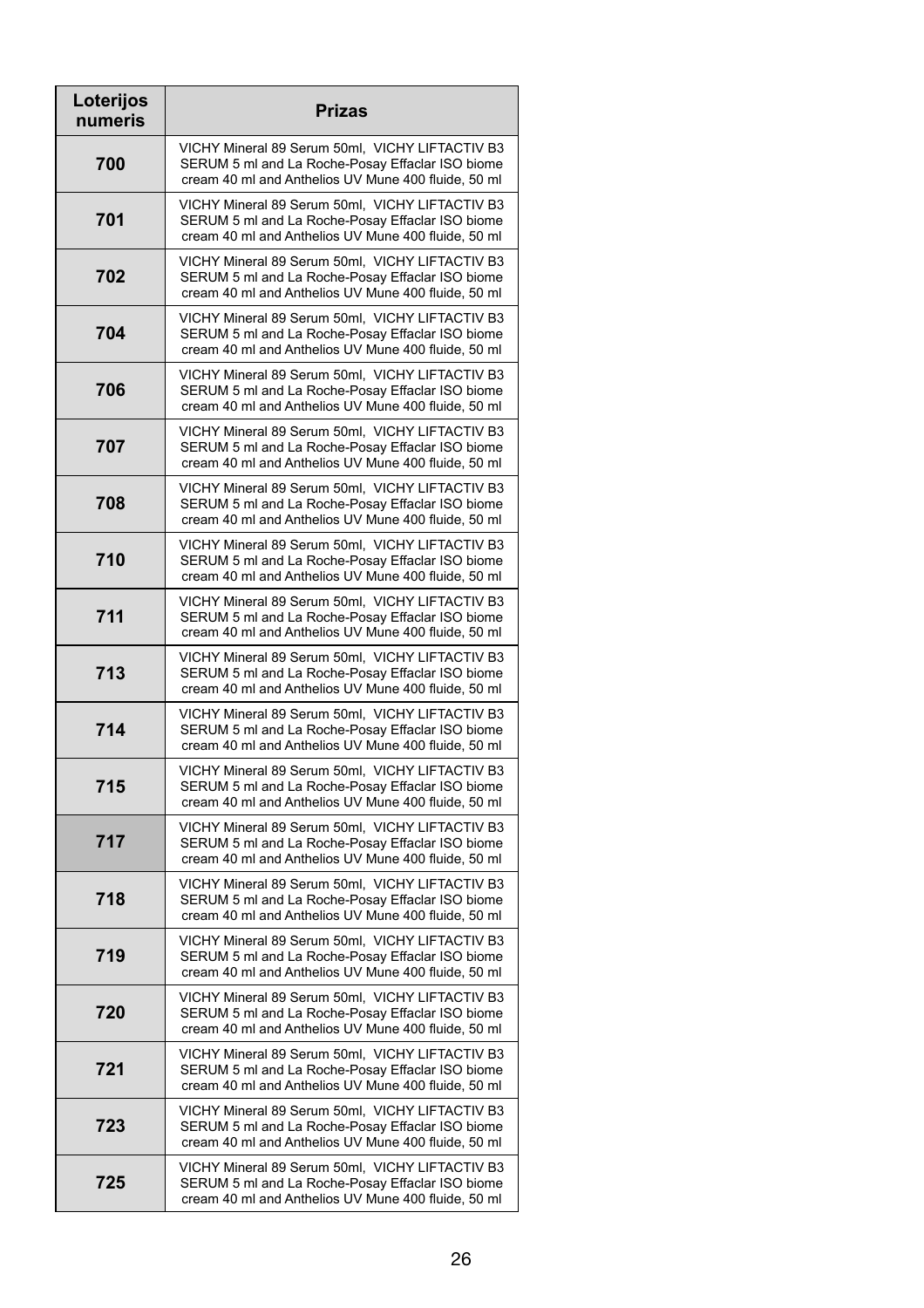| Loterijos<br>numeris | <b>Prizas</b>                                                                                                                                              |
|----------------------|------------------------------------------------------------------------------------------------------------------------------------------------------------|
| 726                  | VICHY Mineral 89 Serum 50ml, VICHY LIFTACTIV B3<br>SERUM 5 ml and La Roche-Posay Effaclar ISO biome<br>cream 40 ml and Anthelios UV Mune 400 fluide, 50 ml |
| 727                  | VICHY Mineral 89 Serum 50ml, VICHY LIFTACTIV B3<br>SERUM 5 ml and La Roche-Posay Effaclar ISO biome<br>cream 40 ml and Anthelios UV Mune 400 fluide, 50 ml |
| 728                  | VICHY Mineral 89 Serum 50ml, VICHY LIFTACTIV B3<br>SERUM 5 ml and La Roche-Posay Effaclar ISO biome<br>cream 40 ml and Anthelios UV Mune 400 fluide, 50 ml |
| 729                  | VICHY Mineral 89 Serum 50ml, VICHY LIFTACTIV B3<br>SERUM 5 ml and La Roche-Posay Effaclar ISO biome<br>cream 40 ml and Anthelios UV Mune 400 fluide, 50 ml |
| 730                  | VICHY Mineral 89 Serum 50ml, VICHY LIFTACTIV B3<br>SERUM 5 ml and La Roche-Posay Effaclar ISO biome<br>cream 40 ml and Anthelios UV Mune 400 fluide, 50 ml |
| 731                  | VICHY Mineral 89 Serum 50ml, VICHY LIFTACTIV B3<br>SERUM 5 ml and La Roche-Posay Effaclar ISO biome<br>cream 40 ml and Anthelios UV Mune 400 fluide, 50 ml |
| 734                  | VICHY Mineral 89 Serum 50ml, VICHY LIFTACTIV B3<br>SERUM 5 ml and La Roche-Posay Effaclar ISO biome<br>cream 40 ml and Anthelios UV Mune 400 fluide, 50 ml |
| 735                  | VICHY Mineral 89 Serum 50ml, VICHY LIFTACTIV B3<br>SERUM 5 ml and La Roche-Posay Effaclar ISO biome<br>cream 40 ml and Anthelios UV Mune 400 fluide, 50 ml |
| 737                  | VICHY Mineral 89 Serum 50ml, VICHY LIFTACTIV B3<br>SERUM 5 ml and La Roche-Posay Effaclar ISO biome<br>cream 40 ml and Anthelios UV Mune 400 fluide, 50 ml |
| 738                  | VICHY Mineral 89 Serum 50ml, VICHY LIFTACTIV B3<br>SERUM 5 ml and La Roche-Posay Effaclar ISO biome<br>cream 40 ml and Anthelios UV Mune 400 fluide, 50 ml |
| 740                  | VICHY Mineral 89 Serum 50ml, VICHY LIFTACTIV B3<br>SERUM 5 ml and La Roche-Posay Effaclar ISO biome<br>cream 40 ml and Anthelios UV Mune 400 fluide, 50 ml |
| 741                  | VICHY Mineral 89 Serum 50ml, VICHY LIFTACTIV B3<br>SERUM 5 ml and La Roche-Posay Effaclar ISO biome<br>cream 40 ml and Anthelios UV Mune 400 fluide, 50 ml |
| 742                  | VICHY Mineral 89 Serum 50ml, VICHY LIFTACTIV B3<br>SERUM 5 ml and La Roche-Posay Effaclar ISO biome<br>cream 40 ml and Anthelios UV Mune 400 fluide, 50 ml |
| 743                  | VICHY Mineral 89 Serum 50ml, VICHY LIFTACTIV B3<br>SERUM 5 ml and La Roche-Posay Effaclar ISO biome<br>cream 40 ml and Anthelios UV Mune 400 fluide, 50 ml |
| 744                  | VICHY Mineral 89 Serum 50ml, VICHY LIFTACTIV B3<br>SERUM 5 ml and La Roche-Posay Effaclar ISO biome<br>cream 40 ml and Anthelios UV Mune 400 fluide, 50 ml |
| 745                  | VICHY Mineral 89 Serum 50ml, VICHY LIFTACTIV B3<br>SERUM 5 ml and La Roche-Posay Effaclar ISO biome<br>cream 40 ml and Anthelios UV Mune 400 fluide, 50 ml |
| 747                  | VICHY Mineral 89 Serum 50ml, VICHY LIFTACTIV B3<br>SERUM 5 ml and La Roche-Posay Effaclar ISO biome<br>cream 40 ml and Anthelios UV Mune 400 fluide, 50 ml |
| 748                  | VICHY Mineral 89 Serum 50ml, VICHY LIFTACTIV B3<br>SERUM 5 ml and La Roche-Posay Effaclar ISO biome<br>cream 40 ml and Anthelios UV Mune 400 fluide, 50 ml |
| 751                  | VICHY Mineral 89 Serum 50ml, VICHY LIFTACTIV B3<br>SERUM 5 ml and La Roche-Posay Effaclar ISO biome<br>cream 40 ml and Anthelios UV Mune 400 fluide, 50 ml |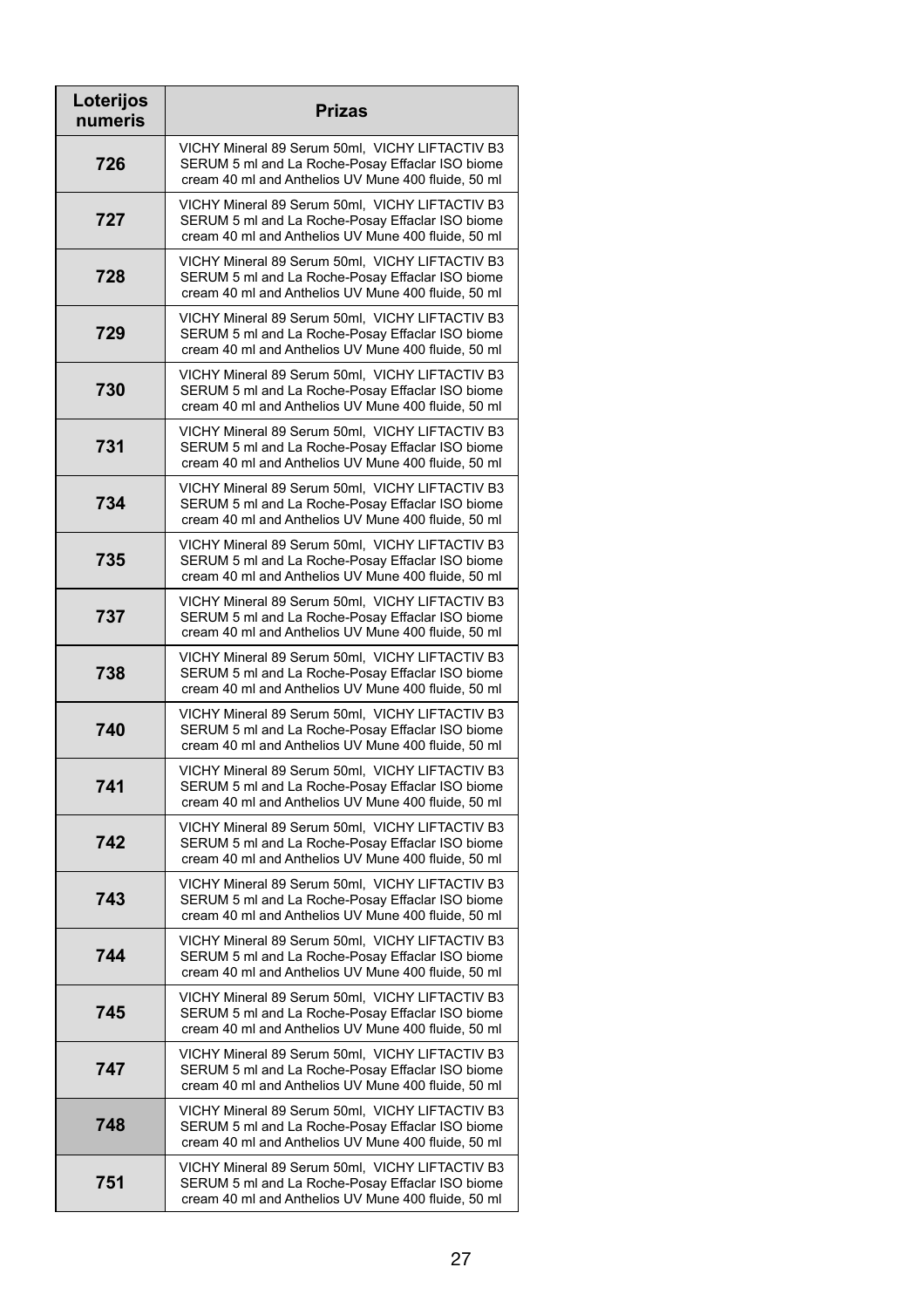| Loterijos<br>numeris | <b>Prizas</b>                                                                                                                                              |
|----------------------|------------------------------------------------------------------------------------------------------------------------------------------------------------|
| 754                  | VICHY Mineral 89 Serum 50ml, VICHY LIFTACTIV B3<br>SERUM 5 ml and La Roche-Posay Effaclar ISO biome<br>cream 40 ml and Anthelios UV Mune 400 fluide, 50 ml |
| 755                  | VICHY Mineral 89 Serum 50ml, VICHY LIFTACTIV B3<br>SERUM 5 ml and La Roche-Posay Effaclar ISO biome<br>cream 40 ml and Anthelios UV Mune 400 fluide, 50 ml |
| 757                  | VICHY Mineral 89 Serum 50ml, VICHY LIFTACTIV B3<br>SERUM 5 ml and La Roche-Posay Effaclar ISO biome<br>cream 40 ml and Anthelios UV Mune 400 fluide, 50 ml |
| 758                  | VICHY Mineral 89 Serum 50ml, VICHY LIFTACTIV B3<br>SERUM 5 ml and La Roche-Posay Effaclar ISO biome<br>cream 40 ml and Anthelios UV Mune 400 fluide, 50 ml |
| 760                  | VICHY Mineral 89 Serum 50ml, VICHY LIFTACTIV B3<br>SERUM 5 ml and La Roche-Posay Effaclar ISO biome<br>cream 40 ml and Anthelios UV Mune 400 fluide, 50 ml |
| 761                  | VICHY Mineral 89 Serum 50ml, VICHY LIFTACTIV B3<br>SERUM 5 ml and La Roche-Posay Effaclar ISO biome<br>cream 40 ml and Anthelios UV Mune 400 fluide, 50 ml |
| 763                  | VICHY Mineral 89 Serum 50ml, VICHY LIFTACTIV B3<br>SERUM 5 ml and La Roche-Posay Effaclar ISO biome<br>cream 40 ml and Anthelios UV Mune 400 fluide, 50 ml |
| 764                  | VICHY Mineral 89 Serum 50ml, VICHY LIFTACTIV B3<br>SERUM 5 ml and La Roche-Posay Effaclar ISO biome<br>cream 40 ml and Anthelios UV Mune 400 fluide, 50 ml |
| 767                  | VICHY Mineral 89 Serum 50ml, VICHY LIFTACTIV B3<br>SERUM 5 ml and La Roche-Posay Effaclar ISO biome<br>cream 40 ml and Anthelios UV Mune 400 fluide, 50 ml |
| 769                  | VICHY Mineral 89 Serum 50ml, VICHY LIFTACTIV B3<br>SERUM 5 ml and La Roche-Posay Effaclar ISO biome<br>cream 40 ml and Anthelios UV Mune 400 fluide, 50 ml |
| 771                  | VICHY Mineral 89 Serum 50ml, VICHY LIFTACTIV B3<br>SERUM 5 ml and La Roche-Posay Effaclar ISO biome<br>cream 40 ml and Anthelios UV Mune 400 fluide, 50 ml |
| 772                  | VICHY Mineral 89 Serum 50ml, VICHY LIFTACTIV B3<br>SERUM 5 ml and La Roche-Posay Effaclar ISO biome<br>cream 40 ml and Anthelios UV Mune 400 fluide, 50 ml |
| 773                  | VICHY Mineral 89 Serum 50ml, VICHY LIFTACTIV B3<br>SERUM 5 ml and La Roche-Posay Effaclar ISO biome<br>cream 40 ml and Anthelios UV Mune 400 fluide, 50 ml |
| 776                  | VICHY Mineral 89 Serum 50ml, VICHY LIFTACTIV B3<br>SERUM 5 ml and La Roche-Posay Effaclar ISO biome<br>cream 40 ml and Anthelios UV Mune 400 fluide, 50 ml |
| 777                  | VICHY Mineral 89 Serum 50ml, VICHY LIFTACTIV B3<br>SERUM 5 ml and La Roche-Posay Effaclar ISO biome<br>cream 40 ml and Anthelios UV Mune 400 fluide, 50 ml |
| 778                  | VICHY Mineral 89 Serum 50ml, VICHY LIFTACTIV B3<br>SERUM 5 ml and La Roche-Posay Effaclar ISO biome<br>cream 40 ml and Anthelios UV Mune 400 fluide, 50 ml |
| 780                  | VICHY Mineral 89 Serum 50ml, VICHY LIFTACTIV B3<br>SERUM 5 ml and La Roche-Posay Effaclar ISO biome<br>cream 40 ml and Anthelios UV Mune 400 fluide, 50 ml |
| 781                  | VICHY Mineral 89 Serum 50ml, VICHY LIFTACTIV B3<br>SERUM 5 ml and La Roche-Posay Effaclar ISO biome<br>cream 40 ml and Anthelios UV Mune 400 fluide, 50 ml |
| 783                  | VICHY Mineral 89 Serum 50ml, VICHY LIFTACTIV B3<br>SERUM 5 ml and La Roche-Posay Effaclar ISO biome<br>cream 40 ml and Anthelios UV Mune 400 fluide, 50 ml |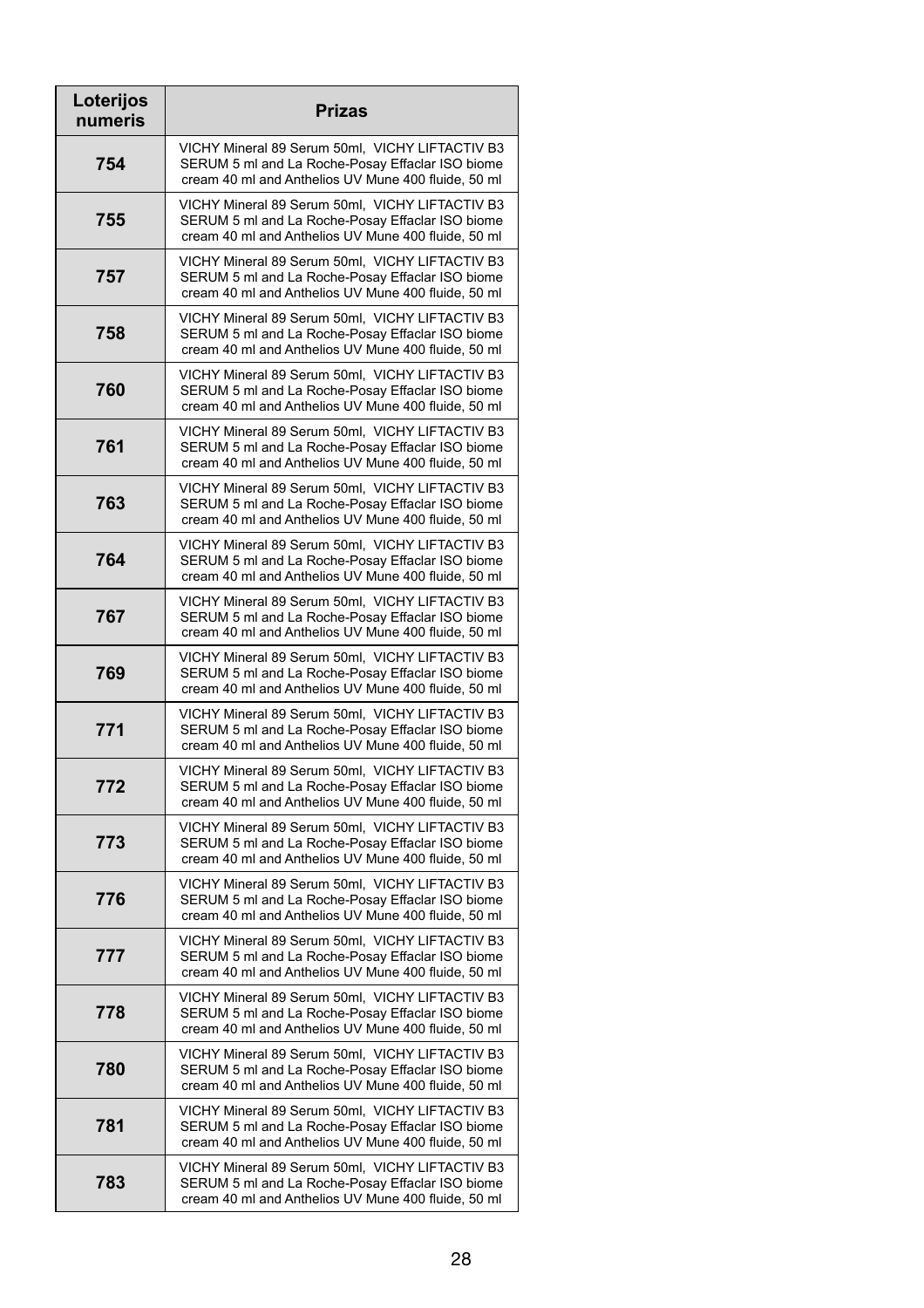| Loterijos<br>numeris | <b>Prizas</b>                                                                                                                                              |
|----------------------|------------------------------------------------------------------------------------------------------------------------------------------------------------|
| 784                  | VICHY Mineral 89 Serum 50ml, VICHY LIFTACTIV B3<br>SERUM 5 ml and La Roche-Posay Effaclar ISO biome<br>cream 40 ml and Anthelios UV Mune 400 fluide, 50 ml |
| 786                  | VICHY Mineral 89 Serum 50ml, VICHY LIFTACTIV B3<br>SERUM 5 ml and La Roche-Posay Effaclar ISO biome<br>cream 40 ml and Anthelios UV Mune 400 fluide, 50 ml |
| 787                  | VICHY Mineral 89 Serum 50ml, VICHY LIFTACTIV B3<br>SERUM 5 ml and La Roche-Posay Effaclar ISO biome<br>cream 40 ml and Anthelios UV Mune 400 fluide, 50 ml |
| 788                  | VICHY Mineral 89 Serum 50ml, VICHY LIFTACTIV B3<br>SERUM 5 ml and La Roche-Posay Effaclar ISO biome<br>cream 40 ml and Anthelios UV Mune 400 fluide, 50 ml |
| 790                  | VICHY Mineral 89 Serum 50ml, VICHY LIFTACTIV B3<br>SERUM 5 ml and La Roche-Posay Effaclar ISO biome<br>cream 40 ml and Anthelios UV Mune 400 fluide, 50 ml |
| 791                  | VICHY Mineral 89 Serum 50ml, VICHY LIFTACTIV B3<br>SERUM 5 ml and La Roche-Posay Effaclar ISO biome<br>cream 40 ml and Anthelios UV Mune 400 fluide, 50 ml |
| 792                  | VICHY Mineral 89 Serum 50ml, VICHY LIFTACTIV B3<br>SERUM 5 ml and La Roche-Posay Effaclar ISO biome<br>cream 40 ml and Anthelios UV Mune 400 fluide, 50 ml |
| 795                  | VICHY Mineral 89 Serum 50ml, VICHY LIFTACTIV B3<br>SERUM 5 ml and La Roche-Posay Effaclar ISO biome<br>cream 40 ml and Anthelios UV Mune 400 fluide, 50 ml |
| 796                  | VICHY Mineral 89 Serum 50ml, VICHY LIFTACTIV B3<br>SERUM 5 ml and La Roche-Posay Effaclar ISO biome<br>cream 40 ml and Anthelios UV Mune 400 fluide, 50 ml |
| 798                  | VICHY Mineral 89 Serum 50ml, VICHY LIFTACTIV B3<br>SERUM 5 ml and La Roche-Posay Effaclar ISO biome<br>cream 40 ml and Anthelios UV Mune 400 fluide, 50 ml |
| 800                  | VICHY Mineral 89 Serum 50ml, VICHY LIFTACTIV B3<br>SERUM 5 ml and La Roche-Posay Effaclar ISO biome<br>cream 40 ml and Anthelios UV Mune 400 fluide, 50 ml |
| 801                  | VICHY Mineral 89 Serum 50ml, VICHY LIFTACTIV B3<br>SERUM 5 ml and La Roche-Posay Effaclar ISO biome<br>cream 40 ml and Anthelios UV Mune 400 fluide, 50 ml |
| 802                  | VICHY Mineral 89 Serum 50ml, VICHY LIFTACTIV B3<br>SERUM 5 ml and La Roche-Posay Effaclar ISO biome<br>cream 40 ml and Anthelios UV Mune 400 fluide, 50 ml |
| 803                  | VICHY Mineral 89 Serum 50ml, VICHY LIFTACTIV B3<br>SERUM 5 ml and La Roche-Posay Effaclar ISO biome<br>cream 40 ml and Anthelios UV Mune 400 fluide, 50 ml |
| 806                  | VICHY Mineral 89 Serum 50ml, VICHY LIFTACTIV B3<br>SERUM 5 ml and La Roche-Posay Effaclar ISO biome<br>cream 40 ml and Anthelios UV Mune 400 fluide, 50 ml |
| 807                  | VICHY Mineral 89 Serum 50ml, VICHY LIFTACTIV B3<br>SERUM 5 ml and La Roche-Posay Effaclar ISO biome<br>cream 40 ml and Anthelios UV Mune 400 fluide, 50 ml |
| 808                  | VICHY Mineral 89 Serum 50ml, VICHY LIFTACTIV B3<br>SERUM 5 ml and La Roche-Posay Effaclar ISO biome<br>cream 40 ml and Anthelios UV Mune 400 fluide, 50 ml |
| 809                  | VICHY Mineral 89 Serum 50ml, VICHY LIFTACTIV B3<br>SERUM 5 ml and La Roche-Posay Effaclar ISO biome<br>cream 40 ml and Anthelios UV Mune 400 fluide, 50 ml |
| 810                  | VICHY Mineral 89 Serum 50ml, VICHY LIFTACTIV B3<br>SERUM 5 ml and La Roche-Posay Effaclar ISO biome<br>cream 40 ml and Anthelios UV Mune 400 fluide, 50 ml |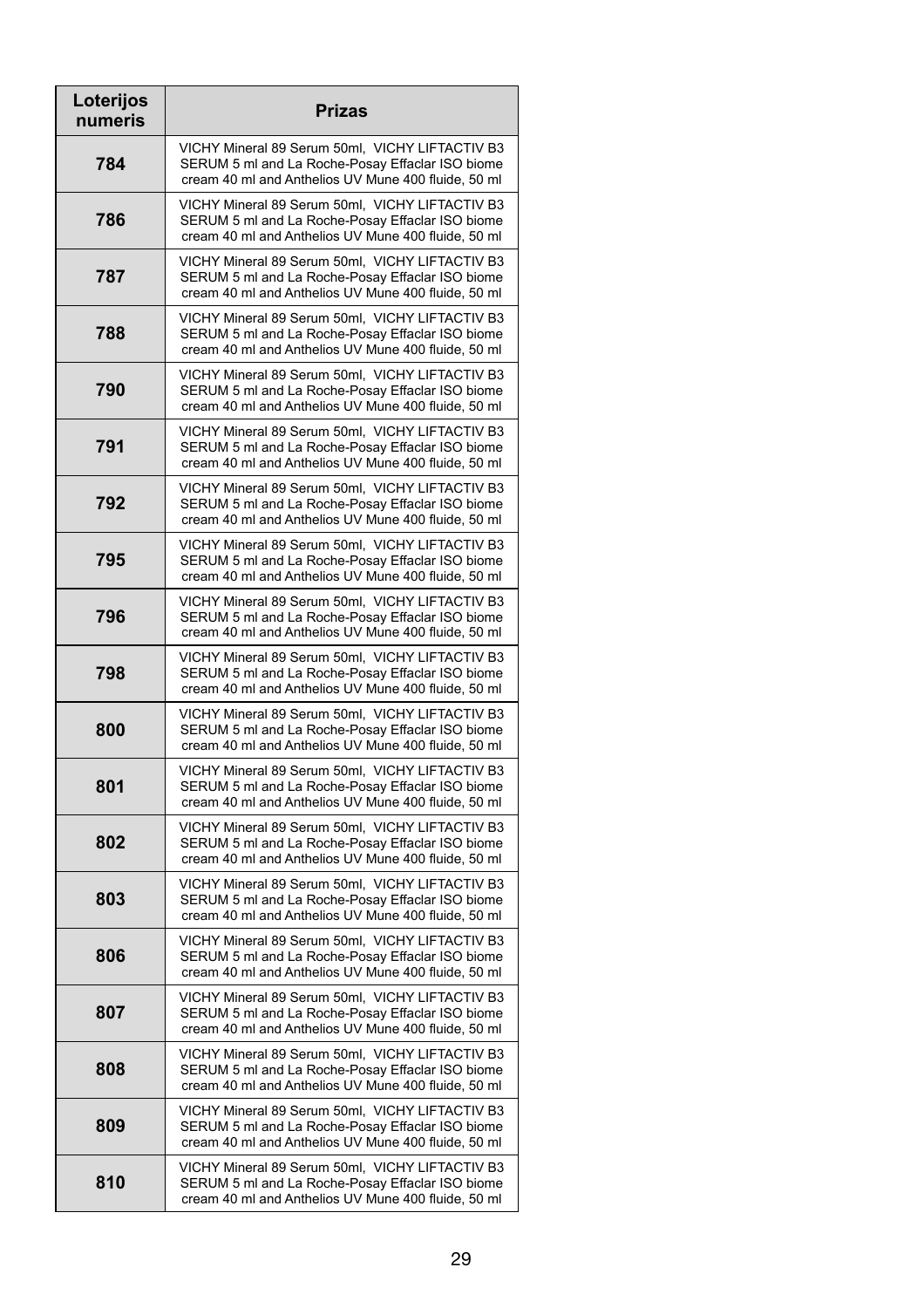| Loterijos<br>numeris | <b>Prizas</b>                                                                                                                                              |
|----------------------|------------------------------------------------------------------------------------------------------------------------------------------------------------|
| 811                  | VICHY Mineral 89 Serum 50ml, VICHY LIFTACTIV B3<br>SERUM 5 ml and La Roche-Posay Effaclar ISO biome<br>cream 40 ml and Anthelios UV Mune 400 fluide, 50 ml |
| 813                  | VICHY Mineral 89 Serum 50ml, VICHY LIFTACTIV B3<br>SERUM 5 ml and La Roche-Posay Effaclar ISO biome<br>cream 40 ml and Anthelios UV Mune 400 fluide, 50 ml |
| 814                  | VICHY Mineral 89 Serum 50ml, VICHY LIFTACTIV B3<br>SERUM 5 ml and La Roche-Posay Effaclar ISO biome<br>cream 40 ml and Anthelios UV Mune 400 fluide, 50 ml |
| 815                  | VICHY Mineral 89 Serum 50ml, VICHY LIFTACTIV B3<br>SERUM 5 ml and La Roche-Posay Effaclar ISO biome<br>cream 40 ml and Anthelios UV Mune 400 fluide, 50 ml |
| 817                  | VICHY Mineral 89 Serum 50ml, VICHY LIFTACTIV B3<br>SERUM 5 ml and La Roche-Posay Effaclar ISO biome<br>cream 40 ml and Anthelios UV Mune 400 fluide, 50 ml |
| 818                  | VICHY Mineral 89 Serum 50ml, VICHY LIFTACTIV B3<br>SERUM 5 ml and La Roche-Posay Effaclar ISO biome<br>cream 40 ml and Anthelios UV Mune 400 fluide, 50 ml |
| 820                  | VICHY Mineral 89 Serum 50ml, VICHY LIFTACTIV B3<br>SERUM 5 ml and La Roche-Posay Effaclar ISO biome<br>cream 40 ml and Anthelios UV Mune 400 fluide, 50 ml |
| 821                  | VICHY Mineral 89 Serum 50ml, VICHY LIFTACTIV B3<br>SERUM 5 ml and La Roche-Posay Effaclar ISO biome<br>cream 40 ml and Anthelios UV Mune 400 fluide, 50 ml |
| 823                  | VICHY Mineral 89 Serum 50ml, VICHY LIFTACTIV B3<br>SERUM 5 ml and La Roche-Posay Effaclar ISO biome<br>cream 40 ml and Anthelios UV Mune 400 fluide, 50 ml |
| 824                  | VICHY Mineral 89 Serum 50ml, VICHY LIFTACTIV B3<br>SERUM 5 ml and La Roche-Posay Effaclar ISO biome<br>cream 40 ml and Anthelios UV Mune 400 fluide, 50 ml |
| 825                  | VICHY Mineral 89 Serum 50ml, VICHY LIFTACTIV B3<br>SERUM 5 ml and La Roche-Posay Effaclar ISO biome<br>cream 40 ml and Anthelios UV Mune 400 fluide, 50 ml |
| 826                  | VICHY Mineral 89 Serum 50ml, VICHY LIFTACTIV B3<br>SERUM 5 ml and La Roche-Posay Effaclar ISO biome<br>cream 40 ml and Anthelios UV Mune 400 fluide, 50 ml |
| 829                  | VICHY Mineral 89 Serum 50ml, VICHY LIFTACTIV B3<br>SERUM 5 ml and La Roche-Posay Effaclar ISO biome<br>cream 40 ml and Anthelios UV Mune 400 fluide, 50 ml |
| 830                  | VICHY Mineral 89 Serum 50ml, VICHY LIFTACTIV B3<br>SERUM 5 ml and La Roche-Posay Effaclar ISO biome<br>cream 40 ml and Anthelios UV Mune 400 fluide, 50 ml |
| 833                  | VICHY Mineral 89 Serum 50ml, VICHY LIFTACTIV B3<br>SERUM 5 ml and La Roche-Posay Effaclar ISO biome<br>cream 40 ml and Anthelios UV Mune 400 fluide, 50 ml |
| 835                  | VICHY Mineral 89 Serum 50ml, VICHY LIFTACTIV B3<br>SERUM 5 ml and La Roche-Posay Effaclar ISO biome<br>cream 40 ml and Anthelios UV Mune 400 fluide, 50 ml |
| 836                  | VICHY Mineral 89 Serum 50ml, VICHY LIFTACTIV B3<br>SERUM 5 ml and La Roche-Posay Effaclar ISO biome<br>cream 40 ml and Anthelios UV Mune 400 fluide, 50 ml |
| 838                  | VICHY Mineral 89 Serum 50ml, VICHY LIFTACTIV B3<br>SERUM 5 ml and La Roche-Posay Effaclar ISO biome<br>cream 40 ml and Anthelios UV Mune 400 fluide, 50 ml |
| 839                  | VICHY Mineral 89 Serum 50ml, VICHY LIFTACTIV B3<br>SERUM 5 ml and La Roche-Posay Effaclar ISO biome<br>cream 40 ml and Anthelios UV Mune 400 fluide, 50 ml |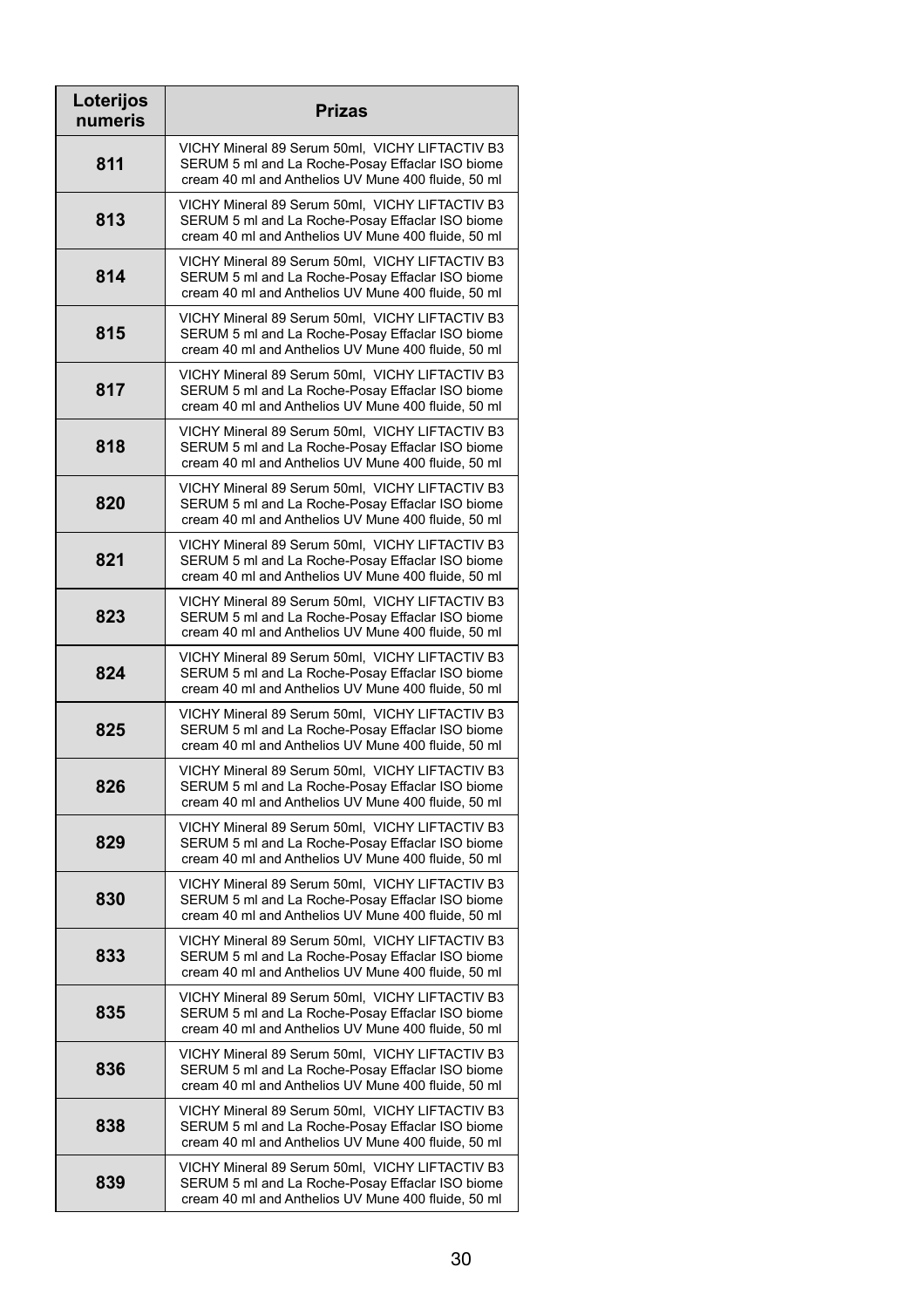| Loterijos<br>numeris | <b>Prizas</b>                                                                                                                                              |
|----------------------|------------------------------------------------------------------------------------------------------------------------------------------------------------|
| 841                  | VICHY Mineral 89 Serum 50ml, VICHY LIFTACTIV B3<br>SERUM 5 ml and La Roche-Posay Effaclar ISO biome<br>cream 40 ml and Anthelios UV Mune 400 fluide, 50 ml |
| 842                  | VICHY Mineral 89 Serum 50ml, VICHY LIFTACTIV B3<br>SERUM 5 ml and La Roche-Posay Effaclar ISO biome<br>cream 40 ml and Anthelios UV Mune 400 fluide, 50 ml |
| 844                  | VICHY Mineral 89 Serum 50ml, VICHY LIFTACTIV B3<br>SERUM 5 ml and La Roche-Posay Effaclar ISO biome<br>cream 40 ml and Anthelios UV Mune 400 fluide, 50 ml |
| 845                  | VICHY Mineral 89 Serum 50ml, VICHY LIFTACTIV B3<br>SERUM 5 ml and La Roche-Posay Effaclar ISO biome<br>cream 40 ml and Anthelios UV Mune 400 fluide, 50 ml |
| 846                  | VICHY Mineral 89 Serum 50ml, VICHY LIFTACTIV B3<br>SERUM 5 ml and La Roche-Posay Effaclar ISO biome<br>cream 40 ml and Anthelios UV Mune 400 fluide, 50 ml |
| 849                  | VICHY Mineral 89 Serum 50ml, VICHY LIFTACTIV B3<br>SERUM 5 ml and La Roche-Posay Effaclar ISO biome<br>cream 40 ml and Anthelios UV Mune 400 fluide, 50 ml |
| 851                  | VICHY Mineral 89 Serum 50ml, VICHY LIFTACTIV B3<br>SERUM 5 ml and La Roche-Posay Effaclar ISO biome<br>cream 40 ml and Anthelios UV Mune 400 fluide, 50 ml |
| 852                  | VICHY Mineral 89 Serum 50ml, VICHY LIFTACTIV B3<br>SERUM 5 ml and La Roche-Posay Effaclar ISO biome<br>cream 40 ml and Anthelios UV Mune 400 fluide, 50 ml |
| 854                  | VICHY Mineral 89 Serum 50ml, VICHY LIFTACTIV B3<br>SERUM 5 ml and La Roche-Posay Effaclar ISO biome<br>cream 40 ml and Anthelios UV Mune 400 fluide, 50 ml |
| 855                  | VICHY Mineral 89 Serum 50ml, VICHY LIFTACTIV B3<br>SERUM 5 ml and La Roche-Posay Effaclar ISO biome<br>cream 40 ml and Anthelios UV Mune 400 fluide, 50 ml |
| 856                  | VICHY Mineral 89 Serum 50ml, VICHY LIFTACTIV B3<br>SERUM 5 ml and La Roche-Posay Effaclar ISO biome<br>cream 40 ml and Anthelios UV Mune 400 fluide, 50 ml |
| 857                  | VICHY Mineral 89 Serum 50ml, VICHY LIFTACTIV B3<br>SERUM 5 ml and La Roche-Posay Effaclar ISO biome<br>cream 40 ml and Anthelios UV Mune 400 fluide, 50 ml |
| 858                  | VICHY Mineral 89 Serum 50ml, VICHY LIFTACTIV B3<br>SERUM 5 ml and La Roche-Posay Effaclar ISO biome<br>cream 40 ml and Anthelios UV Mune 400 fluide, 50 ml |
| 862                  | VICHY Mineral 89 Serum 50ml, VICHY LIFTACTIV B3<br>SERUM 5 ml and La Roche-Posay Effaclar ISO biome<br>cream 40 ml and Anthelios UV Mune 400 fluide, 50 ml |
| 863                  | VICHY Mineral 89 Serum 50ml, VICHY LIFTACTIV B3<br>SERUM 5 ml and La Roche-Posay Effaclar ISO biome<br>cream 40 ml and Anthelios UV Mune 400 fluide, 50 ml |
| 864                  | VICHY Mineral 89 Serum 50ml, VICHY LIFTACTIV B3<br>SERUM 5 ml and La Roche-Posay Effaclar ISO biome<br>cream 40 ml and Anthelios UV Mune 400 fluide, 50 ml |
| 866                  | VICHY Mineral 89 Serum 50ml, VICHY LIFTACTIV B3<br>SERUM 5 ml and La Roche-Posay Effaclar ISO biome<br>cream 40 ml and Anthelios UV Mune 400 fluide, 50 ml |
| 867                  | VICHY Mineral 89 Serum 50ml, VICHY LIFTACTIV B3<br>SERUM 5 ml and La Roche-Posay Effaclar ISO biome<br>cream 40 ml and Anthelios UV Mune 400 fluide, 50 ml |
| 868                  | VICHY Mineral 89 Serum 50ml, VICHY LIFTACTIV B3<br>SERUM 5 ml and La Roche-Posay Effaclar ISO biome<br>cream 40 ml and Anthelios UV Mune 400 fluide, 50 ml |